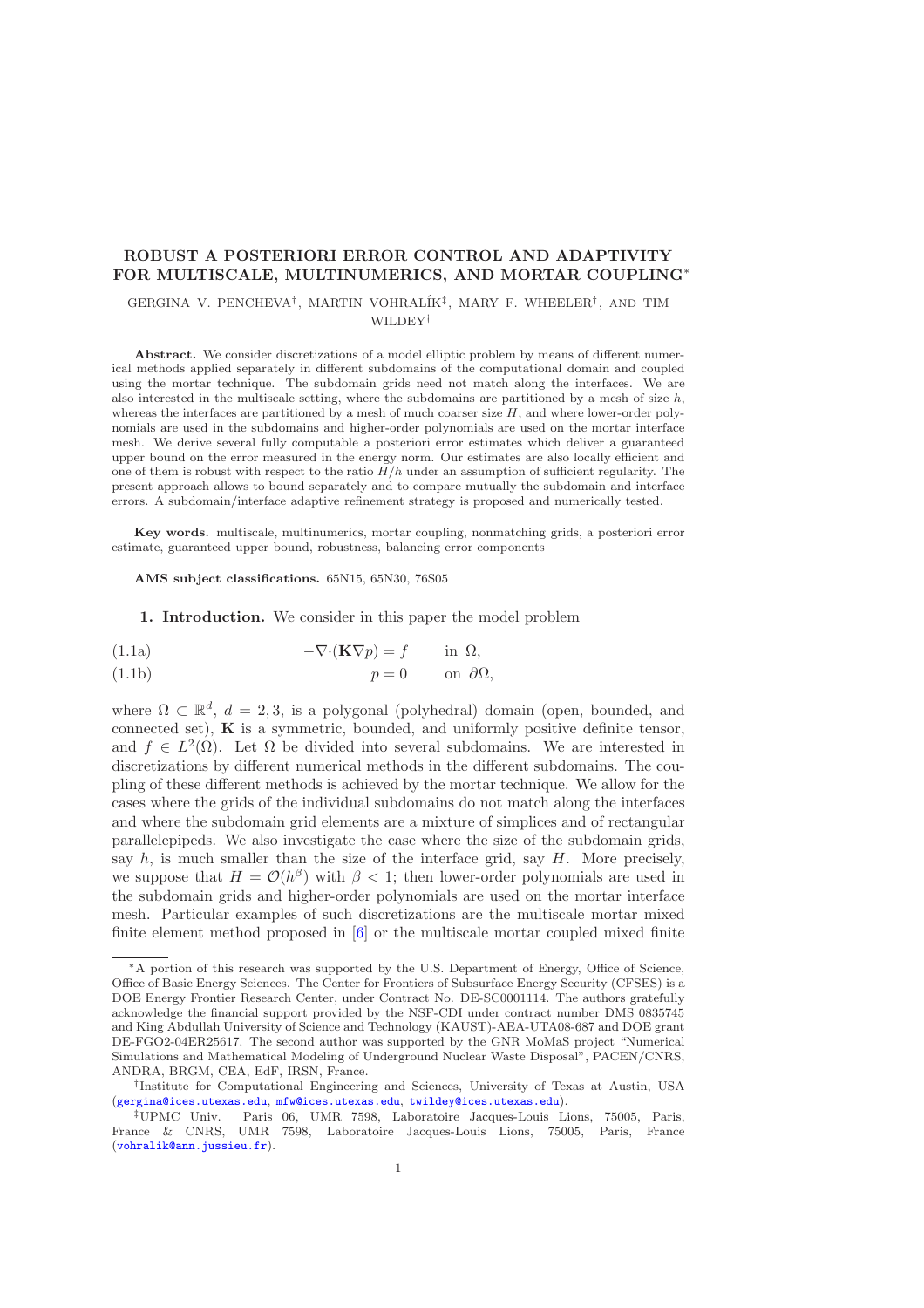element–discontinuous Galerkin method of [\[19\]](#page-35-0). Note that multiscale mortar techniques are especially appealing as the discretization can be reduced to a problem only involving higher-order polynomials on the interface mortar mesh (see [\[6\]](#page-34-0)). In addition, this immediately leads to a parallel implementation following [\[20\]](#page-35-1). A multiscale mortar basis can be constructed following [\[18\]](#page-35-2) and multiscale preconditioners can be used following [\[34\]](#page-35-3). This leads to their extremely high computational efficiency.

The purpose of this paper is to derive a general framework for optimal a posteriori error estimation in the multiscale, multinumerics, and mortar coupling setting. We derive fully and locally computable estimates providing a guaranteed upper bound on the energy error. We propose several estimators, with increasing complexity of evaluation but with increasing precision. All these estimators are also locally efficient; that is, they also give local lower bounds on the energy error. Importantly, this property holds independently of the use of different discretization schemes in different parts of the domain, of the use of the mortar coupling, and, to a reasonable degree, of the non-alignment of the subdomain meshes at the interfaces. Our estimates are thus robust with respect to the multinumerics and mortar coupling. Moreover, the last of our estimators gives estimates robust with respect to the ratio  $H/h$  and is thus robust with respect to the multiscale. We take here up the analysis of [\[35,](#page-35-4) [6\]](#page-34-0) while using tools from [\[30,](#page-35-5) [33,](#page-35-6) [17\]](#page-35-7). For recent results on a posteriori error estimation in multiscale discretizations, we refer to  $[26, 1, 23]$  $[26, 1, 23]$  $[26, 1, 23]$  $[26, 1, 23]$  and to the references therein. A posteriori estimates for discretizations with mortar coupling have previously been analyzed in, e.g., [\[36,](#page-35-10) [8,](#page-34-2) [7,](#page-34-3) [13,](#page-34-4) [9,](#page-34-5) [10\]](#page-34-6) and a posteriori estimates for multinumerics in, e.g., [\[10,](#page-34-6) [14\]](#page-35-11).

In Section [2,](#page-1-0) we set up the notation, define the admissible grids, finite-dimensional spaces, and describe the continuous setting. Our a posteriori error estimates are stated in Section [3.](#page-6-0) We do so in a general setting, not mentioning any particular (combination of) numerical methods employed. We only suppose that we are given an approximate flux  $\mathbf{u}_h$  which is  $\mathbf{H}(\text{div}, \Omega_i)$ -conforming inside each subdomain  $\Omega_i$ , locally conservative inside each subdomain  $\Omega_i$ , and whose normal trace is weakly continuous across the interface; see Assumption [3.1.](#page-6-1) As mentioned earlier, we derive several estimators. Some of them only use the given (nonmatching) grid  $\mathcal{T}_h$  and some of them require a construction of a matching grid  $\widehat{\mathcal{T}}_h$  and of a globally  $H(\text{div}, \Omega)$ -conforming flux  $t_h$ . The flux  $t<sub>h</sub>$  can be constructed by directly prescribing its degrees of freedom, by solution of low-order-polynomial-degree h-size local Neumann problems, or by solution of highorder-polynomial-degree  $H$ -size local Neumann problems by means of the mixed finite element method. All these approaches are described in detail in Section [3.](#page-6-0)

<span id="page-1-0"></span>Section [4](#page-12-0) investigates the local efficiency of the derived estimates. Once again, this is done generally, without a specification of the underlying numerical scheme(s); we only need Assumption [4.1](#page-12-1) on the weak continuity of the approximate potential  $\tilde{p}_h$ . Section [5](#page-15-0) then gives examples of multiscale, multinumerics, and mortar discretizations. We therein also verify Assumptions [3.1](#page-6-1) and [4.1](#page-12-1) for each example in question. Sections [6](#page-19-0) and [7](#page-20-0) respectively collect the proofs of the a posteriori error estimates and of their efficiency. Our estimates allow to distinguish and estimate separately the error coming from the inside of the subdomains and that coming from the mortar coupling; an adaptive algorithm keeping the two error contributions in balance and numerical experiments illustrating the theoretical developments are given in Section [8.](#page-23-0) (The present estimates can also be used to distinguish and estimate separately the discretization and upscaling errors, cf. Remark [3.9](#page-8-0) below.) Appendix [A](#page-31-0) gives a technical result necessary for the analysis on nonmatching grids.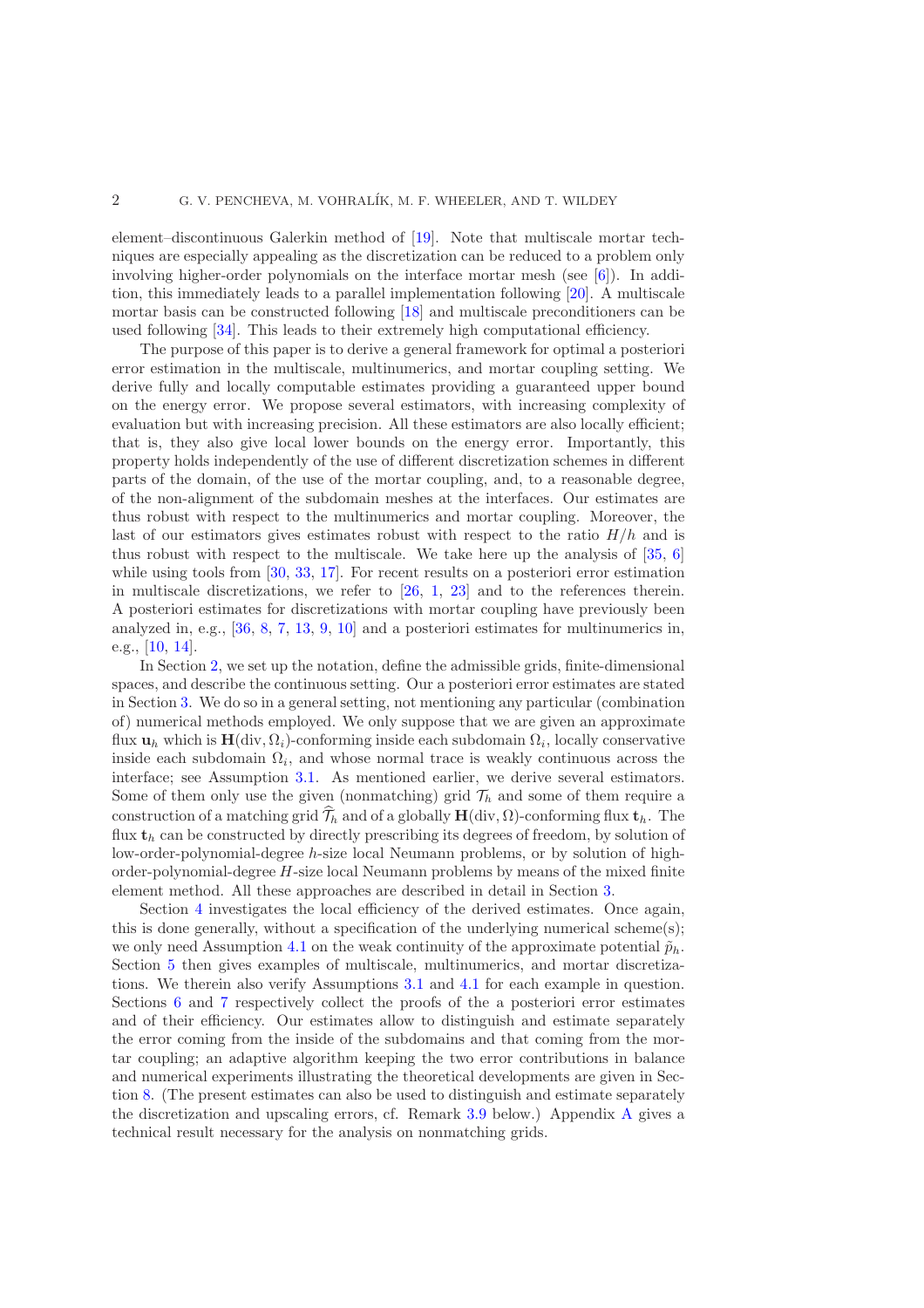

FIG. 2.1. Example of a domain  $\Omega$  with subdomains  $\Omega_i$  and nonmatching mesh  $\mathcal{T}_h$  (left), interface mesh  $\mathcal{G}_H$  (middle), and the corresponding interface mesh  $\mathcal{G}_h^*$  (right)

2. Preliminaries. We introduce in this section the partitions of  $Ω$ , notation, continuous setting, and recall some useful inequalities.

<span id="page-2-0"></span>**2.1. Partitions of**  $\Omega$  **and of Γ.** We suppose that  $\Omega$  is decomposed into nonoverlapping polygonal (polyhedral) subdomains  $\Omega_i$ ,  $i \in \{1, ..., n\}$ . This partition can be nonmatching in the sense that neighboring subdomains need not share complete sides (edges if  $d = 2$ , faces if  $d = 3$ ). We denote  $\Gamma_{i,j} := \partial \Omega_i \cap \partial \Omega_j$ ,  $\Gamma := \bigcup_{1 \leq i \leq j \leq n} \Gamma_{i,j}$ , and  $\Gamma_i := \partial \Omega_i \cap \Gamma$ . Let  $\mathcal{T}_{h,i}$  be a matching finite element mesh of  $\Omega_i$ ,  $i \in \{1, \ldots, n\}$ , composed of simplices and rectangular parallelepipeds. A mixture of triangles and rectangles is allowed for  $d = 2$  but we only allow for either tetrahedra or rectangular parallelepipeds for  $d = 3$  (we would need to introduce other elements like prisms for  $d = 3$  in order to allow for mixture grids, which we prefer to avoid for the sake of simplicity). We then set  $\mathcal{T}_h := \cup_{i=1}^n \mathcal{T}_{h,i}$  and denote by h the maximal element diameter in  $\mathcal{T}_h$ ; note that  $\mathcal{T}_h$  can be nonmatching as neighboring meshes  $\mathcal{T}_{h,i}$  and  $\mathcal{T}_{h,j}$  need not align on  $\Gamma_{i,j}$ . A generic element of the partition  $\mathcal{T}_h$  will be denoted by  $T$ ;  $h_T$  stands for the diameter of  $T$ . This setting is illustrated in Figure [2.1](#page-24-0) (left).

We use  $\mathcal{E}_{h,i}^{\text{int}}$  to denote the interior sides of  $\mathcal{T}_{h,i}, i \in \{1,\ldots,n\}$ , and set  $\mathcal{E}_h^{\text{int}} :=$  $\cup_{i=1}^n \mathcal{E}_{h,i}^{\text{int}}$ ;  $\mathcal{E}_h^{\text{int}}$  thus contains neither the subdomain interfaces nor the outer boundary of  $\Omega$ . We denote by  $\mathcal{E}_{h,i}$  all the sides of  $\mathcal{T}_{h,i}$  and set  $\mathcal{E}_h := \bigcup_{i=1}^n \mathcal{E}_{h,i}$ . We let  $\mathcal{E}_{h,i,j}^{\Gamma}$  be the partition of  $\Gamma_{i,j}$  by the sides of  $\mathcal{T}_{h,i}$  and  $\mathcal{E}_{h,i}^{\Gamma}$  the partition of  $\Gamma_i$  by the sides of  $\mathcal{T}_{h,i}$ . We denote by  $\mathcal{E}_h^{\Gamma} := \cup_{1 \leq i \leq n} \mathcal{E}_{h,i}^{\Gamma}$  all the sides of  $\mathcal{T}_h$  located at the interface  $\Gamma$  and by  $\mathcal{E}_h^{\text{ext}} := \mathcal{E}_h \setminus \mathcal{E}_h^{\text{int}} \setminus \mathcal{E}_h^{\Gamma}$  the faces of  $\mathcal{T}_h$  located at the boundary of  $\Omega$ . We also set  $\mathcal{E}_h^{\text{int},\Gamma} := \mathcal{E}_h^{\text{int}} \cup \mathcal{E}_h^{\Gamma}$ . The notation  $\mathcal{E}_T$  stands for all the sides of en element  $T \in \mathcal{T}_h$ . A generic side of  $\mathcal{E}_h$  will be denoted by e and its diameter by  $h_e$ .

Next, we let  $\mathcal{G}_{H,i,j}$  be the mortar interface finite element mesh of  $\Gamma_{i,j}$ . The elements  $g \in \mathcal{G}_{H,i,j}$  are either line segments (if  $d = 2$ ) or triangles or rectangles (if  $d = 3$ ). We do not require  $\mathcal{G}_{H,i,j}$  to be matching in the sense of a  $(d-1)$ -dimensional mesh of  $\Gamma_{i,j}$ . We set  $\mathcal{G}_{H,i} := \bigcup_{1 \leq j \leq n} \mathcal{G}_{H,i,j}$  and  $\mathcal{G}_H := \bigcup_{1 \leq i < j \leq n} \mathcal{G}_{H,i,j}$ , cf. Figure [2.1](#page-24-0) (middle). Maximal element diameter in  $\mathcal{G}_H$  is denoted by H. In the multiscale setting,  $h < H \leq 1$  and the ratio  $H/h$  can be unbounded,  $H = \mathcal{O}(h^{\beta})$  with  $\beta < 1$ . Note that on an interface  $\Gamma_{i,j}$ ,  $\mathcal{G}_{H,i,j}$  is a unique  $(d-1)$ -dimensional surface mesh, whereas there are two (different) meshes  $\mathcal{E}_{h,i,j}^{\Gamma}$  and  $\mathcal{E}_{h,j,i}^{\Gamma}$  from the two sides of the interface. Also, the meshes  $\mathcal{E}_{h,i,j}^{\Gamma}$  and  $\mathcal{E}_{h,j,i}^{\Gamma}$  need in general not be refinements of  $\mathcal{G}_{H,i,j}$ ; we will, however, need such a requirement at some occasions later. We also assume that the intersection of the meshes  $\mathcal{E}_{h,i,j}^{\Gamma}$  and  $\mathcal{E}_{h,j,i}^{\Gamma}$  is a matching mesh of  $\Gamma_{i,j}$  consisting of line segments (if  $d = 2$ ) or triangles or rectangles (if  $d = 3$ ), such that for any of its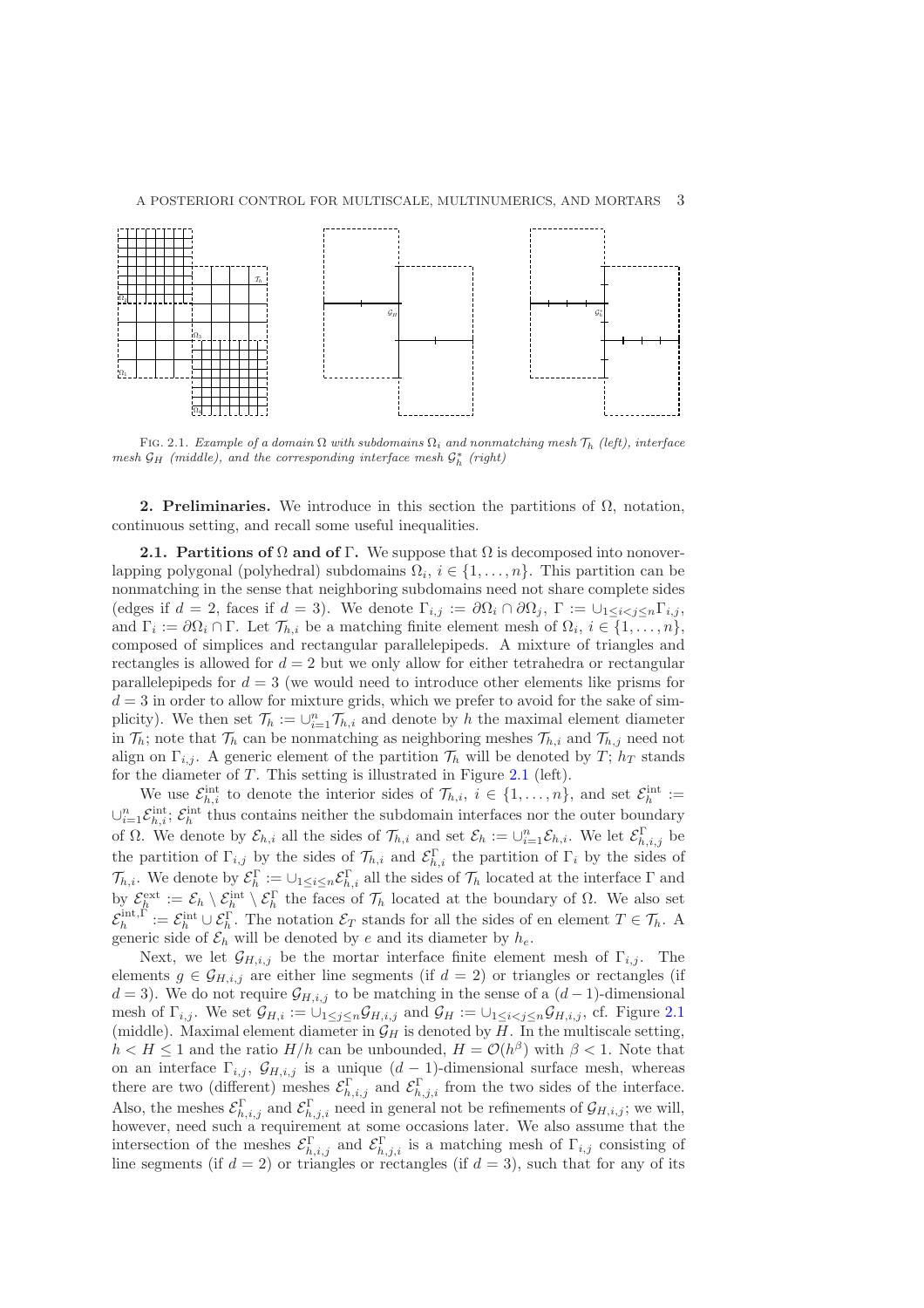#### 4 G. V. PENCHEVA, M. VOHRAL´IK, M. F. WHEELER, AND T. WILDEY



FIG. 2.2. Example of a matching refinement  $\widehat{\mathcal{T}}_h$  of  $\mathcal{T}_h$  (left), of a nonmatching and not shaperegular mesh  $\mathcal{T}_H$  (middle), and of its modification avoiding nonconvex elements (right)



FIG. 2.3. Example of a shape-regular but nonmatching mesh  $\mathcal{T}_H$  (left) and of a matching and shape-regular mesh  $\mathcal{T}_H$  (right)

element T, the ratio  $|T|/|T'|$  for any element T' of  $\mathcal{E}_{h,i,j}^{\Gamma}$  or  $\mathcal{E}_{h,j,i}^{\Gamma}$  is bounded.

We will in the sequel also use the following partition of Γ. Let an interface  $\Gamma_{i,j}$ be given. We define the mesh  $\mathcal{G}^*_{h,i,j}$  as a set of  $(d-1)$ -dimensional sides g, where each  $g \in \mathcal{G}_{h,i,j}^*$  is simultaneously a union of sides from  $\mathcal{E}_{h,i,j}^{\Gamma}$  and a union of sides from  $\mathcal{E}_{h,j,i}^{\Gamma}$ . We choose the sides g so as to be composed of a smallest possible number of sides from  $\mathcal{E}_{h,i,j}^{\Gamma}$  and  $\mathcal{E}_{h,j,i}^{\Gamma}$ . There is one mesh  $\mathcal{G}_{h,i,j}^{*}$  for each interface  $\Gamma_{i,j}$ . We set  $\mathcal{G}_{h,i}^* := \bigcup_{1 \leq j \leq n} \mathcal{G}_{h,i,j}^*$  and  $\mathcal{G}_h^* := \bigcup_{1 \leq i < j \leq n} \mathcal{G}_{h,i,j}^*$ , cf. Figure [2.1](#page-24-0) (right). We denote by  $H_g$  the diameter of a side  $g \in \mathcal{G}_H$  and by  $h_g$  the diameter of a side  $g \in \mathcal{G}_h^*$ . We suppose that there exists a positive constant  $C_{\mathcal{G}_h^*}$  such that, for all  $g \in \mathcal{G}_h^*$ ,

<span id="page-3-0"></span>(2.1) 
$$
\frac{h_g}{h_e} \leq C_{\mathcal{G}_h^*} \qquad \forall e \in \mathcal{E}_h^{\Gamma}, e \subset g.
$$

Assuming [\(2.1\)](#page-3-0), we avoid the case where  $h_q/h_e$  is only bounded by a function of  $H/h$ .

Finally, two other types of partitions of  $\Omega$  will be used in the paper. Firstly,  $\hat{\mathcal{T}}_h$  is a matching refinement of  $\mathcal{T}_h$ , consisting of simplices and rectangular parallelepipeds (as for  $\mathcal{T}_h$ , mixture grids are allowed for  $d = 2$ ). We refer to Figure [2.2](#page-25-0) (left) for an example of  $\widehat{\mathcal{T}}_h$ . We denote by  $\widehat{\mathcal{E}}_h$  the sides of  $\widehat{\mathcal{T}}_h$  and use the notation  $\widehat{\mathcal{T}}_{h,i}$  for the restriction of  $\mathcal{T}_h$  on the subdomain  $\Omega_i$ . We suppose that  $\mathcal{T}_{h,i}$  coincides with  $\mathcal{T}_{h,i}$  in the interior of each subdomain  $\Omega_i$  and only differs from  $\widehat{\mathcal{T}}_h$  near the interfaces. More precisely, we assume that for each  $T \in \mathcal{T}_h$  such that  $T \cap \Gamma = \emptyset$ , there exists an element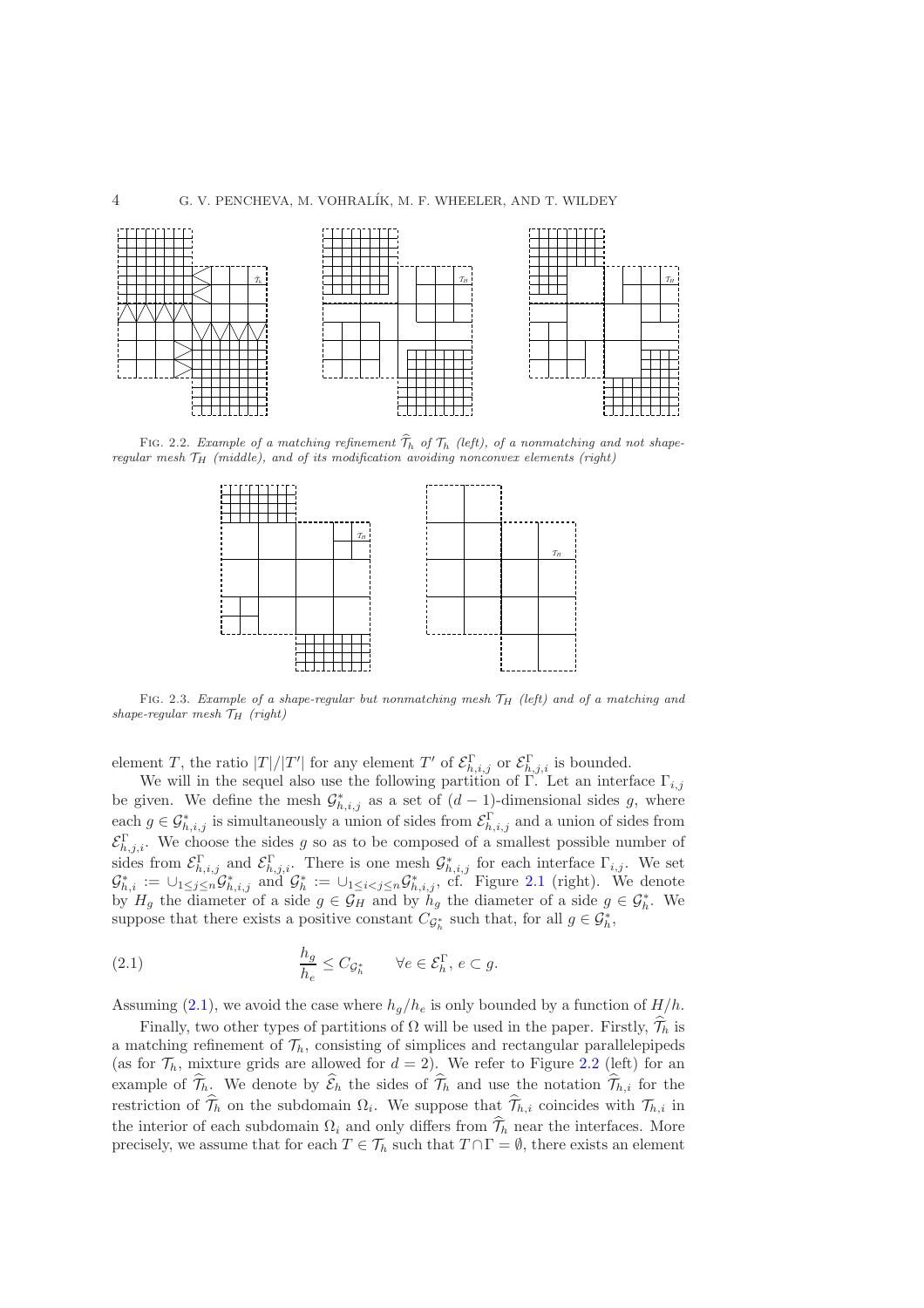$T' \in \widehat{\mathcal{T}}_h$  such that  $T = T'$ . We also assume that every side  $e' \in \widehat{\mathcal{E}}_h$  which shares a node with this T' either coincides with some side  $e \in \mathcal{E}_h^{\text{int}}$  or belongs to the interior of some  $T'' \in \mathcal{T}_h$ . Finally, we assume that  $\widehat{\mathcal{T}}_h$  adds no new nodes and sides at the interface Γ in comparison with  $\mathcal{T}_h$ . The last mesh used is denoted by  $\mathcal{T}_H$ . It will be in general formed by groups of elements from  $\mathcal{T}_h$  and it will differ in different approaches. It may be matching or nonmatching, shape-regular (cf. Section [4](#page-12-0) for our definition of shape-regularity) or not; it's characteristic feature is that the restriction of  $\mathcal{T}_H$  on  $\Gamma$ is the interface mesh  $\mathcal{G}_H$ . As before, we use the notation  $\mathcal{T}_{H,i}$  for the restriction of  $\mathcal{T}_H$  on  $\Omega_i$ . We refer to Figure [2.2](#page-25-0) (middle and right) and to Figure [2.3](#page-25-1) for examples of different meshes  $\mathcal{T}_H$ . For an element  $T \in \mathcal{T}_H$ , we denote by  $\mathcal{G}_T$  the set of its sides.

<span id="page-4-0"></span>2.2. Finite-dimensional spaces and projection operators. We begin with the mortar space  $M_H$ . It is the space of discontinuous piecewise polynomials of order m on the interface mesh  $\mathcal{G}_H$ ;  $M_H$  thus in particular contains piecewise constant functions on  $\mathcal{G}_H$ . We next define the spaces on  $\mathcal{T}_h$ . If  $T \in \mathcal{T}_h$  is a simplex, we let  $\mathbb{R}_r(T) := \mathbb{P}_r(T)$  be the space of polynomials of total degree at most r. If  $T \in \mathcal{T}_h$ is a rectangular parallelepiped, we let  $\mathbb{R}_r(T) := \mathbb{Q}_r(T)$  be the space of polynomials of degree at most r in each variable. We then define  $\mathbb{R}_r(\mathcal{T}_h)$  as the space such that for each  $w \in \mathbb{R}_r(\mathcal{T}_h)$ ,  $w|_T \in \mathbb{R}_r(T)$ ; we require no continuity at the sides. We also define  $\mathbb{R}_{k-1,*,d}(T)$  by  $[\mathbb{P}_{k-1}(T)]^d$  for a simplex and  $\mathbb{Q}_{k-1,k}(T) \times \mathbb{Q}_{k,k-1}(T)$  if  $d=2$ and  $\mathbb{Q}_{k-1,k,k}(T) \times \mathbb{Q}_{k,k-1,k}(T) \times \mathbb{Q}_{k,k,k-1}(T)$  if  $d=3$  for a rectangular parallelepiped. Let  $\mathbf{V}_{h,i} \times W_{h,i} \subset \mathbf{H}(\text{div}, \Omega_i) \times L^2(\Omega_i)$  be the Raviart–Thomas–Nédélec (RTN) mixed finite element spaces of order k,  $\mathbf{V}_{h,i} := \mathbf{R} \mathbf{T} \mathbf{N}^k(\mathcal{T}_{h,i}), W_{h,i} := \mathbb{R}_k(\mathcal{T}_{h,i}),$  cf. [\[11,](#page-34-7) [28\]](#page-35-12). The present theory can easily be extended to other mixed finite element spaces. We can also easily take into account spaces with different polynomial degrees in different subdomains and also with different polynomial degrees in different elements; we restrict ourselves to the given setting for the sakes of brevity and clarity. We then set  $\mathbf{V}_h := \bigoplus_{i=1}^n \mathbf{V}_{h,i}, W_h := \bigoplus_{i=1}^n W_{h,i}.$  Note that the normal components of vectors in  $V_h$  are continuous across the sides between elements in each subdomain  $\Omega_i$  but not across Γ. Based on these spaces, we will also use  $V_{\hat{h}}$ , the RTN space on the matching submesh  $\mathcal{T}_h$  of  $\mathcal{T}_h$ , and  $W_{\widehat{h}}$ , the  $W_h$  equivalent on  $\mathcal{T}_h$ . We keep the same order k when both  $\mathcal{T}_h$  and  $\mathcal{T}_h$  are simplicial. When  $\mathcal{T}_h$  contains simplices cutting rectangular parallelepipeds (as in Figure [2.2](#page-25-0) (left)) and when using the approach of Section [3.3.2](#page-9-0) below, we have to appropriately increase the space order to  $k'$  in  $\mathbf{V}_{\widehat{h}}$  and  $W_{\widehat{h}}$ , see [\(3.20a\)](#page-10-0). In the case where  $\mathcal{T}_H$  is matching and shape-regular,  $V_H$  stands for the m-th order RTN space on the coarse mesh  $\mathcal{T}_H$  and  $W_H$  for the  $W_h$  equivalent on  $\mathcal{T}_H$ . We use the notation  $V(S)$  for the restriction of some space V, a priori defined on the whole  $\Omega$ /mesh  $\mathcal{T}_h$ , to the subdomain/submesh S.

We will also need some orthogonal projections: let  $P_{W_h}$  be the  $L^2(\Omega)$ -orthogonal projection onto  $W_h$ ,  $P_{W_{\hat{h}}}$  the  $L^2(\Omega)$ -orthogonal projection onto  $W_{\hat{h}}$ ,  $P_{W_H}$  the  $L^2(\Omega)$ orthogonal projection onto  $W_H$ , and  $P_{M_H}$  the  $L^2(\Gamma)$ -orthogonal projection onto  $M_H$ ,

| $P_{W_h}: L^2(\Omega) \to W_h$                                           | for $w \in L^2(\Omega)$ ,   | $(w - P_{W_h}(w), w_h) = 0$                        | $\forall w_h \in W_h,$             |
|--------------------------------------------------------------------------|-----------------------------|----------------------------------------------------|------------------------------------|
| $P_{W_{\widehat{\mathbf{h}}}}: L^2(\Omega) \to W_{\widehat{\mathbf{h}}}$ | for $w \in L^2(\Omega)$ ,   | $(w - P_{W_{\widehat{\mathfrak{n}}}}(w), w_h) = 0$ | $\forall w_h \in W_{\widehat{h}},$ |
| $P_{W_H}: L^2(\Omega) \to W_H$                                           | for $w \in L^2(\Omega)$ ,   | $(w - P_{W_H}(w), w_H) = 0$                        | $\forall w_H \in W_H,$             |
| $P_{M_H}: L^2(\Gamma) \to M_H$                                           | for $\mu \in L^2(\Gamma)$ , | $(\mu - P_{M_H}(\mu), \mu_H)_{\Gamma} = 0$         | $\forall \mu_H \in M_H.$           |

We also denote by  $\pi_l$  the orthogonal projection onto  $\mathbb{R}_l(\mathcal{T})$  (T is the mesh in question).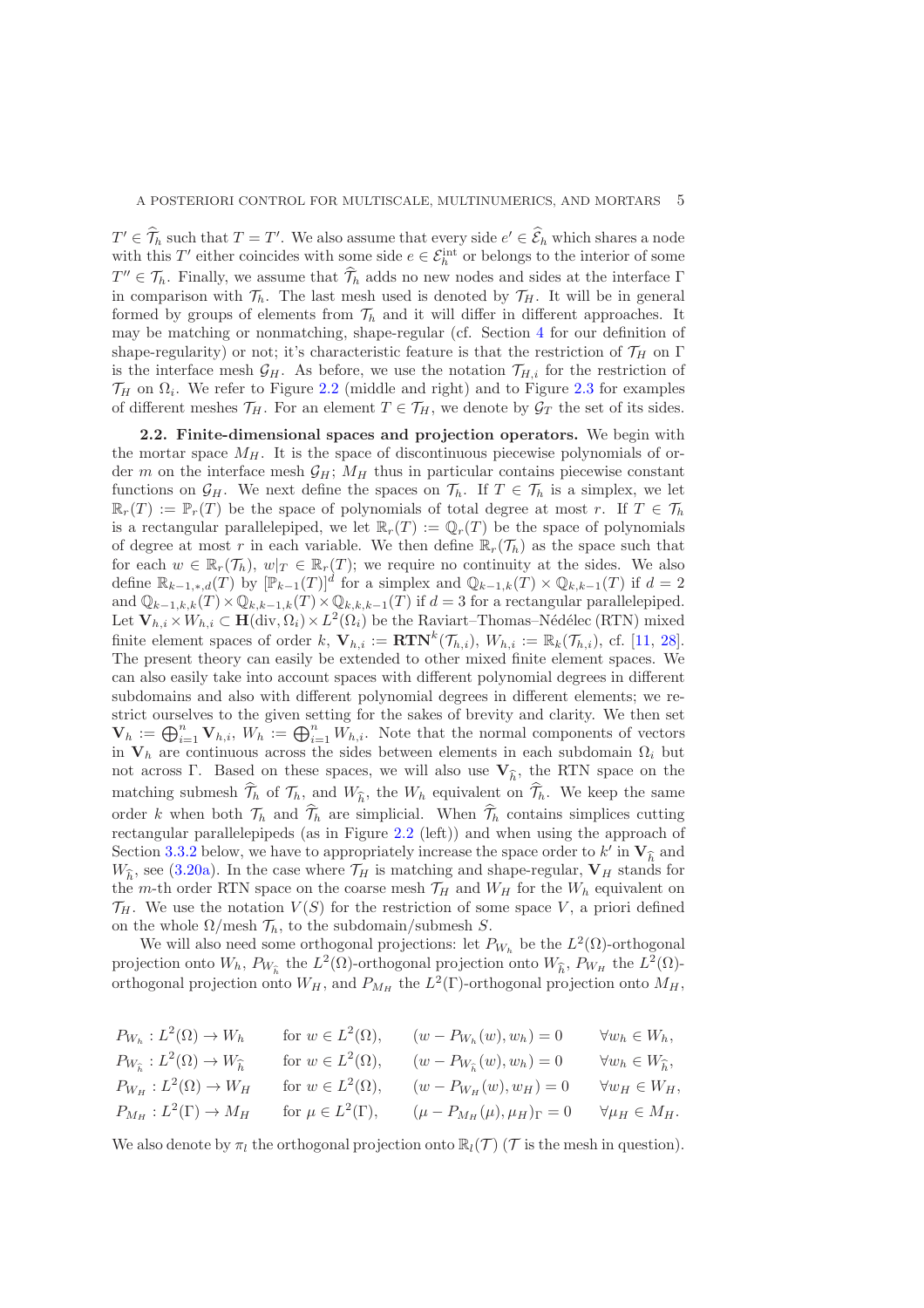**2.3. Other notation.** Let  $D \subset \Omega$ . Then  $\|\cdot\|_D$  stands for the  $L^2(D)$  norm and  $(\cdot, \cdot)_D$  for the  $L^2(D)$  scalar product. Shall D coincide with  $\Omega$ , the subscript D will be dropped. The  $L^2(D)$  scalar product for  $D \subset \mathbb{R}^{d-1}$  will be denoted by  $\langle \cdot, \cdot \rangle_D$ . We also use the notation |D| for the  $(d-1)$ -dimensional Lebesgue measure of  $D \subset \mathbb{R}^{d'}$ ,  $1 \leq d' \leq d$ . For  $v \in L^1(D)$ , we denote by  $v_D$  the mean value of v on D. For  $D \subset \Omega$ , we denote by  $c_{\mathbf{K},D}$ ,  $C_{\mathbf{K},D}$  the smallest and largest eigenvalue of **K** on D, respectively.

For a sufficiently smooth function  $v$  that is double-valued on an interior side  $e \in \mathcal{E}_h^{\text{int}}, e = T^- \cap T^+$ , its jump and average on e are defined as

(2.3) 
$$
[v] := v|_{T^{-}} - v|_{T^{+}}, \qquad \{v\} := \frac{1}{2}(v|_{T^{-}} + v|_{T^{+}}).
$$

We set  $[v] := v|_e$  and  $\{v\} := v|_e$  for  $e \in \mathcal{E}_h^{\text{ext}}$ . We use similar notation for the sides g from  $\mathcal{G}_H$  and  $\mathcal{G}_h^*$  and also for the sides e from  $\widehat{\mathcal{E}}_h$ . For each side  $e \in \mathcal{E}_h^{\text{int}}, g \in \mathcal{G}_H$ , or  $g \in \mathcal{G}_h^*$ , we use the notation  $\mathbf{n}_e$ ,  $\mathbf{n}_g$  for the unit normal vector, pointing from  $T^$ towards  $T^+$ . Similarly,  $\mathbf{n}_{\Gamma}$  stands for the unit normal vector to  $\Gamma$ , with arbitrary but fixed orientation. For boundary sides  $e$ ,  $\mathbf{n}_e$  coincides with the unit normal vector, outward to Ω. Similarly, for  $D \subset \Omega$ ,  $\mathbf{n}_D$  is systematically used to denote the unit normal vector, outward to D.

2.4. Bilinear form, weak solution, energy norm. Let the symmetric bilinear form  $A$  be given by

(2.4) 
$$
\mathcal{A}(\mathbf{u}, \mathbf{v}) := (\mathbf{u}, \mathbf{K}^{-1} \mathbf{v}), \qquad \mathbf{u}, \mathbf{v} \in \mathbf{L}^{2}(\Omega).
$$

The weak solution of  $(1.1a)$ – $(1.1b)$  is  $p \in H_0^1(\Omega)$  such that

<span id="page-5-4"></span>(2.5) 
$$
\mathcal{A}(\mathbf{K}\nabla p, \mathbf{K}\nabla \varphi) = (f, \varphi) \qquad \forall \varphi \in H_0^1(\Omega).
$$

Recall that  $\mathbf{u} := -\mathbf{K} \nabla p$  is the weak flux satisfying  $\mathbf{u} \in \mathbf{H}(\text{div}, \Omega)$ . Let  $H^1(\mathcal{T}_h) :=$  $\{\varphi \in L^2(\Omega); \varphi|_T \in H^1(T) \,\,\forall T \in \mathcal{T}_h\}$  be the broken Sobolev space. We will use the sign  $\nabla$  to denote the elementwise gradient. We define the energy seminorm on  $H^1(\mathcal{T}_h)$ 

<span id="page-5-2"></span>(2.6) 
$$
\|\varphi\|^2 := \mathcal{A}(\mathbf{K}\nabla\varphi,\mathbf{K}\nabla\varphi) = \|\mathbf{K}^{\frac{1}{2}}\nabla\varphi\|^2, \qquad \varphi \in H^1(\mathcal{T}_h),
$$

and the energy norm on  $\mathbf{L}^2(\Omega)$  by

<span id="page-5-3"></span>(2.7) 
$$
\|\mathbf{v}\|_{*}^{2} := \mathcal{A}(\mathbf{v}, \mathbf{v}) = \left\|\mathbf{K}^{-\frac{1}{2}}\mathbf{v}\right\|^{2}, \qquad \mathbf{v} \in \mathbf{L}^{2}(\Omega).
$$

2.5. Poincaré and trace inequalities. We recall here two basic inequalities necessary in order to obtain our a posteriori error estimates. Let T be an element of any of the finite element partitions considered, e its side, and  $\varphi \in H^1(T)$ . Firstly, Poincaré's inequality states that

<span id="page-5-1"></span>(2.8) 
$$
\|\varphi - \varphi_T\|_T \leq C_{\text{P},T} h_T \|\nabla \varphi\|_T.
$$

The constant  $C_{P,T}$  is equal to  $1/\pi$  whenever T is convex. Secondly, the trace inequality states that

<span id="page-5-0"></span>(2.9) 
$$
\|\varphi - \varphi_e\|_e \leq C_{t,T,e} h_e^{\frac{1}{2}} \|\nabla \varphi\|_T.
$$

It has been shown in [\[25,](#page-35-13) Lemma 3.5] that  $C_{t,T,e} = (C_{t,d})^{\frac{1}{2}} (|e|h_T^2/(|T|h_e))^{\frac{1}{2}}$ , where  $C_{t,d} \approx 0.77708$  for a triangle,  $C_{t,d} \approx 3.84519$  for a tetrahedron, and  $C_{t,d} = 1/(\pi \tanh \pi)$ for a rectangle.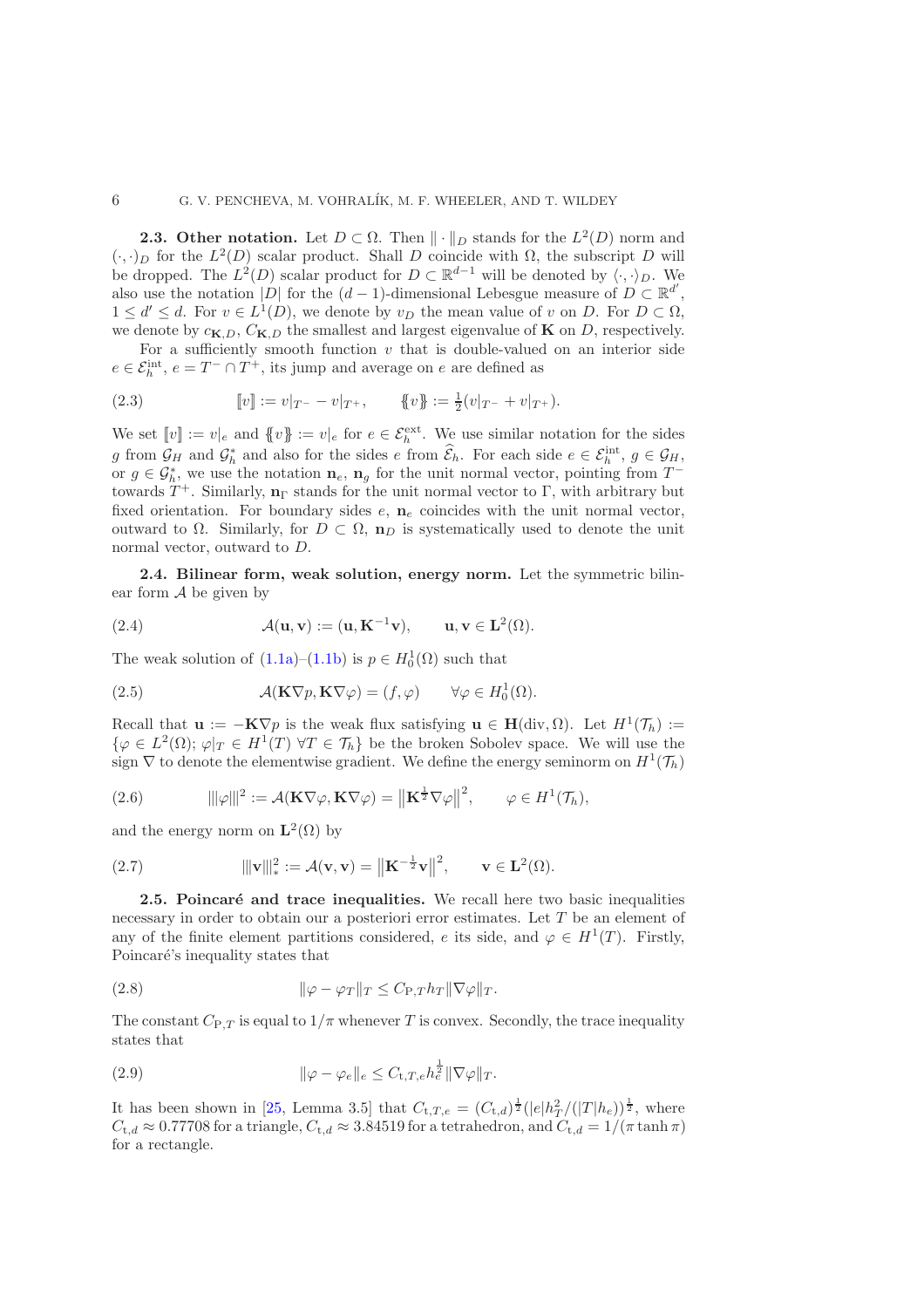<span id="page-6-0"></span>3. A posteriori error estimates. We present in this section a general framework for a posteriori error estimates in the multiscale, multinumerics, and mortar coupling setting. We propose several guaranteed and fully computable estimates and we discuss their practical evaluation.

We present the results in a general setting, not relying on any particular discretization method. Recall that the meshes  $\mathcal{T}_h$  and  $\mathcal{G}_H$  and the space  $V_h$  are introduced in Section [2.](#page-1-0) We only make the following assumption:

<span id="page-6-9"></span><span id="page-6-8"></span><span id="page-6-1"></span>Assumption 3.1 (Properties of uh). *Let*

<span id="page-6-7"></span>1. 
$$
\mathbf{u}_h \in \mathbf{V}_h
$$
;  
\n2.  $(\nabla \cdot \mathbf{u}_h, 1)_T = (f, 1)_T$   $\forall T \in \mathcal{T}_h$ ;  
\n3.  $\sum_{i=1}^n \langle \mathbf{u}_h \cdot \mathbf{n}_{\Omega_i}, \mu_H \rangle_{\Gamma_i} = 0$   $\forall \mu_H \in M_H$ .

Assumption [3.1](#page-6-1) means that the approximate flux  $\mathbf{u}_h$  is  $\mathbf{H}(\text{div}, \Omega_i)$ -conforming inside each subdomain  $\Omega_i$ , locally conservative inside each subdomain  $\Omega_i$  on the elements of  $\mathcal{T}_{h,i}$ , and that its normal trace is weakly continuous across the interface sides. We will, in fact, still weaken this assumption in some of the results below.

<span id="page-6-6"></span>3.1. Estimates for the flux. We first state estimates for the error in the flux  $\mathbf{u}_h$ . We need to introduce some more notation. Let  $\mathcal{T}_H$  be a coarse-scale mesh as introduced in Section [2.1.](#page-2-0) This mesh is only needed in order to state the following estimate, it is not needed for the computation of  $\mathbf{u}_h$ . For a given subdomain  $\Omega_i$  and a given interface side  $g \in \mathcal{G}_{H,i}$ , let  $T_{i,g}$  denote the element of  $\mathcal{T}_{H,i}$  having g as a side. We assume that the elements  $T_{i,g}, g \in \mathcal{G}_{H,i}, i \in \{1, ..., n\}$ , do not overlap. Such a mesh  $\mathcal{T}_H$  can always be constructed; remark also that the choice of  $\mathcal{T}_H$  is not unique. For a given  $i \in \{1, \ldots, n\}$ ,  $g \in \mathcal{G}_{H,i}$ , and the associated  $T_{i,g} \in \mathcal{T}_{H,i}$ , recall that we have the trace inequality [\(2.9\)](#page-5-0) with the constant  $C_{t,T_{i,g},g}$ . For a given  $T \in \mathcal{T}_h$ , recall that we have Poincaré's inequality  $(2.8)$  with the constant  $C_{P,T}$ . The first result is:

<span id="page-6-2"></span>Theorem 3.2 (A "mortar" estimate for the flux). *Let* u *be the exact flux and let*  $\mathbf{u}_h$  *satisfy Assumption [3.1.](#page-6-1) Pick an arbitrary*  $s_h \in H_0^1(\Omega)$ *. Then* 

$$
\|\mathbf{u}-\mathbf{u}_h\|\|_{*}\leq \eta_{\mathrm{P}}+\eta_{\mathrm{R},h}+\eta_{\mathrm{M}},
$$

*where the* potential*,* residual*, and* mortar estimators *are given respectively by*

<span id="page-6-3"></span>
$$
(3.1) \t \eta_P := ||\mathbf{u}_h + \mathbf{K} \nabla s_h|||_*,
$$

<span id="page-6-4"></span>(3.2) 
$$
\eta_{\mathcal{R},h} := \left\{ \sum_{T \in \mathcal{T}_h} C_{\mathcal{P},T}^2 h_T^2 c_{\mathbf{K},T}^{-1} \| f - \nabla \cdot \mathbf{u}_h \|_T^2 \right\}^{\frac{1}{2}},
$$

<span id="page-6-5"></span>(3.3) 
$$
\eta_{\mathcal{M}} := \left\{ \sum_{i=1}^{n} \sum_{j=1}^{n} \sum_{g \in \mathcal{G}_{H,i,j}} \left( \frac{1}{2} ||[\mathbf{u}_{h} \cdot \mathbf{n}_{g}]]||_{g} C_{t, T_{i,g},g} H_{g}^{\frac{1}{2}} c_{\mathbf{K}, T_{i,g}}^{-\frac{1}{2}} \right)^{2} \right\}^{\frac{1}{2}}.
$$

Theorem [3.2](#page-6-2) gives a guaranteed upper bound on the error  $|||u - u_h|||_*$ . It contains the mortar estimate  $\eta_M$  which clearly corresponds to the discontinuity of the normal component of  $\mathbf{u}_h$  across the subdomain interfaces. It is thus possible to distinguish the error component stemming from the subdomain discretization error ( $\eta_P$  and  $\eta_{R,h}$ ) and the one due to the mortar coupling at the subdomain interfaces  $(\eta_M)$  and to adaptively decide whether the subdomain or mortar approximation should be improved. The estimate of Theorem [3.2](#page-6-2) may, however, overestimate the mortar error since it is based on the trace inequality [\(2.9\)](#page-5-0) and features the (known) constant  $C_{t,T_{i,q},g}$ .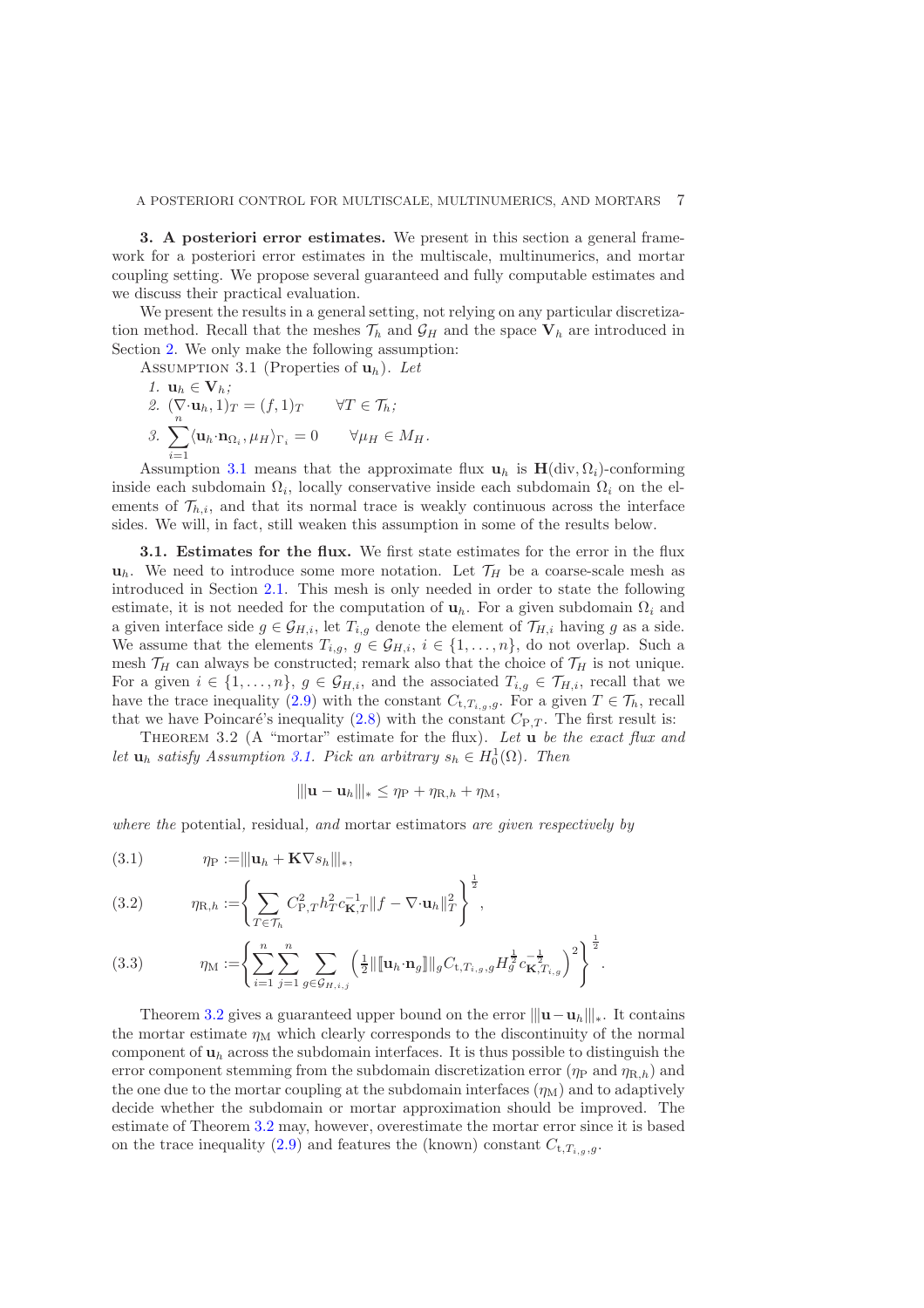<span id="page-7-1"></span>In order to possibly improve on this point, we also present the following theorem (here  $\mathcal{T}_H$  is either a coarse-scale or a fine-scale partition of  $\Omega$ , to be determined later):

Theorem 3.3 (An optimal estimate for the flux). *Let* u *be the exact flux and let*  $\mathbf{u}_h \in \mathbf{L}^2(\Omega)$  *be arbitrary. Pick an arbitrary*  $s_h \in H_0^1(\Omega)$  *and let*  $\mathbf{t}_h \in \mathbf{H}(\text{div}, \Omega)$  *be arbitrary but such that*

<span id="page-7-2"></span>(3.4) 
$$
(\nabla \cdot \mathbf{t}_h, 1)_T = (f, 1)_T \qquad \forall T \in \mathcal{T}_H.
$$

*Then*

(3.5) 
$$
\|\mathbf{u}-\mathbf{u}_h\|_* \leq \eta_P + \eta_{\mathcal{R},H} + \tilde{\eta}_\mathcal{M},
$$

*where*  $\eta_P$  *is given by* [\(3.1\)](#page-6-3) *and* 

<span id="page-7-4"></span>(3.6) 
$$
\eta_{\mathcal{R},H} := \left\{ \sum_{T \in \mathcal{T}_H} C_{\mathcal{P},T}^2 H_T^2 c_{\mathbf{K},T}^{-1} \| f - \nabla \cdot \mathbf{t}_h \|_T^2 \right\}^{\frac{1}{2}},
$$

<span id="page-7-6"></span>
$$
(3.7) \qquad \qquad \tilde{\eta}_{\mathcal{M}} := |||\mathbf{u}_h - \mathbf{t}_h|||_*.
$$

We remark that the nature of the above estimate is clear. Instead of  $\eta_P$  and  $\tilde{\eta}_M$ , respectively, it can be written with  $\inf_{s_h \in H_0^1(\Omega)} || ||\mathbf{u}_h + \mathbf{K} \nabla s_h|| ||_*$  and  $\inf_{\mathbf{t}_h} || ||\mathbf{u}_h - \mathbf{t}_h|| ||_*,$ where  $t_h$  are to be taken in  $H(\text{div}, \Omega)$  and such that  $(\nabla \cdot t_h, 1)_T = (f, 1)_T$  for all  $T \in \mathcal{T}_H$ . Then the first term corresponds to the fact that  $\mathbf{u}_h \neq -\mathbf{K}\nabla s_h$  for some  $s_h \in H_0^1(\Omega)$ , which is which is the case for the exact flux, whereas the second term corresponds to the facts that  $\mathbf{u}_h \notin \mathbf{H}(\text{div}, \Omega)$  and  $\nabla \cdot \mathbf{u}_h \neq f$ .

<span id="page-7-7"></span>3.2. Estimates for the potential. We state here our estimates for the error in the potential. We present them for a general potential approximation  $\tilde{p}_h \in H^1(\mathcal{T}_h)$ .

<span id="page-7-0"></span>THEOREM 3.4 (A "mortar" estimate for the potential). Let p be the exact po*tential, let*  $\tilde{p}_h \in H^1(\mathcal{T}_h)$  *be arbitrary, and let*  $\mathbf{u}_h$  *satisfy Assumption [3.1.](#page-6-1) Pick an*  $arbitrary\ s_h \in H_0^1(\Omega)$ *. Then* 

$$
\|p - \tilde{p}_h\| \leq \eta_{\rm NC} + \eta_{\rm R,h} + \eta_{\rm M} + \eta_{\rm DF},
$$

*where*  $\eta_{R,h}$  *is given by* [\(3.2\)](#page-6-4)*,*  $\eta_M$  *by* [\(3.3\)](#page-6-5)*, and the* nonconformity *and* diffusive flux estimators *are given respectively by*

<span id="page-7-3"></span>(3.8) 
$$
\eta_{\rm NC} := ||\tilde{p}_h - s_h||,
$$

(3.9) 
$$
\eta_{\text{DF}} := ||\mathbf{K} \nabla \tilde{p}_h + \mathbf{u}_h||_*.
$$

As in Section [3.1,](#page-6-6) the following improved version of Theorem [3.4](#page-7-0) holds (here  $\mathcal{T}_H$ is as in Theorem [3.3\)](#page-7-1):

<span id="page-7-5"></span>Theorem 3.5 (An optimal estimate for the potential). *Let* p *be the exact potential and let*  $\tilde{p}_h \in H^1(\mathcal{T}_h)$  *be arbitrary. Pick an arbitrary*  $s_h \in H_0^1(\Omega)$  *and let*  $t_h \in H(\text{div}, \Omega)$  *be arbitrary but such that* [\(3.4\)](#page-7-2) *holds. Then* 

$$
||p - \tilde{p}_h|| \le \eta_{\text{NC}} + \eta_{\text{R},H} + \eta_{\text{DFM}},
$$

*with*  $\eta_{\text{NC}}$  *given by* [\(3.8\)](#page-7-3)*,*  $\eta_{\text{R},H}$  *by* [\(3.6\)](#page-7-4)*, and the* diffusive flux–mortar estimator *by* 

(3.11) 
$$
\eta_{\text{DFM}} := \|\mathbf{K}\nabla\tilde{p}_h + \mathbf{t}_h\|_{*}.
$$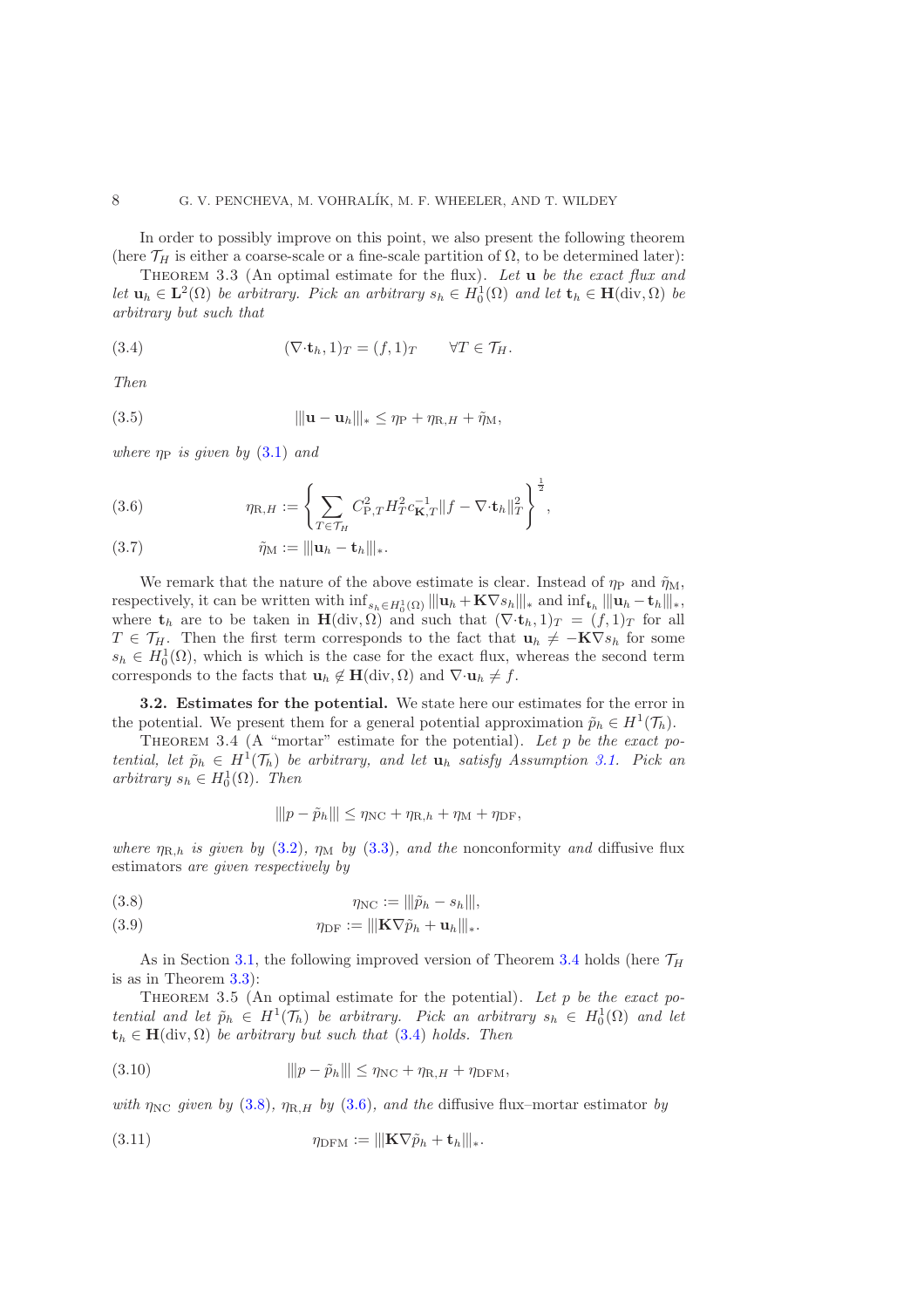The nature of the estimate is again clear: we can replace  $\eta_{NC}$  by  $\inf_{s_h \in H_0^1(\Omega)} |||\tilde{p}_h$  $s_h$ ||| which corresponds to the fact that  $\tilde{p}_h \notin H_0^1(\Omega)$ , which is the case for the exact potential. Similarly, one can write the estimate with  $\inf_{\mathbf{t}_h} |||\mathbf{K} \nabla \tilde{p}_h + \mathbf{t}_h|||_*$  with  $\mathbf{t}_h \in$  $H(\text{div}, \Omega)$  and  $(\nabla \cdot \mathbf{t}_h, 1)_T = (f, 1)_T$  for all  $T \in \mathcal{T}_H$ , which corresponds to the facts that  $\mathbf{K}\nabla\tilde{p}_h \notin \mathbf{H}(\text{div},\Omega)$  and  $-\nabla\cdot(\mathbf{K}\nabla\tilde{p}_h) \neq f$ , which is the case for the exact potential. Note that, by the triangle inequality,  $\eta_{\text{DFM}} \leq \eta_{\text{DF}} + \tilde{\eta}_{\text{M}}$ , so that we can once again distinguish the subdomain and interface errors.

<span id="page-8-5"></span>REMARK 3.6 (Residual estimator  $\eta_{R,H}$ ). *Recall*  $P_{W_{\hat{h}}}$  and  $P_{W_H}$  of Section [2.2.](#page-4-0) *We will meet particular cases where*  $t_h$  *of Theorems* [3.3](#page-7-1) *and* [3.5](#page-7-5) *will be such that* 

<span id="page-8-1"></span>(3.12) 
$$
\nabla \cdot \mathbf{t}_h = P_{W_{\widehat{h}}}(f).
$$

*Then we can set*  $\mathcal{T}_H := \hat{\mathcal{T}}_h$  *in Theorems* [3.3](#page-7-1) *and* [3.5](#page-7-5) *and replace*  $\eta_{R,H}$  *of* [\(3.6\)](#page-7-4) *by* 

<span id="page-8-2"></span>(3.13) 
$$
\eta_{\mathbf{R},\widehat{h}} := \left\{ \sum_{T \in \widehat{\mathcal{T}}_h} C_{\mathbf{P},T}^2 h_T^2 c_{\mathbf{K},T}^{-1} \| f - P_{W_{\widehat{h}}}(f) \|_T^2 \right\}^{\frac{1}{2}}.
$$

*Note that*  $\eta_{R,\widehat{h}}$  takes the form of the usual data oscillation estimate on the mesh  $\mathcal{T}_h$ . *We will also meet cases where*  $t_h$  *of Theorems* [3.3](#page-7-1) *and* [3.5](#page-7-5) *will be such that* 

<span id="page-8-3"></span>
$$
\nabla \cdot \mathbf{t}_h = P_{W_H}(f).
$$

*Then the residual estimator*  $\eta_{R,H}$  *of* [\(3.6\)](#page-7-4) *takes the form* 

<span id="page-8-4"></span>(3.15) 
$$
\eta_{\text{R},H} = \left\{ \sum_{T \in \mathcal{T}_H} C_{\text{P},T}^2 H_T^2 c_{\textbf{K},T}^{-1} || f - P_{W_H}(f) ||_T^2 \right\}^{\frac{1}{2}}.
$$

*Note that such*  $\eta_{R,H}$  *takes the form of the data oscillation on the mesh*  $\mathcal{T}_H$ *.* 

Remark 3.7 (Theorems [3.2–](#page-6-2)[3.5](#page-7-5)). *In Theorems [3.2](#page-6-2) and [3.4,](#page-7-0) only the meshes*  $\mathcal{T}_h$  and  $\mathcal{G}_H$  are needed (the mesh  $\widehat{\mathcal{T}}_h$  introduced in Section [2.1](#page-2-0) may be employed for *the construction of the the potential reconstruction*  $s_h$  *when*  $\mathcal{T}_h$  *is nonmatching*). For *Theorems* [3.3](#page-7-1) and [3.5,](#page-7-5) the meshes  $\widehat{\mathcal{T}}_h$  (when  $\mathcal{T}_h$  is nonmatching) and  $\mathcal{T}_H$  introduced in *Section [2.1](#page-2-0) and specified in Section [3.3](#page-9-1) below are essential. Note also that the potential reconstruction*  $s_h$  *is needed in all Theorems [3.2](#page-6-2)[–3.5,](#page-7-5) whereas the flux reconstruction* t<sup>h</sup> *is only needed in Theorems [3.3](#page-7-1) and [3.5.](#page-7-5)*

REMARK 3.8 (Necessity to practically construct  $s_h$  and  $t_h$ ). The a posteriori *error estimators above only involve norms featuring the reconstructions*  $s_h$  *and*  $t_h$ . *Following, e.g., [\[4\]](#page-34-8), there may be ways how to compute these estimators (evaluate these norms) without the need to practically construct*  $s_h$  *and*  $t_h$ .

<span id="page-8-0"></span>Remark 3.9 (Upscaling of K and the associated error). *In the present setting,* K is not related to the fine-scale mesh  $\mathcal{T}_h$  nor to any coarse-scale mesh  $\mathcal{T}_H$  *(it is not supposed to be, for example, piecewise constant or piecewise polynomial on some mesh). In practice, some upscaled version* Kupsc *of* K *(for instance, piecewise polynomial on*  $\mathcal{T}_H$ *)* may be used to obtain  $\mathbf{u}_h$  (and  $\tilde{p}_h$ ). We then can estimate

$$
\eta_{\rm P} = \|\mathbf{K}^{-\frac{1}{2}}(\mathbf{u}_h + \mathbf{K}\nabla s_h)\| \le \|(\mathbf{K}^{-\frac{1}{2}} - \mathbf{K}_{\rm upsc}^{-\frac{1}{2}})\mathbf{u}_h\| + \|(\mathbf{K}^{\frac{1}{2}} - \mathbf{K}_{\rm upsc}^{\frac{1}{2}})\nabla s_h\|
$$
  
+  $\|\mathbf{K}_{\rm upsc}^{-\frac{1}{2}}(\mathbf{u}_h + \mathbf{K}_{\rm upsc}\nabla s_h)\|,$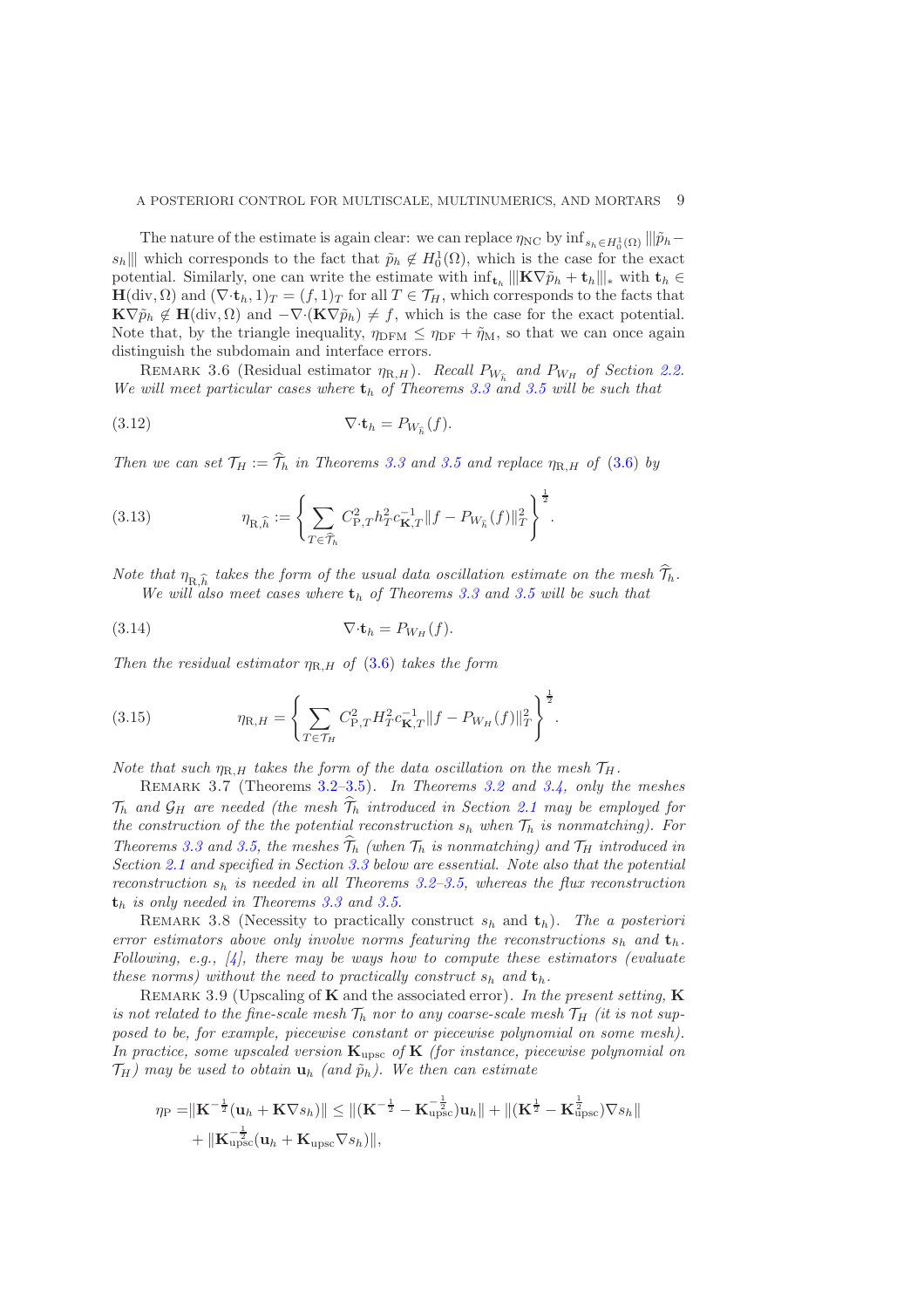*where the first two terms represent the* upscaling error *and the last term the* discretization error*. Similar estimates can be devised for the other estimators.*

We will consider below the restrictions of the different estimators to each element T, denoted by  $\eta_{\cdot,T}$ . Similarly, for  $g \in \mathcal{G}_{H,i,j}$ , we set

<span id="page-9-5"></span>
$$
(3.16) \qquad \eta_{M,g} := \|\llbracket \mathbf{u}_h \cdot \mathbf{n}_g \rrbracket \|_g H_g^{\frac{1}{2}} \left\{ \left( \frac{1}{2} C_{t,T_{i,g},g} c_{\mathbf{K},T_{i,g}}^{-\frac{1}{2}} \right)^2 + \left( \frac{1}{2} C_{t,T_{j,g},g} c_{\mathbf{K},T_{j,g}}^{-\frac{1}{2}} \right)^2 \right\}^{\frac{1}{2}}.
$$

<span id="page-9-1"></span>3.3. Practical construction of  $H_0^1(\Omega)$ - and  $H(\text{div}, \Omega)$ -conforming reconstructions. We describe here practical constructions of  $H_0^1(\Omega)$ -conforming reconstruction  $s_h$  figuring in Theorems [3.2–](#page-6-2)[3.5](#page-7-5) and of  $H(\text{div}, \Omega)$ -conforming reconstruction  $t_h$  figuring in Theorems [3.3](#page-7-1) and [3.5.](#page-7-5) We only propose one way of constructing  $s_h$  but we derive several ways of constructing  $t_h$ .

<span id="page-9-2"></span>Let  $g \in \mathcal{G}_{H,i,j}$ . Then Assumption [3.1](#page-6-1) [\(3\)](#page-6-7) implies

(3.17) 
$$
\langle [\![\mathbf{u}_h \cdot \mathbf{n}_g]\!], \mu_g \rangle_g = 0 \qquad \forall \mu_g \in M_H(g).
$$

From [\(3.17\)](#page-9-2), the precise sense of the weak continuity is obvious: jumps of the normal components of  $\mathbf{u}_h$  are orthogonal on g to the polynomials contained in  $M_H(g)$ . This in particular allows us to define a function  $F \in M_H$  such that

<span id="page-9-4"></span>
$$
(3.18) \quad F|_{\Gamma_{i,j}} := P_{M_H}((\mathbf{u}_h|_{\Omega_i} \cdot \mathbf{n}_{\Gamma})|_{\Gamma_{i,j}}) = P_{M_H}((\mathbf{u}_h|_{\Omega_j} \cdot \mathbf{n}_{\Gamma})|_{\Gamma_{i,j}}) \qquad i,j \in \{1,\ldots,n\}.
$$

Finally, using the weak continuity, we also clearly have

<span id="page-9-3"></span>(3.19) 
$$
\langle \mathbf{u}_h | \Omega_i \cdot \mathbf{n}_g, 1 \rangle_g = \langle \mathbf{u}_h | \Omega_j \cdot \mathbf{n}_g, 1 \rangle_g = \langle \{ \mathbf{u}_h \cdot \mathbf{n}_g \}, 1 \rangle_g = \langle F, 1 \rangle_g \forall g \in \mathcal{G}_{H,i,j}, i, j \in \{1, ..., n\}.
$$

<span id="page-9-6"></span>**3.3.1. Construction of**  $s_h$ **.** We propose here a particular construction relying on the mesh  $\hat{\mathcal{T}}_h$ ; other constructions, only using the mesh  $\mathcal{T}_h$ , are possible.

Recall that  $\hat{\mathcal{T}}_h$  is the matching submesh of  $\mathcal{T}_h$  introduced in Section [2.1](#page-2-0) and note that  $\mathbb{R}_r(\mathcal{T}_h) \subset \mathbb{R}_{r'}(\widetilde{\mathcal{T}}_h)$ ,  $r' \geq r$ , i.e., every piecewise polynomial on  $\mathcal{T}_h$  is also a piecewise polynomial on  $\widehat{\mathcal{T}}_h$ , where possibly the polynomial degree r is increased to r'. On  $\mathbb{R}_{r'}(\widehat{\mathcal{T}}_h)$ , we can thus use the averaging interpolate  $\mathcal{I}_{av} : \mathbb{R}_{r'}(\widehat{\mathcal{T}}_h) \to \mathbb{R}_{r'}(\widehat{\mathcal{T}}_h) \cap H_0^1(\Omega)$ defined as follows: for a function  $\varphi_h \in \mathbb{R}_{r'}(\mathcal{T}_h)$ , the values of  $\mathcal{I}_{av}(\varphi_h)$  at a Lagrange node V inside  $\Omega$  are given by the average of the values of  $\varphi_h$  at this node,

$$
\mathcal{I}_{\text{av}}(\varphi_h)(V) = \frac{1}{|\widehat{\mathcal{T}}_V|} \sum_{T \in \widehat{\mathcal{T}}_V} \varphi_h|_T(V),
$$

where  $\widehat{\mathcal{T}}_V$  is the set of those  $T \in \widehat{\mathcal{T}}_h$  to which V belongs and where for any set S,  $|S|$ denotes its cardinality. Note that  $\mathcal{I}_{av}(\varphi_h)(V) = \varphi(V)$  at those nodes V lying in the interior of some  $T \in \hat{\mathcal{T}}_h$ . At boundary nodes, the value of  $\mathcal{I}_{av}(\varphi_h)$  is set to zero. We refer to  $[21, 12, 31]$  $[21, 12, 31]$  $[21, 12, 31]$  $[21, 12, 31]$  for more details.

<span id="page-9-0"></span>**3.3.2.** Construction of  $\mathbf{t}_h \in \mathbf{V}_{\widehat{h}}$  by direct prescription. We define here  $\mathbf{t}_h \in \mathbf{V}_h$  where  $\widehat{\mathcal{T}}_h$  is the mesh introduced in Section [2.1,](#page-2-0) cf. Figure [2.2](#page-25-0) (left).

Remark that  ${{\mathbf{u}_h \cdot \mathbf{n}_e\}}$  is univalued and is a polynomial on all  $e \in \widehat{\mathcal{E}}_h$ . This follows from the assumption that  $\widehat{\mathcal{T}}_h$  is a refinement of  $\mathcal{T}_h$  and, consequently, all sides  $e \in \widehat{\mathcal{E}}_h$ either coincide with the sides of  $\mathcal{E}_h$ , are subsides of the sides of  $\mathcal{E}_h$ , or pass through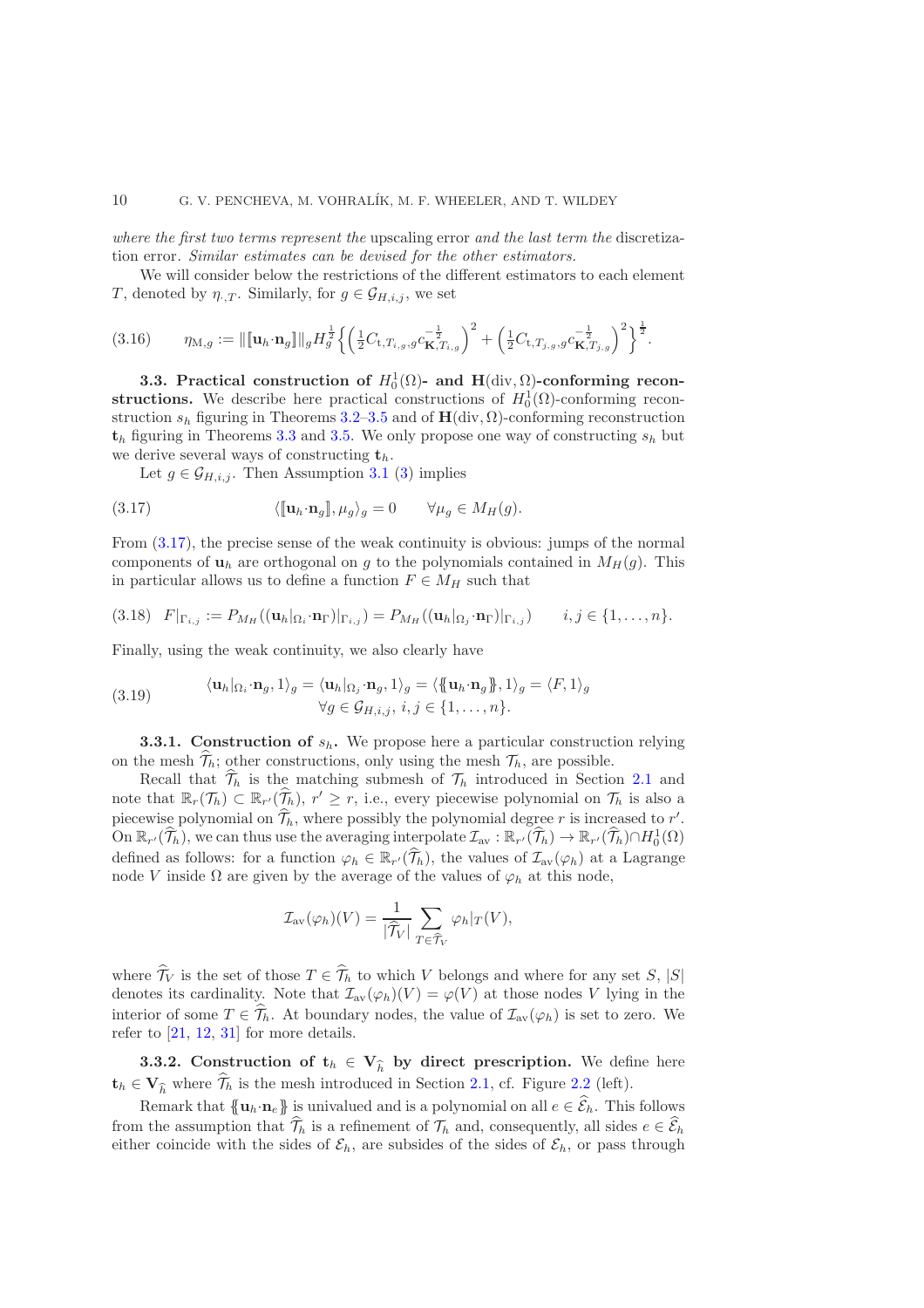the interior of some  $T \in \mathcal{T}_h$ . Recall also that by assumption,  $\hat{\mathcal{T}}_h$  is a matching mesh of  $\Omega$ . The flux  $\mathbf{t}_h$  is prescribed by the degrees of freedom of  $\mathbf{V}_{\widehat{h}}$  on the mesh  $\mathcal{T}_h$  by

<span id="page-10-0"></span>(3.20a)  $\mathbf{t}_h \cdot \mathbf{n}_e := \{ \mathbf{u}_h \cdot \mathbf{n}_e \} \qquad \forall e \in \widehat{\mathcal{E}}_h,$ 

<span id="page-10-1"></span>(3.20b) 
$$
(\mathbf{t}_h, \mathbf{r}_h)_T = (\mathbf{u}_h, \mathbf{r}_h)_T \qquad \forall \mathbf{r}_h \in \mathbb{R}_{l-1,*,d}(T), \forall T \in \mathcal{T}_h,
$$

where  $l = k$  or k', depending on the order k or k' of  $\mathbf{V}_{\widehat{h}}(T)$ . Remark that  $\mathbf{t}_h$ given by  $(3.20a)-(3.20b)$  $(3.20a)-(3.20b)$  indeed satisfies  $t_h \in H(\text{div}, \Omega)$ , as required in Theorems [3.3](#page-7-1) and [3.5.](#page-7-5) Recall also that by assumption, the mesh  $\widehat{\mathcal{T}}_h$  only differs from the mesh  $\mathcal{T}_h$ near the interface Γ. Consequently, by the above construction,  $t_h$  completely coincides with  $\mathbf{u}_h$  on those elements T of  $\widehat{\mathcal{T}}_h$  which do not share a node with Γ and the estimator  $\tilde{\eta}_{M,T}$  given by [\(3.7\)](#page-7-6) is equal to 0 on such T.

To apply Theorems [3.3](#page-7-1) and [3.5,](#page-7-5) we still need to identify a partition  $\mathcal{T}_H$  such that the local conservation property  $(3.4)$  holds. For a fixed  $\Omega_i$ , we will form two groups of elements of  $\mathcal{T}_{H,i}$ , denoted respectively by  $\mathcal{T}_{H,i}^{\Gamma}$  and  $\mathcal{T}_{H,i}^{\text{int}}$ . Elements T of  $\mathcal{T}_{H,i}^{\Gamma}$  are given as unions of the elements of  $\mathcal{T}_{h,i}$  sharing a node with  $\Gamma$ , in a way that  $\partial T \cap \Gamma_i$  is a union of sides  $g \in \mathcal{G}_{H,i}$ . Optimally,  $\partial T \cap \Gamma_i$  is just one side  $g \in \mathcal{G}_{H,i}$  for each  $T \in \mathcal{T}_{H,i}^{\Gamma}$ . Clearly, by  $(3.20a)$ ,  $(3.19)$  $(3.19)$  $(3.19)$ , Green's theorem, and Assumption 3.1  $(2)$ ,  $(3.4)$  on all such T follows. The elements of the second group  $\mathcal{T}_{H,i}^{\text{int}}$  are given directly by the elements of  $\mathcal{T}_{h,i}$ ; consequently, [\(3.4\)](#page-7-2) follows immediately from Assumption [3.1](#page-6-1) [\(2\)](#page-6-8). Denote  $\mathcal{T}_H := \cup_{1 \leq i \leq n} \mathcal{T}_{H,i}^{\Gamma}$ ,  $\mathcal{T}_H^{\Gamma} := \cup_{1 \leq i \leq n} \mathcal{T}_{H,i}^{\Gamma}$ , and  $\mathcal{T}_H^{\text{int}} := \cup_{1 \leq i \leq n} \mathcal{T}_{H,i}^{\text{int}}$ . The resulting mesh  $\mathcal{T}_H$  can be nonmatching and needs not be shape-regular, cf. Figure [2.2](#page-25-0) (middle). In order to optimally bound the constant  $C_{P,T}$  from Poincaré's inequality [\(2.8\)](#page-5-1), which is used on elements  $T \in \mathcal{T}_H$ , cf. [\(3.6\)](#page-7-4), it is however preferable when the elements  $T \in \mathcal{T}_H$ are convex; modifications of  $\mathcal{T}_H$  to a mesh like that in Figure [2.2](#page-25-0) (right) are possible.

REMARK 3.10 ( $t_h$  given by  $(3.20a)$ – $(3.20b)$ ). *The definition of*  $t_h$  *by*  $(3.20a)$ – [\(3.20b\)](#page-10-1) gives a lower-order (k-th or k'-th order RTN) polynomial  $t<sub>h</sub>$  and is virtually *cost-free as no local linear systems are to be solved. We obtain local conservation on the mesh*  $\mathcal{T}_H$  *in the sense of* [\(3.4\)](#page-7-2)*. This mesh is, however, rather unconventional and can be nonmatching and not shape-regular. Most importantly, the mortar error is only evaluated in the* h*-distance from the interface* Γ*, which, as we will see in Theorem [4.5](#page-13-0) below, leads to its increased overestimation in the multiscale setting when*  $h \ll H$ .

<span id="page-10-5"></span>3.3.3. Construction of  $\mathbf{t}_h \in \mathbf{V}_{\widehat{h}}$  by the solution of h-grid-size k-th order **local Neumann problems.** We define here  $\mathbf{t}_h \in \mathbf{V}_{\widehat{h}}$  such that  $\nabla \cdot \mathbf{t}_h = P_{W_{\widehat{h}}}(f)$ . We first form a partition  $\mathcal{T}_H$  as in Section [3.3.2,](#page-9-0) while however, forming  $\mathcal{T}_H^{\Gamma}$  by all those elements of  $\widehat{\mathcal{T}}_h$  which are located in a band of width H around the interface Γ. In this way,  $\mathcal{T}_H$  can be nonmatching but is shape-regular, cf. Figure [2.3](#page-25-1) (left).

<span id="page-10-4"></span>On the elements T from  $\mathcal{T}_{H}^{\text{int}}$ , i.e., on those from partition  $\mathcal{T}_{h}$ , we simply set

(3.21) 
$$
\mathbf{t}_h|_T := \mathbf{u}_h|_T \qquad T \in \mathcal{T}_H^{\text{int}}.
$$

On the elements  $T \in \mathcal{T}_H^{\Gamma}$  we consider the mesh  $\widehat{\mathcal{T}}_h|_{T}$ . On this mesh, we will, following  $[16]$ , solve local Neumann problems by means of a  $k$ -th order mixed finite element method. Denote by  $\mathbf{V}_{\widehat{h}, \{\mathbf{u}_h \cdot \mathbf{n}_T \}, T}$  the space of such  $\mathbf{v}_h \in \mathbf{V}_{\widehat{h}}(T)$  that  $\mathbf{v}_h \cdot \mathbf{n}_T =$  ${{\mathbf u}_h \cdot {\bf n}_T}$  on  $\partial T$ . Denote by  ${\bf V}_{\widehat{h},0,T}$  the space of such  ${\bf v}_h \in {\bf V}_{\widehat{h}}(T)$  that  ${\bf v}_h \cdot {\bf n}_T = 0$  on  $\partial T$ . We look for  $\mathbf{t}_h \in \mathbf{V}_{\widehat{h}, \{\mathbf{u}_h \cdot \mathbf{n}_T\}, T}$  and  $q_h \in W_{\widehat{h}}(T)$  satisfying  $(q_h, 1)_T = 0$  such that

<span id="page-10-2"></span>(3.22a) 
$$
(\mathbf{K}^{-1}(\mathbf{t}_h - \mathbf{u}_h), \mathbf{v}_h)_T - (q_h, \nabla \cdot \mathbf{v}_h)_T = 0 \qquad \forall \mathbf{v}_h \in \mathbf{V}_{\widehat{h},0,T},
$$

<span id="page-10-3"></span>(3.22b) 
$$
(\nabla \cdot \mathbf{t}_h, w_h)_T = (f, w_h)_T \quad \forall w_h \in W_h^{\widehat{}}(T) \text{ such that } (w_h, 1)_T = 0.
$$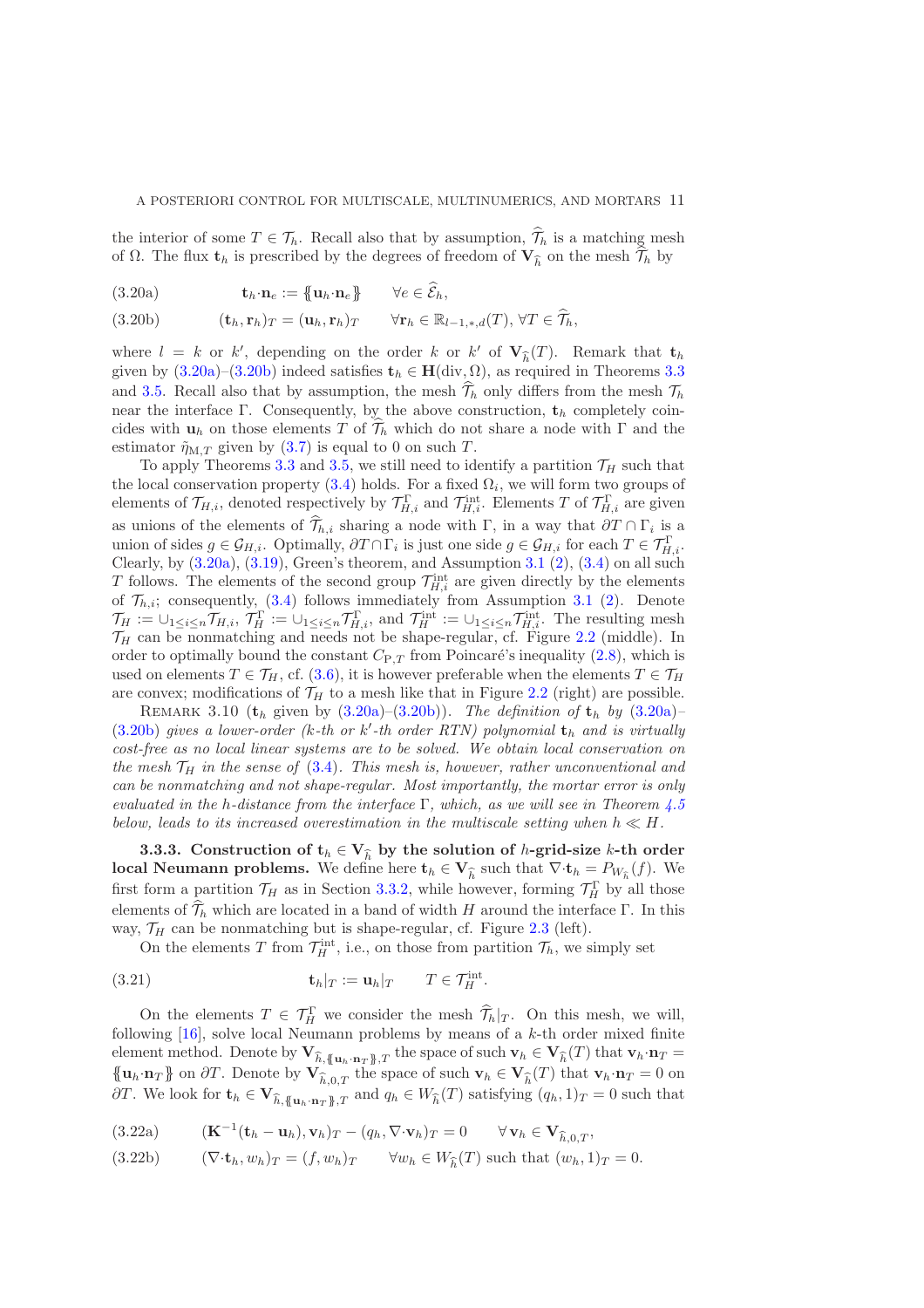Recall from [\[16\]](#page-35-16) that letting  $\mathbf{t}'_h := \mathbf{t}_h - \mathbf{u}_h$ ,  $(\mathbf{t}'_h, q_h)$  corresponds to the mixed finite element approximation to the local Neumann problem on T

- <span id="page-11-1"></span>(3.23a)  $-\nabla \cdot (\mathbf{K} \nabla q) = f - \nabla \cdot \mathbf{u}_h$  in T,
- (3.23b)  $-\mathbf{K}\nabla q \cdot \mathbf{n}_T = -\omega_q [\![\mathbf{u}_h \cdot \mathbf{n}_q]\!]$  on all  $g \in \mathcal{G}_T$ ,
- <span id="page-11-2"></span> $(3.23c)$   $(q, 1)_T = 0,$

where  $\omega_g := \frac{1}{2}$  when  $g \not\subset \partial \Omega$  and  $\omega_g := 0$  when  $g \subset \partial \Omega$ . Note that these problems are well-posed as the Neumann boundary conditions are in equilibrium with the load,

$$
\sum_{g \in \mathcal{G}_T} \langle \mathbf{u}_h \cdot \mathbf{n}_T - \omega_g [\![ \mathbf{u}_h \cdot \mathbf{n}_g]\!], 1 \rangle_g = \langle \{\! \{\! \mathbf{u}_h \cdot \mathbf{n}_T \! \}\! \}, 1 \rangle_{\partial T} = (f, 1)_T.
$$

This follows by [\(3.19\)](#page-9-3), Green's theorem, and Assumption [3.1](#page-6-1) [\(2\)](#page-6-8). Note also that indeed  $\mathbf{t}_h$  given by  $(3.22a)$ – $(3.22b)$  is in  $\mathbf{V}_h$ , as the Neumann boundary condition on  $T \in \mathcal{T}_H^{\Gamma}$  given by  $\{\!\!\{{\bf u}_h\cdot{\bf n}_T\}\!\!\}$  gives the continuity of the normal component of  ${\bf t}_h$  on  $\partial T \cap \Gamma$  (the same condition is imposed from the opposite side), as well as on  $\partial T \setminus \Gamma$ , where  $\{\!\{\mathbf u_h \cdot \mathbf n_T\}\!\} = \mathbf u_h \cdot \mathbf n_T$ , which is the value imposed in  $(3.21)$  on  $T \in \mathcal{T}_H^{\text{int}}$ . Finally, as the mixed finite element method minimizes the complementary energy, another way to rewrite equivalently  $(3.22a)$ – $(3.22b)$  is

$$
\mathbf{t}_h|_T = \arg \inf_{\mathbf{v}_h \in \mathbf{V}_{\widehat{h}, \{\mathbf{u}_h \cdot \mathbf{n}_T\}, T}, \nabla \cdot \mathbf{v}_h = P_{W_{\widehat{h}}}(f)} ||\mathbf{u}_h - \mathbf{v}_h||_{*,T}.
$$

Thus, on each  $T \in \mathcal{T}_H$ ,  $\mathbf{t}_h$  is the best choice from the space  $\mathbf{V}_{\widehat{h}, \{\mathbf{u}_h \cdot \mathbf{n}_T \}, T}$  to minimize the quantity  $\|\mathbf{u}_h - \mathbf{v}_h\|_{*,T}$  (subject to the constraint  $\nabla \cdot \mathbf{v}_h = P_{W_{\hat{h}}}(f)$ ). Remark that this quantity is related to the definition of the  $\tilde{\eta}_{M,T}$  estimator, see [\(3.7\)](#page-7-6).

Remark 3.11 (t<sup>h</sup> given by [\(3.21\)](#page-10-4)–[\(3.22b\)](#page-10-3)). *The definition* [\(3.21\)](#page-10-4)*–*[\(3.22b\)](#page-10-3) *gives a lower-order (*k*-th order RTN) polynomial* t<sup>h</sup> *and is moderately expensive as local linear systems need to be solved. These systems correspond to mixed finite element approximations of order* k *posed over* H*-sized subdomains with* h*-sized grids. We obtain local conservation on the fine mesh*  $\hat{\mathcal{T}}_h$  *in the sense of* [\(3.12\)](#page-8-1)*. Consequently, we can use* [\(3.13\)](#page-8-2) *instead of* [\(3.6\)](#page-7-4). The mesh  $\mathcal{T}_H$  *is here nonmatching but shape-regular* and only serves for the computation of the flux  $t<sub>h</sub>$  and not for the evaluation of the *estimates of Sections [3.1](#page-6-6)[–3.2.](#page-7-7) The mortar error is evaluated in the* H*-distance from the interface* Γ*. As we will see in Theorem [4.5](#page-13-0) below, this leads to a smaller overestimation in the multiscale setting when*  $h \ll H$ *, in comparison with the estimator*  $\eta_M$ *of*  $(3.3)$  *or with*  $(3.7)$  *evaluated using*  $t_h$  *of Section [3.3.2.](#page-9-0)* 

<span id="page-11-0"></span>3.3.4. Construction of  $t_h \in V_H$  by the solution of H-grid-size m-th order local Neumann problems. We define here the flux which is of higher-order  $(m-th)$ order RTN) on the coarse mesh  $\mathcal{T}_H$ ,  $\mathbf{t}_h \in \mathbf{V}_H$ . For this purpose, we need  $\mathcal{T}_H$  to be both matching and shape-regular; the elements of  $\mathcal{T}_H^{\text{int}}$  are no more given by the elements of  $\mathcal{T}_h$  but rather by unions of elements of  $\mathcal{T}_h$  as for  $\mathcal{T}_H^{\Gamma}$ , cf. Figure [2.3](#page-25-1) (right). Recall that the main requirement on  $\mathcal{T}_H$  is that the restriction of  $\mathcal{T}_H$  on  $\Gamma$  is the interface mesh  $\mathcal{G}_H$ .

In this section, we extend the mesh  $\mathcal{G}_H$  from the interface  $\Gamma$  only to  $\Gamma \cup \partial \Omega$ ; we define  $\mathcal{G}_H$  on  $\partial\Omega$  by the sides of  $\mathcal{T}_H$  lying in  $\partial\Omega$ . We also suppose that the mortar space  $M_H$  is defined over the whole new  $\mathcal{G}_H$  with the same m-th order polynomials. Let the flux function F be on  $\Gamma$  given by [\(3.18\)](#page-9-4). We extend it on  $\partial\Omega$  by

$$
F|_{\partial\Omega} := P_{M_H}((\mathbf{u}_h \cdot \mathbf{n}_\Omega)|_{\partial\Omega}).
$$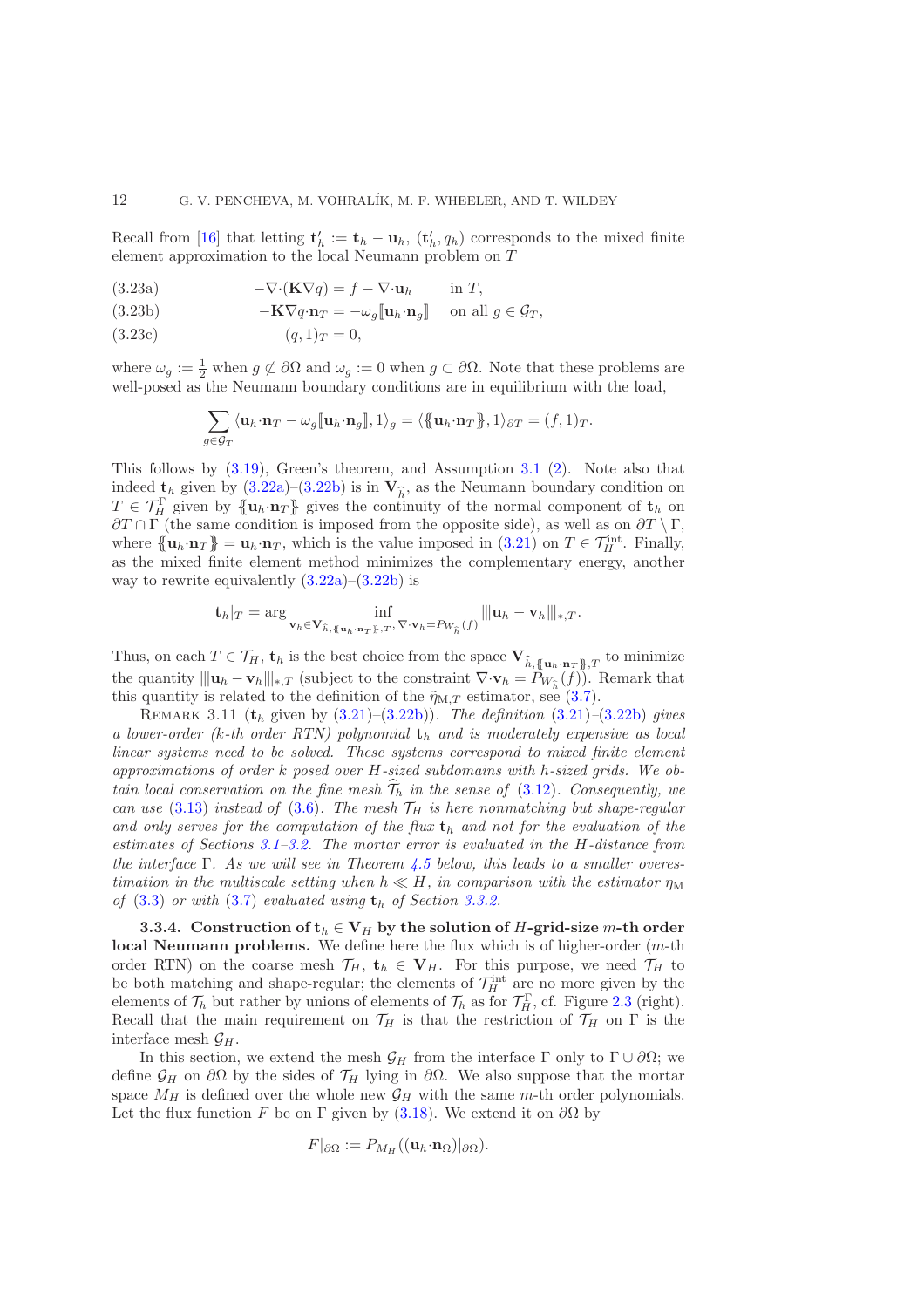Consider a fixed  $\Omega_i$  and the mesh  $\mathcal{T}_{H,i}$ . We solve local Neumann problems by means of a m-th order mixed finite element method. Denote by  $V_{H,F,\Omega_i}$  the space of such  $\mathbf{v}_H \in \mathbf{V}_H(\Omega_i)$  that  $\mathbf{v}_H \cdot \mathbf{n}_\Gamma = F$  on  $\partial \Omega_i \cap \Gamma$  and that  $\mathbf{v}_H \cdot \mathbf{n}_{\Omega_i} = F$  on  $\partial \Omega_i \cap \partial \Omega$  and by  $\mathbf{V}_{H,0,\Omega_i}$  the space of such  $\mathbf{v}_H \in \mathbf{V}_H(\Omega_i)$  that  $\mathbf{v}_H \cdot \mathbf{n}_{\Omega_i} = 0$  on  $\partial \Omega_i$ . We look for  $\mathbf{t}_h \in \mathbf{V}_{H,F,\Omega_i}$  and  $q_H \in W_H(\Omega_i)$  satisfying  $(q_H,1)_{\Omega_i} = 0$  such that

<span id="page-12-2"></span>(3.24a)  $(\mathbf{K}^{-1}(\mathbf{t}_h - \mathbf{u}_h), \mathbf{v}_H)_{\Omega_i} - (q_H, \nabla \cdot \mathbf{v}_H)_{\Omega_i} = 0 \quad \forall \mathbf{v}_H \in \mathbf{V}_{H,0,\Omega_i},$ 

<span id="page-12-3"></span>
$$
(3.24b) \quad (\nabla \cdot \mathbf{t}_h, w_H)_{\Omega_i} = (f, w_H)_{\Omega_i} \quad \forall w_H \in W_H(\Omega_i) \text{ such that } (w_H, 1)_{\Omega_i} = 0.
$$

Once again, these problems are well-posed as

<span id="page-12-8"></span>
$$
\langle F\mathbf{n}_{\Omega_i}\cdot\mathbf{n}_{\Gamma},1\rangle_{\partial\Omega_i\cap\Gamma}+\langle F,1\rangle_{\partial\Omega_i\cap\partial\Omega}=(f,1)_{\Omega_i}
$$

by the same reasoning as in the previous sections. We also indeed have  $\mathbf{t}_h \in \mathbf{V}_H$ , as the Neumann boundary condition on  $\Gamma$  given by F gives the continuity of the normal component of  $t<sub>h</sub>$ . Finally, as above,  $(3.24a)$ – $(3.24b)$  is equivalent to

(3.25) 
$$
\mathbf{t}_h|_T = \arg \inf_{\mathbf{v}_H \in \mathbf{V}_{H,F,\Omega_i}, \nabla \cdot \mathbf{v}_H = P_{W_H}(f)} ||\mathbf{u}_h - \mathbf{v}_H||_{*,\Omega_i}.
$$

Remark 3.12 (t<sup>h</sup> given by [\(3.24a\)](#page-12-2)–[\(3.24b\)](#page-12-3)). *The definition* [\(3.24a\)](#page-12-2)*–*[\(3.24b\)](#page-12-3) *gives a higher-order (*m*-th order RTN) polynomial* t<sup>h</sup> *and is more expensive with semi-local linear systems. These systems correspond to mixed finite element approximations of order* m posed over the subdomains  $\Omega_i$  with H-sized grids. We obtain local conserva*tion on the mesh*  $\mathcal{T}_H$  *in the sense of* [\(3.14\)](#page-8-3)*. Consequently,* [\(3.6\)](#page-7-4) *takes the form* [\(3.15\)](#page-8-4)*. The mesh*  $\mathcal{T}_H$  *is here both matching and shape-regular. The mortar error is evaluated in the*  $\Omega_i$ -size-distance from the interface  $\Gamma$ , which, as we will see in Theorem [4.5](#page-13-0) *below, leads to its optimal estimation in the multiscale setting when*  $h \ll H$ .

<span id="page-12-0"></span>4. Local efficiency of the a posteriori estimates. We state here the local efficiency of the estimators of Theorems  $3.2-3.5$  $3.2-3.5$ . We suppose for simplicity that f is a piecewise polynomial of degree q.

<span id="page-12-1"></span>We will need the following assumption:

<span id="page-12-5"></span><span id="page-12-4"></span>ASSUMPTION 4.1 (Properties of  $\tilde{p}_h$ ). Let

1. 
$$
\tilde{p}_h \in \mathbb{R}_r(\mathcal{T}_h)
$$
 for some  $r \geq 1$ ,

2. 
$$
\langle [\![\tilde{p}_h]\!], 1 \rangle_e = 0
$$
  $\forall e \in \mathcal{E}_h^{\text{int}} \cup \mathcal{E}_h^{\text{ext}},$ 

*3.*  $\langle [\tilde{p}_h], 1 \rangle_g = 0$ h *.*

<span id="page-12-6"></span>Assumption [4.1](#page-12-1) means that  $\tilde{p}_h$  is a piecewise polynomial, that the means of traces on interior sides in each subdomain are continuous, that the means of traces on boundary sides are zero, and that the means of traces on collections of sides inside the interface  $\Gamma$  are continuous. For all the results, we assume Assumption [4.1](#page-12-1) [\(1\)](#page-12-4). This assumption is satisfied by all usual numerical methods. We will present some re-sults without Assumptions [4.1](#page-12-1) [\(2\)](#page-12-5)–[\(3\)](#page-12-6), as these assumptions are not satisfied by all numerical methods.

The following theorem gives the efficiency for the estimator  $\eta_{\text{DF }T}$  and shows that the efficiency of the estimators  $\eta_{P,T}$  and  $\eta_{\text{DFM},T}$  is controlled by the efficiency of the estimators  $\eta_{\text{DF},T}$ ,  $\eta_{\text{NC},T}$ , and  $\tilde{\eta}_{M,T}$ .

<span id="page-12-7"></span>THEOREM 4.2 (Local efficiency of the diffusive flux and potential estimators). Let  $\tilde{p}_h \in H^1(\mathcal{T}_h)$ ,  $\mathbf{u}_h \in \mathbf{L}^2(\Omega)$ ,  $s_h \in H_0^1(\Omega)$ , and  $\mathbf{t}_h \in \mathbf{H}(\text{div}, \Omega)$  be arbitrary. Then, *for all*  $T \in \mathcal{T}_h$ *,* 

$$
\eta_{\text{DF},T} \le ||\mathbf{u} - \mathbf{u}_h|||_{*,T} + ||\mathbf{p} - \tilde{p}_h|||_T,
$$
  
\n
$$
\eta_{\text{P},T} \le \eta_{\text{DF},T} + \eta_{\text{NC},T},
$$
  
\n
$$
\eta_{\text{DFM},T} \le \eta_{\text{DF},T} + \tilde{\eta}_{\text{M},T}.
$$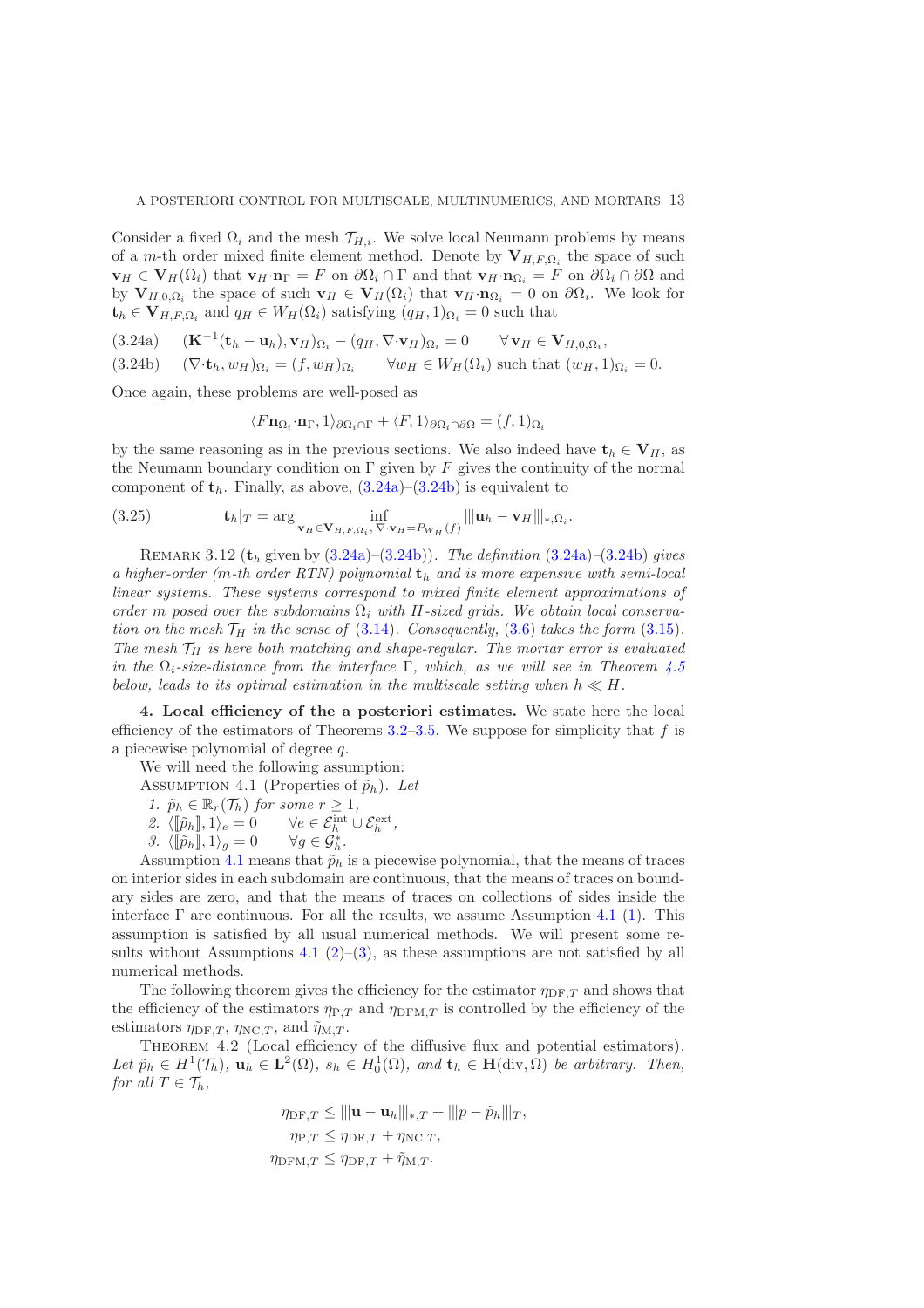### 14 G. V. PENCHEVA, M. VOHRALÍK, M. F. WHEELER, AND T. WILDEY

We will henceforth assume that the mesh families  $\{\mathcal{T}_h\}_{h>0}$  and  $\{\mathcal{T}_h\}_{h>0}$  are shaperegular in the sense that there exist constants  $\kappa_{\mathcal{T}_h} > 0$  and  $\kappa_{\widehat{\mathcal{T}}_h} > 0$  such that  $\min_{T \in \mathcal{T}_h} \rho_T / h_T \geq \kappa_{\mathcal{T}_h}$  and  $\min_{T \in \widehat{\mathcal{T}}_h} \rho_T / h_T \geq \kappa_{\widehat{\mathcal{T}}_h}$  for all  $h > 0$ , where  $\rho_T$  denotes the diameter of the largest ball inscribed in  $T$ . For the approach of Section [3.3.4,](#page-11-0) we will also assume that  $\{\mathcal{T}_H\}_{H>0}$  are shape-regular, i.e., that there exists a constant  $\kappa_{\mathcal{T}_H} > 0$  such that  $\min_{T \in \mathcal{T}_H} \rho_T / H_T \geq \kappa_{\mathcal{T}_H}$  for all  $H > 0$ . We will in the sequel use the notation  $A \leq B$  to denote that  $A \leq CB$ , where the constant C depends on the space dimension d, the polynomial degree r of  $\tilde{p}_h$ , r' of  $s_h$ , k of  $\mathbf{u}_h$ , k, k', or m of  $\mathbf{t}_h$ , and q of f, on the shape regularity parameters  $\kappa_{\mathcal{T}_h}$  of  $\mathcal{T}_h$ ,  $\kappa_{\widehat{\mathcal{T}}_h}$  of  $\mathcal{T}_h$ , (and  $\kappa_{\mathcal{T}_H}$  of  $\mathcal{T}_H$ ), on **K**, and on the constant  $C_{\mathcal{G}_h^*}$  from [\(2.1\)](#page-3-0) but is independent of any mesh size, the domain  $\Omega$ , and the regularity of the weak solution  $(p, \mathbf{u})$ . Let, for  $T \in \mathcal{T}_h$ , the notation  $\mathfrak{T}_T$  stand for the union of all elements  $T' \in \mathcal{T}_h$  sharing a node with T and  $\mathfrak{T}_{T,\Gamma}$  for the union of all elements  $T' \in \mathcal{T}_h$  sharing a node with  $T$  or with that  $g \in \mathcal{G}_h^*$ which contains a node of T. Similarly, for  $T \in \mathcal{T}_H$ , let the notation  $\mathfrak{T}_{T,\Gamma}$  stand for the union of all elements  $T' \in \mathcal{T}_h$  sharing a node with that  $g \in \mathcal{G}_H$  which contains a side of T and set  $h_{\mathfrak{T}_{T,\Gamma}} := \min_{T' \in \mathfrak{T}_{T,\Gamma}} h_{T'}$ . We also denote by  $\mathfrak{T}_g$  all the elements of  $\mathcal{T}_h$  which share a node with a given  $g \in \mathcal{G}_H$  and set  $h_{\mathfrak{T}_g} := \min_{T \in \mathfrak{T}_g} h_T$ .

The following theorem is based on the entire Assumption [4.1:](#page-12-1)

<span id="page-13-1"></span>Theorem 4.3 (Local efficiency of the nonconformity estimator). *Let Assumption* [4.1](#page-12-1) *hold and let*  $s_h \in \mathbb{R}_{r'}(\mathcal{T}_h)$  *be given by*  $s_h := \mathcal{I}_{av}(\tilde{p}_h)$ *. Then, for all*  $T \in \mathcal{T}_h$ *,* 

<span id="page-13-3"></span>(4.1a) 
$$
\eta_{\text{NC},T} \lesssim ||p - \tilde{p}_h||_{\mathfrak{T}_T} \quad \text{if } T \cap \Gamma = \emptyset,
$$

<span id="page-13-4"></span>(4.1b) 
$$
\eta_{\text{NC},T} \lesssim ||p - \tilde{p}_h||_{\mathfrak{T}_{T,\Gamma}} \quad \text{if } T \cap \Gamma \neq \emptyset.
$$

For the following theorem, Assumption [4.1](#page-12-1) [\(1\)](#page-12-4) is sufficient:

<span id="page-13-2"></span>Theorem 4.4 (Local efficiency of the nonconformity estimator). *Let Assumption* [4.1](#page-12-1) [\(1\)](#page-12-4) hold and let  $s_h \in \mathbb{R}_{r'}(\mathcal{T}_h)$  be given by  $s_h := \mathcal{I}_{av}(\tilde{p}_h)$ . Then, for all  $T \in \mathcal{T}_h$ ,

(4.2a) 
$$
\eta_{\text{NC},T} \lesssim \sum_{e \in \widehat{\mathcal{E}}_h; e \cap T \neq \emptyset} h_e^{-\frac{1}{2}} \|\llbracket \widetilde{p}_h \rrbracket \|_e.
$$

The following theorem hinges on Assumption [3.1:](#page-6-1)

<span id="page-13-0"></span>THEOREM 4.5 (Local efficiency of the residual and mortar estimators). Let As*sumption [3.1](#page-6-1) be satisfied. Then:*

*1)* Case where  $\eta_{R,h}$  *is given by* [\(3.2\)](#page-6-4) *and*  $\eta_M$  *by* [\(3.3\)](#page-6-5)*, localized by* [\(3.16\)](#page-9-5)*.* 

*Let*  $T \in \mathcal{T}_h$  *and*  $g \in \mathcal{G}_H$ *. Then* 

<span id="page-13-6"></span><span id="page-13-5"></span>(4.3a)  
\n
$$
\eta_{\mathbf{R},h,T} \lesssim \|\mathbf{u} - \mathbf{u}_h\|_{*,T},
$$
\n
$$
\eta_{\mathbf{M},g} \lesssim \sqrt{\frac{H_g}{h_{\mathfrak{T}_g}}} \|\mathbf{u} - \mathbf{u}_h\|_{*,\mathfrak{T}_g}.
$$

*2)* Case where  $t_h$  *is constructed following Section [3.3.2,](#page-9-0)*  $\eta_{R,H,T}$  *is given by* [\(3.6\)](#page-7-4)*, and*  $\tilde{\eta}_{\text{M}}$  *by* [\(3.7\)](#page-7-6).

Let  $T \in \mathcal{T}_h \cap \mathcal{T}_H^{\text{int}}$ *. Then* 

<span id="page-13-7"></span>(4.4a) 
$$
\eta_{\mathcal{R},H,T} \lesssim |||\mathbf{u} - \mathbf{u}_h|||_{*,T},
$$

<span id="page-13-8"></span>
$$
\tilde{\eta}_{M,T} = 0.
$$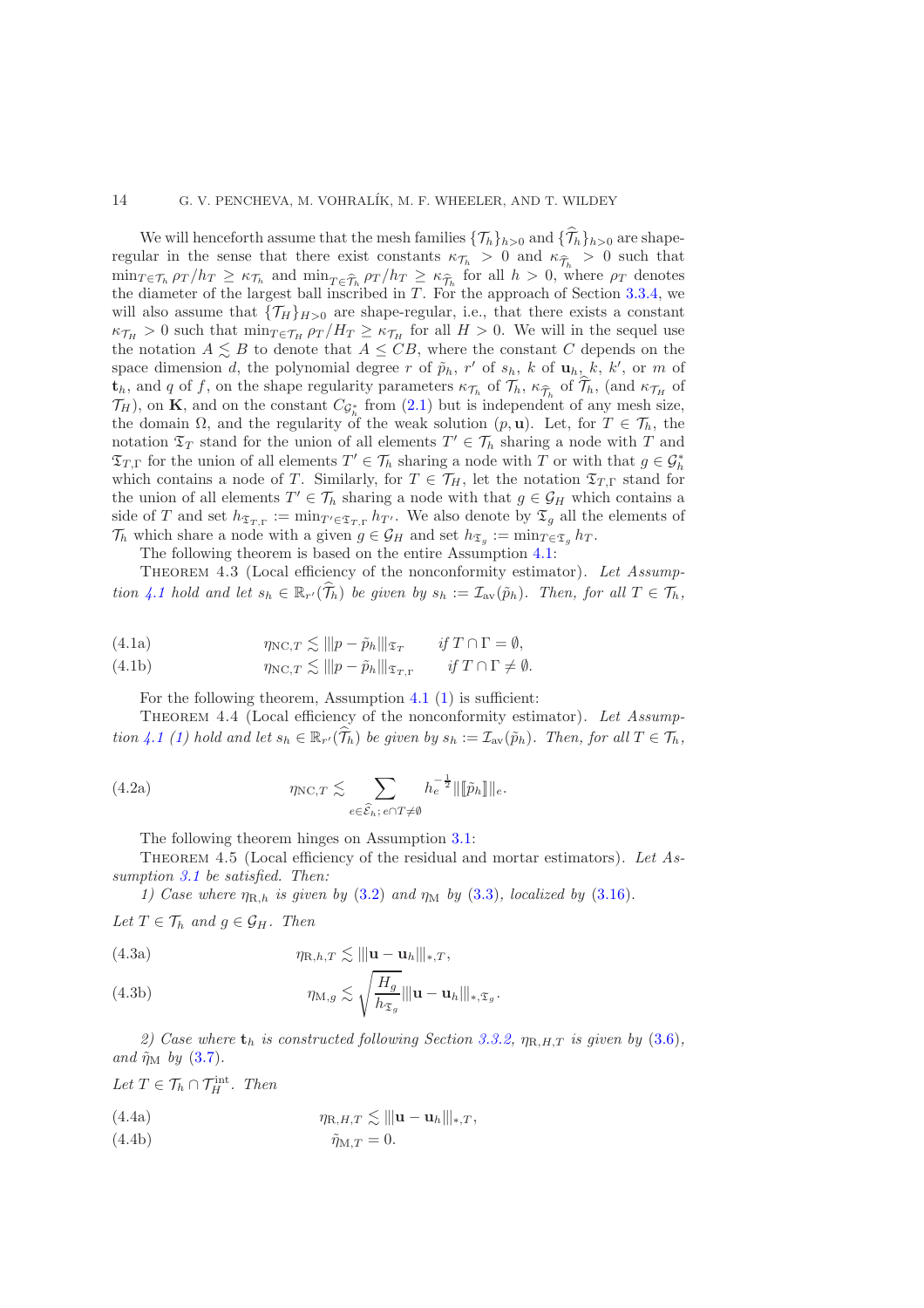### A POSTERIORI CONTROL FOR MULTISCALE, MULTINUMERICS, AND MORTARS 15

Let  $T \in \mathcal{T}_h$ ,  $T \subset T'$  for some  $T' \in \mathcal{T}_H^{\Gamma}$ . Then

<span id="page-14-2"></span>(4.5a) 
$$
\eta_{\mathcal{R},H,T} \lesssim \frac{H_{T'}}{h_T} \|\mathbf{u} - \mathbf{u}_h\|_{*,\mathfrak{T}_T},
$$

<span id="page-14-1"></span>(4.5b) 
$$
\tilde{\eta}_{M,T} \lesssim ||| \mathbf{u} - \mathbf{u}_h |||_{*, \mathfrak{T}_T}.
$$

*3)* Case where  $\mathbf{t}_h$  *is constructed following Section [3.3.3,](#page-10-5)*  $\eta_{R,H}$  *takes the form*  $\eta_{R,\widehat{h}}$ *of* [\(3.13\)](#page-8-2)*, and*  $\tilde{\eta}_M$  *is given by* [\(3.7\)](#page-7-6)*.* 

$$
Let T \in \widehat{\mathcal{T}}_h. Then
$$

<span id="page-14-3"></span>(4.6) 
$$
\eta_{\mathbf{R},\widehat{h},T} \lesssim |||\mathbf{u}-\mathbf{u}_h|||_{*,T}.
$$

Let  $T \in \mathcal{T}_H^{\text{int}}$ . Then

$$
\tilde{\eta}_{M,T} = 0.
$$

Let  $T' \in \mathcal{T}_H^{\Gamma}$ . Suppose here additionally that  $f \in \mathbb{R}_k(\mathcal{T}_h)$  and that  $\nabla \cdot \mathbf{u}_h = P_{W_h}(f)$  so *that*  $f - \nabla \cdot \mathbf{u}_h = 0$ *. Then* 

<span id="page-14-4"></span>(4.8) 
$$
\tilde{\eta}_{M,T'} \lesssim \sqrt{\frac{H_{T'}}{h_{\mathfrak{T}_{T',\Gamma}}} } ||\mathbf{u} - \mathbf{u}_h||_{*,\mathfrak{T}_{T',\Gamma}}.
$$

*4) Case where*  $t_h$  *is constructed following Section* [3.3.4,](#page-11-0)  $\eta_{R,H}$  *takes the form* [\(3.15\)](#page-8-4)*, and*  $\tilde{\eta}_M$  *is given by* [\(3.7\)](#page-7-6).

Assume that  $\{T_H\}_{H>0}$  are shape-regular. Assume also sufficient smoothness lead*ing to* [\(7.5\)](#page-23-1)*, see Section*  $\gamma$  *below. Let*  $T' \in \mathcal{T}_H$  *and let*  $i \in \{1, ..., n\}$ *. Then* 

<span id="page-14-5"></span>(4.9a) 
$$
\eta_{\mathcal{R},H,T'} \lesssim (\tilde{\eta}_{\mathcal{M},T'} + |||\mathbf{u}-\mathbf{u}_h||_{T'}),
$$

<span id="page-14-0"></span>(4.9b) 
$$
\tilde{\eta}_{M,\Omega_i} \leq ||| \mathbf{u}_h - \mathbf{u} |||_{*,\Omega_i} + \eta_{R,h,\Omega_i} + CH^{m+1}.
$$

REMARK 4.6 (Efficiency of  $\eta_{NC}$ ). *Theorems [4.3](#page-13-1) and [4.4](#page-13-2) show that Assumptions* [4.1](#page-12-1) [\(2\)](#page-12-5)–[\(3\)](#page-12-6) are necessary in order to obtain local efficiency of the nonconfor*mity estimator*  $\eta_{\text{NC}}$ *. This fact has been previously employed in, e.g.,* [\[2,](#page-34-10) [3,](#page-34-11) [30,](#page-35-5) [33\]](#page-35-6) *in the non-multiscale setting. We show below that the multiscale mortar mixed finite element method of [\[6\]](#page-34-0) satisfies Assumptions [4.1](#page-12-1) [\(2\)](#page-12-5)–[\(3\)](#page-12-6). In order to obtain two-sided bounds in the same norm when Assumptions [4.1](#page-12-1) [\(2\)](#page-12-5)–[\(3\)](#page-12-6) are not satisfied, one could,*  $\textit{noticing that } \llbracket \tilde{p}_h \rrbracket = \llbracket \tilde{p}_h - p \rrbracket \textit{ for all } e \in \widehat{\mathcal{E}}_h, \textit{ add } \sum_{e \in \widehat{\mathcal{E}}_h} h_e^{-\frac{1}{2}} \llbracket \llbracket \tilde{p}_h \rrbracket \rrbracket_e \textit{ to both the error }$ *and estimate, as usually done in the discontinuous Galerkin method.*

REMARK 4.7 (Higher-order convergence of  $\eta_{R,h}$ ,  $\eta_{R,\hat{h}}$ , and  $\eta_{R,H}$ ). *The residual a posteriori error estimate*  $\eta_{\text{R},\widehat{h}}$  given by [\(3.13\)](#page-8-2) represents a higher-order convergent *("data oscillation") term whenever*  $f \in H^{k+1}(\widehat{\mathcal{T}}_h)$ . It in fact vanishes whenever  $f \in$  $\mathbb{R}_k(\widehat{\mathcal{T}}_h)$ *. A similar remark holds for*  $\eta_{R,H}$  *taking the form* [\(3.15\)](#page-8-4) *and also for*  $\eta_{R,h}$ *given by* [\(3.2\)](#page-6-4) *whenever*  $\nabla \cdot \mathbf{u}_h = P_{W_h}(f)$ .

REMARK 4.8 ((Semi-)robustness with respect to inhomogeneities and anisotropies in K). *The constants in the above inequalities depend on local inhomogeneities and anisotropies in* K *in the same way as in [\[33\]](#page-35-6), so that the estimates are semi-robust with respect to* **K***. Replacing the energy (semi-)norms*  $|||\cdot|||$  *and*  $|||\cdot|||_*$  *of* [\(2.6\)](#page-5-2)– [\(2.7\)](#page-5-3) *by dual norms as in [\[32\]](#page-35-17), global efficiency and full robustness with respect to the inhomogeneities and anisotropies in* K *can be shown.*

<span id="page-14-6"></span>REMARK 4.9 (Robustness with respect to the ratio  $H/h$ ). As the results of Theo*rem* [4.3](#page-13-1) show, the nonconformity estimator  $\eta_{\text{NC}}$  leads under Assumptions [4.1](#page-12-1) [\(2\)](#page-12-5)–[\(3\)](#page-12-6)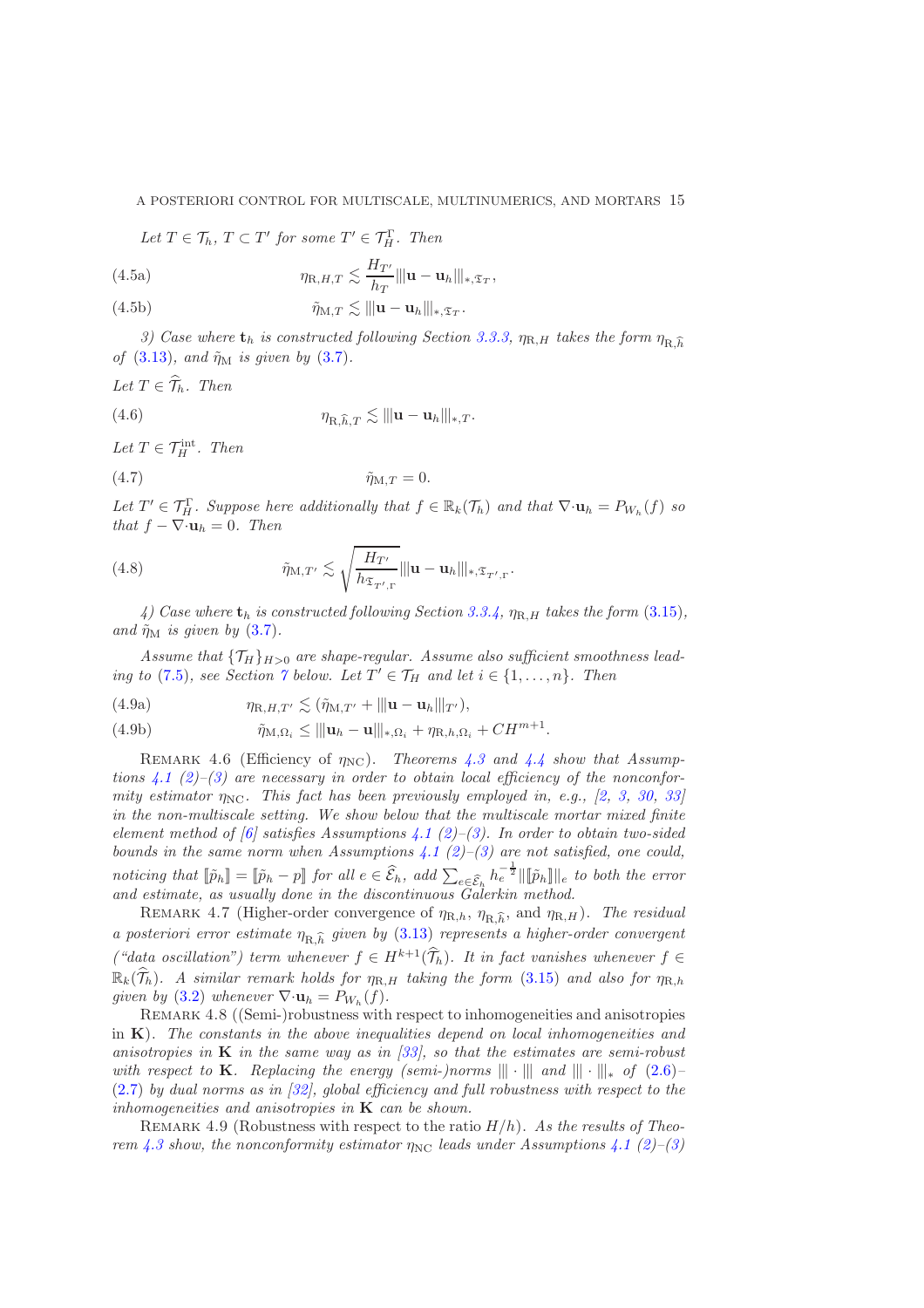*to the overestimation factor independent of the ratio* H/h*, i.e., to the robustness with respect to multiscale. These conditions are shown below to be verified by the multiscale mortar mixed finite element method of [\[6\]](#page-34-0). According to Theorem [4.5,](#page-13-0) neither of the flux reconstruction of Sections [3.3.2](#page-9-0) or [3.3.3](#page-10-5) leads to a similar robustness result. A different situation appears to arise using the reconstruction of Section [3.3.4.](#page-11-0) The a priori error estimates presented in [\[6\]](#page-34-0) for the multiscale mortar mixed finite element method indicate that in that case,*  $\|\|\mathbf{u}_h - \mathbf{u}\|_{*}$  *converges as*  $\mathcal{O}(H^{m+\frac{1}{2}})$ *, so that*  $CH^{m+1}$ *is of higher order. This result is of course not perfect as it hinges on the high regularity of the exact solution and, moreover, the lower bound* [\(4.9b\)](#page-14-0) *features the factor*  $CH^{m+1}$  *on the right-hand-side, but it shows robustness with respect to the ratio*  $H/h$ . *This is confirmed by the numerical experiments carried out in Section [8](#page-23-0) below.*

<span id="page-15-0"></span>5. Multiscale, multinumerics, and mortar discretizations. We present here different methods that fit into the framework of the previous sections. In order to check that the presented a posteriori error estimates and their efficiency hold true, we only need to verify that Assumptions [3.1](#page-6-1) and [4.1](#page-12-1) [\(1\)](#page-12-4) are satisfied. Additionally, Assumption [4.1](#page-12-1)  $(2)$ – $(3)$  will also be satisfied in the first case below.

<span id="page-15-5"></span>5.1. Multiscale mortar mixed finite element method. The multiscale mortar mixed finite element method for the problem  $(1.1a)$ – $(1.1b)$ , see [\[6\]](#page-34-0), reads: for  $k \geq 0$ , find  $\mathbf{u}_h \in \mathbf{V}_h$ ,  $p_h \in W_h$ , and  $\lambda_H \in M_H$  such that,

<span id="page-15-1"></span>(5.1a) 
$$
(\mathbf{K}^{-1}\mathbf{u}_h, \mathbf{v}_h)_{\Omega_i} - (p_h, \nabla \cdot \mathbf{v}_h)_{\Omega_i} + \langle \lambda_H, \mathbf{v}_h \cdot \mathbf{n}_{\Omega_i} \rangle_{\Gamma_i} = 0 \quad \forall \mathbf{v}_h \in \mathbf{V}_{h,i}, \forall i,
$$

(5.1b) 
$$
(\nabla \cdot \mathbf{u}_h, w_h)_{\Omega_i} = (f, w_h)_{\Omega_i} \qquad \forall w_h \in W_{h,i}, \forall i,
$$

<span id="page-15-2"></span>(5.1c) 
$$
\sum_{i=1}^{n} \langle \mathbf{u}_{h} \cdot \mathbf{n}_{\Omega_{i}}, \mu_{H} \rangle_{\Gamma_{i}} = 0 \qquad \forall \mu_{H} \in M_{H}.
$$

Thus  $u_h$  satisfying Assumption [3.1](#page-6-1) is directly given in the multiscale mortar mixed finite element method. The  $p_h$  obtained directly from  $(5.1a)-(5.1c)$  $(5.1a)-(5.1c)$  is not suitable to be used as  $\tilde{p}_h$  in the a posteriori framework of Sections [3–](#page-6-0)[4,](#page-12-0) see the discussion in [\[30,](#page-35-5) [33\]](#page-35-6). We devote the rest of this section to obtaining a suitable  $\tilde{p}_h$ .

Let  $\Lambda_{h,i}$  be the usual Lagrange multiplier spaces associated with  $V_{h,i} \times W_{h,i}$ , see [\[11,](#page-34-7) [28\]](#page-35-12), and let  $\tilde{\mathbf{V}}_{h,i}$  be the spaces without the interelement constraints,  $\tilde{\mathbf{V}}_{h,i}$ see [11, 28], and let  $\mathbf{V}_{h,i}$  be the spaces without the interelement constraints,  $\mathbf{V}_{h,i} := \bigoplus_{T \in \mathcal{T}_{h,i}}^{\infty} \mathbf{V}_{h,i}(T)$ . Set  $\Lambda_h := \bigoplus_{i=1}^n \Lambda_{h,i}$ ,  $\tilde{\mathbf{V}}_h := \bigoplus_{i=1}^n \tilde{\mathbf{V}}_{h,i}$ . Let  $\mathbf{u}_h$ ,  $p_h$  of  $(5.1a)$ – $(5.1c)$ . We define  $\lambda_h \in \Lambda_h$  by

<span id="page-15-3"></span>(5.2) 
$$
\langle \lambda_h, \mathbf{v}_e \cdot \mathbf{n}_T \rangle_e := -(\mathbf{K}^{-1} \mathbf{u}_h, \mathbf{v}_e)_T + (p_h, \nabla \cdot \mathbf{v}_e)_T
$$

for all flux basis functions  $\mathbf{v}_e$  of  $\tilde{\mathbf{V}}_{h,i}$  associated with the element  $T \in \mathcal{T}_h$  and its side e. Let  $P_{\tilde{\mathbf{V}}_h}$  be the  $\mathbf{L}^2(\Omega)$ -orthogonal projection onto  $\tilde{\mathbf{V}}_h$  with respect to the scalar product  $(\mathbf{K}^{-1}\cdot, \cdot)$  and  $P_{\Lambda_h}$  the  $L^2(\mathcal{E}_h^{\text{int}, \Gamma})$ -orthogonal projection onto  $\Lambda_h$ , i.e.,

$$
P_{\tilde{\mathbf{V}}_h}: \mathbf{L}^2(\Omega) \to \tilde{\mathbf{V}}_h \quad \text{for } \mathbf{v} \in \mathbf{L}^2(\Omega), \quad (\mathbf{K}^{-1}(\mathbf{v} - P_{\tilde{\mathbf{V}}_h}(\mathbf{v})), \mathbf{v}_h) = 0 \quad \forall \mathbf{v}_h \in \tilde{\mathbf{V}}_h,
$$
  

$$
P_{\Lambda_h}: L^2(\mathcal{E}_h^{\text{int},\Gamma}) \to \Lambda_h \quad \text{for } \mu \in L^2(\mathcal{E}_h^{\text{int},\Gamma}), \ (\mu - P_{\Lambda_h}(\mu), \mu_h)_{\mathcal{E}_h^{\text{int},\Gamma}} = 0 \quad \forall \mu_h \in \Lambda_h.
$$

Our basic tool for the a posteriori error analysis of the mixed finite element method will be the local postprocessing of the potential  $p_h$  introduced in [\[5\]](#page-34-12), see also [\[30\]](#page-35-5). Let  $\tilde{W}_h$  be a polynomial space of functions  $\varphi_h$  satisfying

<span id="page-15-4"></span>(5.4) 
$$
\langle [\![\varphi_h]\!], \psi_h \rangle_e = 0 \qquad \forall e \in \mathcal{E}_h^{\text{int}} \cup \mathcal{E}_h^{\text{ext}}, \forall \psi_h \in \mathbb{R}_k(e)
$$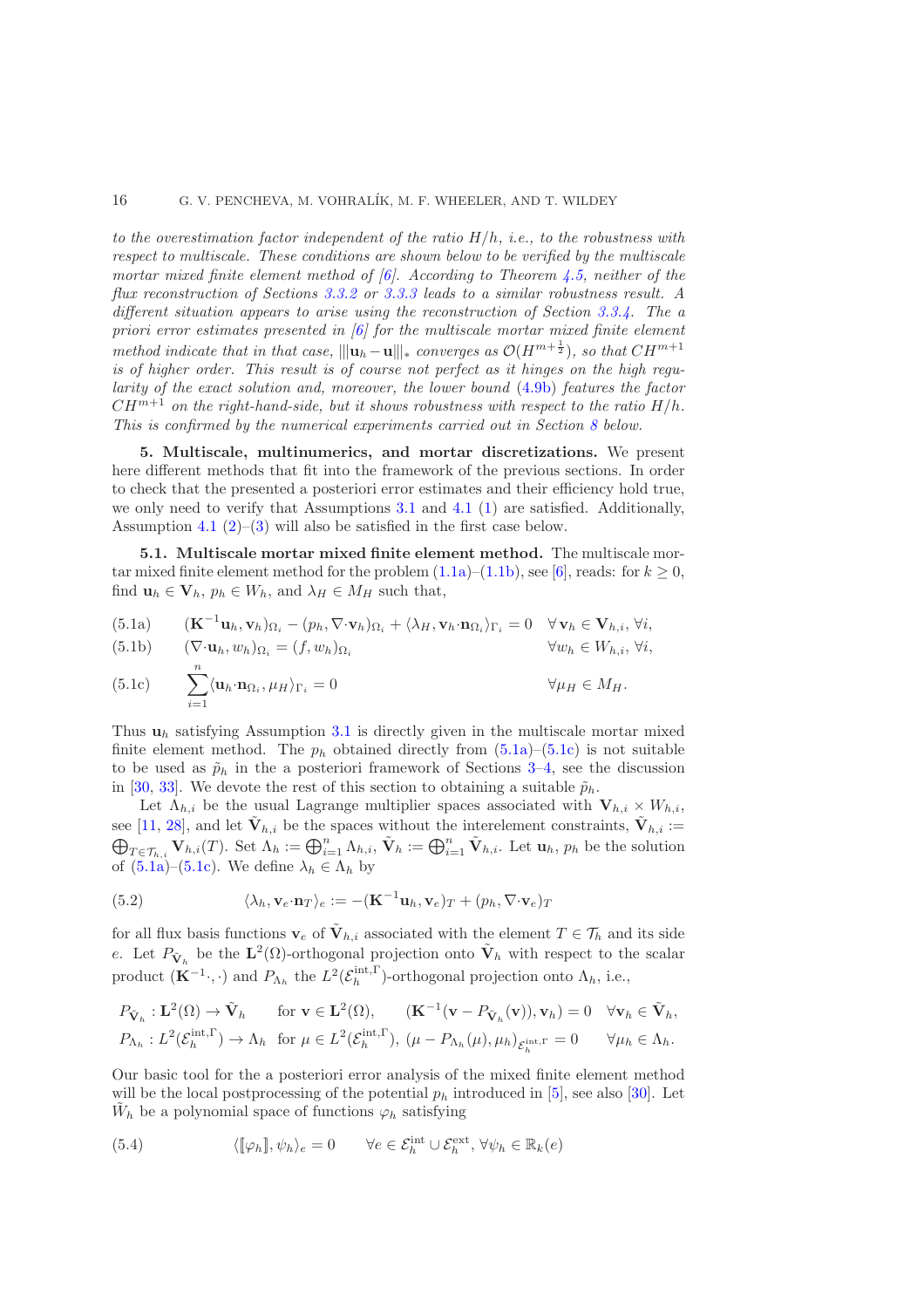### A POSTERIORI CONTROL FOR MULTISCALE, MULTINUMERICS, AND MORTARS 17

and specified in [\[5,](#page-34-12) [30\]](#page-35-5). Then we define:

DEFINITION 5.1 (Postprocessing  $\tilde{p}_h$  of  $p_h$ ). We define  $\tilde{p}_h \in \tilde{W}_h$  by

<span id="page-16-0"></span>
$$
(5.5a) \t\t P_{W_h}(\tilde{p}_h) = p_h,
$$

<span id="page-16-1"></span>(5.5b) 
$$
P_{\Lambda_h}(\tilde{p}_h) = \lambda_h.
$$

Note that employing  $(5.5a)$ – $(5.5b)$  in  $(5.2)$  and using  $\nabla \cdot \mathbf{V}_h(T) = W_h(T)$  and  $\mathbf{V}_h(T) \cdot \mathbf{n}_T |_{\partial T \setminus \partial \Omega} = \Lambda_h(T)$  gives, for all  $T \in \mathcal{T}_h$ ,

<span id="page-16-2"></span>(5.6) 
$$
(\mathbf{K}^{-1}\mathbf{u}_h, \mathbf{v}_h)_T - (\tilde{p}_h, \nabla \cdot \mathbf{v}_h)_T + \langle \tilde{p}_h, \mathbf{v}_h \cdot \mathbf{n}_T \rangle_{\partial T \setminus \partial \Omega} = 0 \qquad \forall \mathbf{v}_h \in \mathbf{V}_h(T).
$$

Employing Green's theorem for the two last terms of the above expression gives

$$
(\mathbf{K}^{-1}(\mathbf{u}_h + \mathbf{K} \nabla \tilde{p}_h), \mathbf{v}_h)_T = 0 \qquad \forall \mathbf{v}_h \in \mathbf{V}_h(T) \quad \forall T \in \mathcal{T}_h,
$$

which is nothing but

(5.7) 
$$
P_{\tilde{\mathbf{V}}_h}(-\mathbf{K}\nabla\tilde{p}_h) = \mathbf{u}_h.
$$

We refer to  $[5, 33]$  $[5, 33]$  for more details.

The postprocessed potential  $\tilde{p}_h$  satisfies Assumption [4.1](#page-12-1) [\(1\)](#page-12-4) as  $\tilde{W}_h$  is a piecewise polynomial space. Moreover, Assumption [4.1](#page-12-1) [\(2\)](#page-12-5) is implied by [\(5.4\)](#page-15-4). The following lemma shows that Assumption [4.1](#page-12-1) [\(3\)](#page-12-6) for the above  $\tilde{p}_h$  holds as well.

<span id="page-16-4"></span>LEMMA 5.2 (Weak continuity of  $\tilde{p}_h$ ). *For any union of interface sides*  $g \in \mathcal{G}_h^*$ ,

(5.8) 
$$
\langle [\tilde{p}_h], \psi_h \rangle_g = 0 \qquad \forall \psi_h \in \mathbb{R}_k(g).
$$

*Moreover, for all*  $e \in \mathcal{E}_h^{\Gamma}$ ,

(5.9) 
$$
\langle \tilde{p}_h |_{T_e} - \lambda_H, \psi_h \rangle_e = 0 \qquad \forall \psi_h \in \mathbb{R}_k(e),
$$

*where*  $T_e$  *is the element of*  $\mathcal{T}_h$  *having e as side.* 

*Proof.* Fix  $e \in \mathcal{E}_h^{\Gamma}$  (recall that this also fixes the subdomain  $\Omega_i$  and an element  $T_e \in \mathcal{T}_{h,i}$  and take all basis functions  $\mathbf{v}_e$  in [\(5.1a\)](#page-15-1). Using [\(5.6\)](#page-16-2) and [\(5.5a\)](#page-16-0), this gives

<span id="page-16-3"></span>
$$
\langle -\tilde{p}_h|_{T_e} + \lambda_H, \mathbf{v}_e \cdot \mathbf{n}_{T_e} \rangle_e = 0,
$$

whence [\(5.9\)](#page-16-3) follows. To prove [\(5.8\)](#page-16-4), take any  $g \in \mathcal{G}_h^*$ . Thus g is given by one or more sides from some  $\Omega_i$  and by one or more sides from some  $\Omega_i$ ; as from both subdomains, the associated basis functions fill the space  $\mathbb{R}_k(q)$ , [\(5.8\)](#page-16-4) follows from [\(5.9\)](#page-16-3).  $\Box$ 

5.2. Multiscale mortar discontinuous Galerkin method. We consider here the multiscale mortar discontinuous Galerkin method of [\[19\]](#page-35-0) for the problem [\(1.1a\)](#page-0-0)– [\(1.1b\)](#page-0-1). Let **K** be piecewise constant on  $\mathcal{T}_h$  in this section for simplicity and let  $k \geq 1$ . Then the method reads: find  $p_h \in W_h$  and  $\lambda_H \in M_H$  such that

(5.10a) 
$$
\mathcal{B}_{h,i}(p_h,\lambda_H;\varphi_h)=(f,\varphi_h)_{\Omega_i} \qquad \forall \varphi_h \in W_{h,i}, \forall i \in \{1,\ldots,n\},
$$

<span id="page-16-5"></span>
$$
(5.10b)
$$

$$
\sum_{i=1}^n \sum_{g \in \mathcal{G}_{H,i}} \left\langle -\mathbf{K} \nabla p_h |_{\Omega_i} \cdot \mathbf{n}_{\Omega_i} + \alpha_g \frac{\sigma_{\mathbf{K},g}}{H_g} (p_h |_{\Omega_i} - \pi_{k,\mathcal{E}_{h,i}^{\Gamma}}(\lambda_H)), \mu_H \right\rangle_g = 0 \qquad \forall \mu_H \in M_H,
$$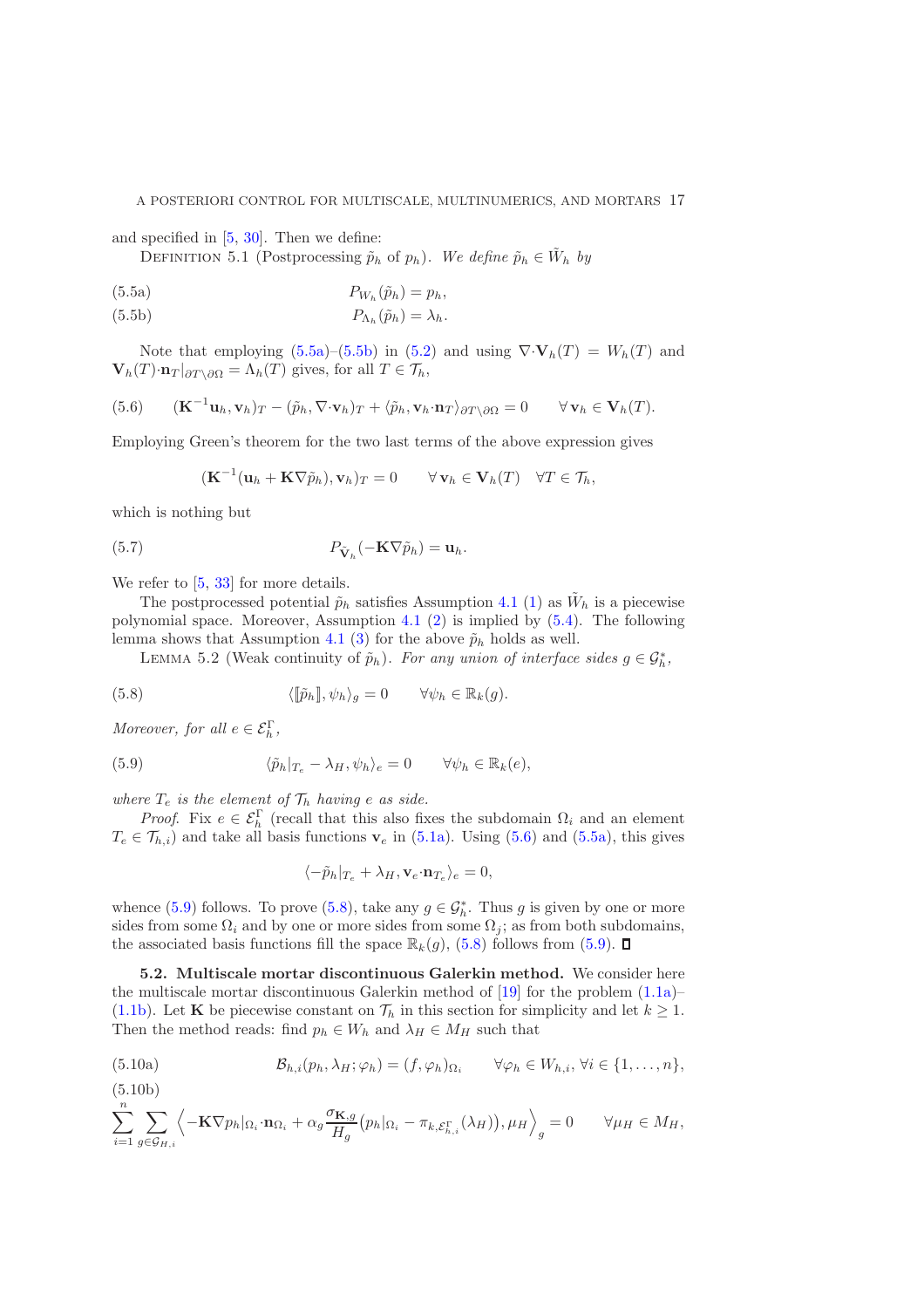where

<span id="page-17-0"></span>
$$
\mathcal{B}_{h,i}(p_h, \lambda_H; \varphi_h) := -\sum_{e \in \mathcal{E}_{h,i}^{\text{int}}} \{ \langle \{\mathbf{K} \nabla p_h \cdot \mathbf{n}_e \}, [\varphi_h] \rangle_e + \theta \langle \{\mathbf{K} \nabla \varphi_h \cdot \mathbf{n}_e \}, [p_h] \rangle_e \} - \sum_{g \in \mathcal{G}_{H,i}} \{ \langle \mathbf{K} \nabla p_h | \Omega_i \cdot \mathbf{n}_{\Omega_i} - \alpha_g \frac{\sigma_{\mathbf{K},g}}{H_g} (p_h | \Omega_i - \lambda_H), \varphi_h | \Omega_i \rangle_g \} + \bar{\theta} \langle \mathbf{K} \nabla \varphi_h | \Omega_i \cdot \mathbf{n}_{\Omega_i}, p_h | \Omega_i - \lambda_H \rangle_g \} + (\mathbf{K} \nabla p_h, \nabla \varphi_h) \Omega_i + \sum_{e \in \mathcal{E}_{h,i}^{\text{int}}} \langle \alpha_e \frac{\sigma_{\mathbf{K},e}}{h_e} [p_h], [\varphi_h] \rangle_e.
$$

Here  $\alpha_e, e \in \mathcal{E}_h^{\text{int}},$  and  $\alpha_g, g \in \mathcal{G}_H$ , are the penalty parameters (taken sufficiently large),  $\sigma_{\mathbf{K},e}$  and  $\sigma_{\mathbf{K},g}$  are K-dependent weights, and  $\theta \in \{-1,0,1\}$ ,  $\bar{\theta} \in \{-1,0,1\}$ lead to the usual choices of the various discontinuous Galerkin schemes. For the sake of simplicity, we suppose here that  $\mathcal{E}_{h,i}^{\Gamma}$  is a refinement of  $\mathcal{G}_{H,i}$  for all  $i \in \{1, \ldots, n\}$ . In fact, in comparison with [\[19\]](#page-35-0), we have replaced in  $(5.10b) \lambda_H$  by  $\pi_{k,\mathcal{E}_{h,i}^{\Gamma}}(\lambda_H)$  (recall that  $\pi_{k,\mathcal{E}_{h,i}^{\Gamma}}$  is the  $L^2$ -orthogonal projection onto piecewise polynomials of order k on  $\mathcal{E}_{h,i}^{\Gamma}$ ). We refer to Remark [5.5](#page-18-0) below for the original version and to Remark [5.6](#page-18-1) below for yet another modification. Note that as  $\varphi_h \in W_{h,i}, \varphi_h|_{\Gamma_i}$  is a piecewise polynomial of order k on  $\mathcal{E}_{h,i}^{\Gamma}$ . Consequently, we can equivalently replace  $\lambda_H$  by  $\pi_{k,\mathcal{E}_{h,i}^{\Gamma}}(\lambda_H)$  also in the fourth right-hand side term of [\(5.11\)](#page-17-0). Note that  $\lambda_H$  can be equivalently replaced by  $\pi_{k,\mathcal{E}_{h,i}^{\Gamma}}(\lambda_H)$  also in the multiscale mortar mixed finite element method [\(5.1a\)](#page-15-1)–[\(5.1c\)](#page-15-2).

Following [\[22,](#page-35-18) [15\]](#page-35-19), we now introduce a reconstructed flux  $\mathbf{u}_h$ . We will use it in our a posteriori error estimates but we remind that it can be of independent interest for, e.g., subsequent contaminant transport modeling.

<span id="page-17-1"></span>DEFINITION 5.3 (Discontinuous Galerkin flux reconstruction). Let  $T \in \mathcal{T}_h$ . Then *the reconstructed flux*  $\mathbf{u}_h|_T \in \mathbf{V}_h(T)$  *is given by* 

<span id="page-17-2"></span>
$$
\langle \mathbf{u}_h \cdot \mathbf{n}_e, q_h \rangle_e = \left\langle -\{\mathbf{K} \nabla p_h \cdot \mathbf{n}_e\} + \alpha_e \frac{\sigma_{\mathbf{K},e}}{h_e} [p_h], q_h \right\rangle_e
$$
\n(5.12a)  
\n
$$
\forall q_h \in \mathbb{R}_k(e), \forall e \in \mathcal{E}_T, e \notin \Gamma,
$$
\n
$$
\langle \mathbf{u}_h \cdot \mathbf{n}_e, q_h \rangle_e = \left\langle -\mathbf{K} \nabla p_h \cdot \mathbf{n}_e + \alpha_g \frac{\sigma_{\mathbf{K},g}}{H_g} (p_h - \lambda_H), q_h \right\rangle_e
$$
\n(5.12b)  
\n
$$
\forall q_h \in \mathbb{R}_k(e), \forall e \in \mathcal{E}_T, e \subset g \in \mathcal{G}_H,
$$
\n
$$
(\mathbf{u}_h, \mathbf{r}_h)_T = -(\mathbf{K} \nabla p_h, \mathbf{r}_h)_T + \theta \sum_{e \in \mathcal{E}_T, e \notin \Gamma} \omega_e \langle \mathbf{K} \mathbf{r}_h \cdot \mathbf{n}_e, [p_h] \rangle_e
$$
\n
$$
+ \bar{\theta} \sum_{e \in \mathcal{E}_T, e \subset \Gamma} \langle \mathbf{K} \mathbf{r}_h \cdot \mathbf{n}_e, (p_h - \lambda_H) \mathbf{n}_T \cdot \mathbf{n}_e \rangle_e
$$
\n(5.12c)  
\n
$$
\forall \mathbf{r}_h \in \mathbb{R}_{k-1,*,d}(T),
$$

*where*  $\omega_e := \frac{1}{2}$  *if*  $e \in \mathcal{E}_h^{\text{int}}$  *and*  $\omega_e := 1$  *if*  $e \in \mathcal{E}_h^{\text{ext}}$ <br>We now check that the above  $\mathbf{u}_h$  satisfies Assumption [3.1.](#page-6-1)

Lemma 5.4 (Discontinuous Galerkin reconstructed flux property). *Let* u<sup>h</sup> *be given by Definition [5.3.](#page-17-1) Then* u<sup>h</sup> *satisfies Assumption [3.1.](#page-6-1)*

*Proof.* Assumption [3.1](#page-6-1) [\(1\)](#page-6-9), i.e., the fact that  $\mathbf{u}_h \in \mathbf{V}_h$ , is given by the construction (the normal components on sides from  $\mathcal{E}_{h,i}^{\text{int}}$  are univalued). Let next  $i \in \{1, \ldots, n\}$ ,  $T \in \mathcal{T}_{h,i}$ , and  $\xi_h \in \mathbb{R}_k(T)$  be arbitrary. We then have, using Green's theorem, the fact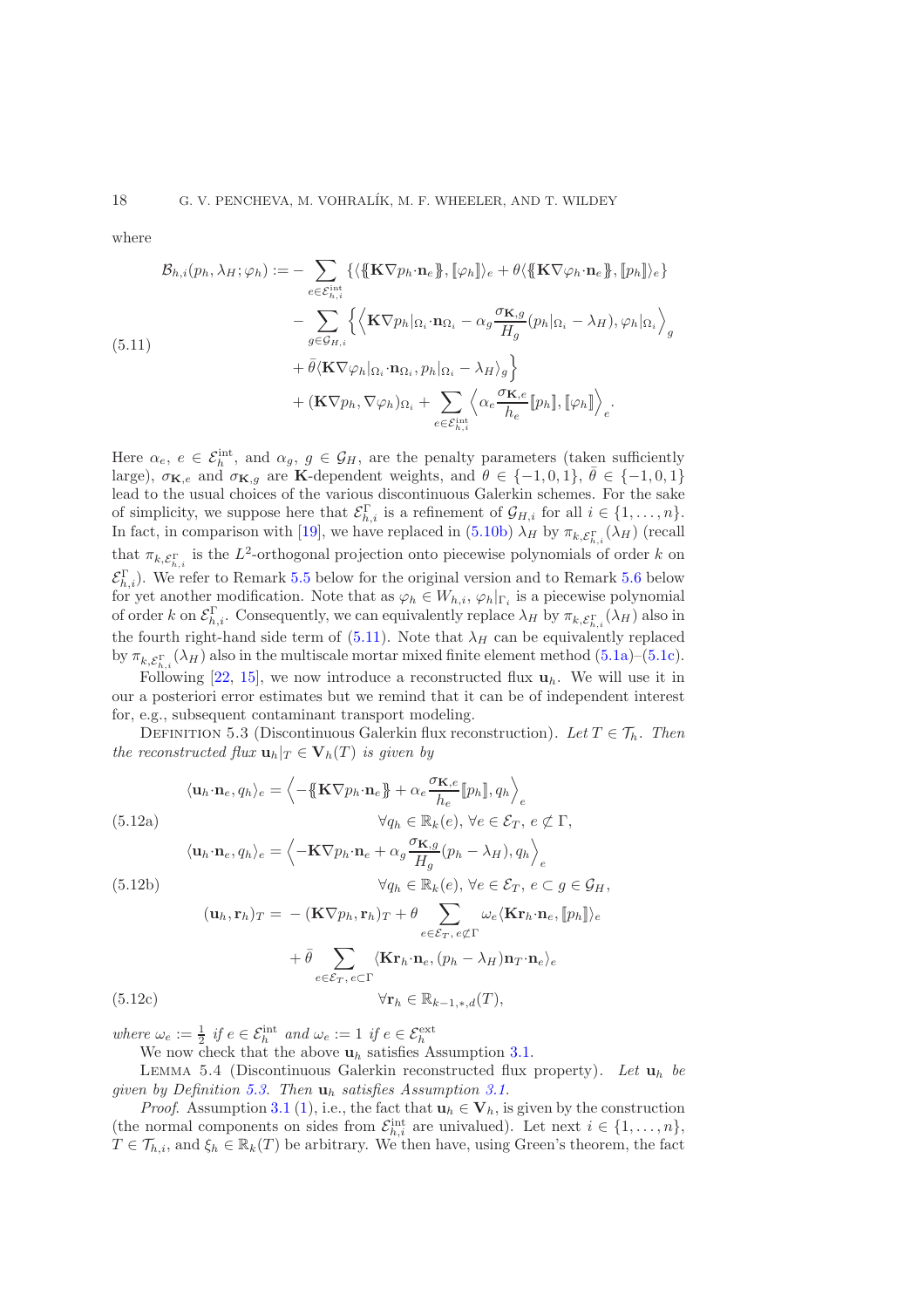that  $\xi_h|_e \in \mathbb{R}_k(e)$  for all  $e \in \mathcal{E}_T$ ,  $\nabla \xi_h \in \mathbb{R}_{k-1,*,d}(T)$ , Definition [5.3](#page-17-1) of  $\mathbf{u}_h$ , and setting  $\varphi_h = \xi_h$  on T and  $\varphi_h = 0$  otherwise,

(5.13)  
\n
$$
(\nabla \cdot \mathbf{u}_h, \xi_h)_T = -(\mathbf{u}_h, \nabla \xi_h)_T + \sum_{e \in \mathcal{E}_T} \langle \mathbf{u}_h \cdot \mathbf{n}_T, \xi_h \rangle_e
$$
\n
$$
= \mathcal{B}_{h,i}(p_h, \lambda_H; \varphi_h) = (f, \varphi_h)_{\Omega_i} = (f, \xi_h)_T.
$$

Thus,  $\nabla \cdot \mathbf{u}_h = \pi_k(f)$ , and, consequently Assumption [3.1](#page-6-1) [\(2\)](#page-6-8) follow. Finally, Assump-tion [3.1](#page-6-1) [\(3\)](#page-6-7) is immediate from [\(5.10b\)](#page-16-5) noticing that [\(5.12b\)](#page-17-2) implies, on all  $e \in \mathcal{E}_{h,i}^{\Gamma}$ ,

$$
\mathbf{u}_{h} |_{\Omega_{i}} \cdot \mathbf{n}_{e} = -\mathbf{K} \nabla p_{h} |_{\Omega_{i}} \cdot \mathbf{n}_{e} + \alpha_{g} \frac{\sigma_{\mathbf{K},g}}{H_{g}} (p_{h} |_{\Omega_{i}} - \pi_{k,\mathcal{E}_{h,i}^{\Gamma}}(\lambda_{H})) \,. \qquad \blacksquare
$$

<span id="page-18-0"></span>Remark 5.5 (Original multiscale mortar discontinuous Galerkin method). *Using in* [\(5.10b\)](#page-16-5) *directly*  $\lambda_H$  *as proposed in* [\[19\]](#page-35-0) *and not*  $\pi_{k,\mathcal{E}_{h,i}^{\Gamma}}(\lambda_H)$ *, we can construct*  $\mathbf{u}_h|_{\Omega_i}$  in the higher-order mixed finite element spaces  $\mathbf{RTN}^m(\mathcal{T}_{h,i}), i \in \{1, \ldots, n\},$  as *in Definition* [5.3](#page-17-1) *(we have to test by*  $q_h \in \mathbb{R}_m(e)$  *and*  $\mathbf{r}_h \in \mathbb{R}_{m-1,*,d}(T)$ *. Assumption* [3.1](#page-6-1) [\(2\)](#page-6-8) *holds.* Note however that neither  $\nabla \cdot \mathbf{u}_h = \pi_k(f)$  *nor*  $\nabla \cdot \mathbf{u}_h = \pi_m(f)$  *holds in this case. Assumption [3.1](#page-6-1) [\(3\)](#page-6-7) is then satisfied by definition from* [\(5.10b\)](#page-16-5)*. Assumption [3.1](#page-6-1) [\(1\)](#page-6-9), however, does not hold true; we have to replace the* k*-th order RTN space*  $V_h$  *by the m-th order RTN spaces*  $\mathbf{RTN}^m(\mathcal{T}_{h,i})$ .

<span id="page-18-1"></span>Remark 5.6 (Lower-order flux recovery in the multiscale mortar discontinuous Galerkin method). *The Definition [5.3](#page-17-1) enables to recover the flux from the* k*-th order RTN* space  $V_h$ *. Following* [\[22,](#page-35-18) [15\]](#page-35-19), we can also recover  $u_h|_{\Omega_i}$  from  $RTN^{k-1}(\mathcal{T}_{h,i})$ ,  $i \in \{1, \ldots, n\}$ , provided that  $p_h|_{\Omega_i} - \pi_{k,\mathcal{E}_{h,i}^{\Gamma}}(\lambda_H)$  and  $p_h|_{\Omega_i} - \lambda_H$  from [\(5.10b\)](#page-16-5) and [\(5.11\)](#page-17-0) *are respectively replaced by*  $\pi_{k-1,\mathcal{E}_{h,i}^{\Gamma}}(p_h|_{\Omega_i} - \lambda_H)$ .

REMARK 5.7 (Potential  $\tilde{p}_h$  in the multiscale mortar discontinuous Galerkin method). *The solution*  $p_h \in W_h$  *can directly be used in Section [3](#page-6-0) as*  $\tilde{p}_h$ *, or a similar* postprocessing of  $\tilde{p}_h$  *from*  $p_h$  *and*  $\mathbf{u}_h$  *as that devised in Section* [5.1](#page-15-5) *can be used. Such* potential  $\tilde{p}_h$  satisfies Assumption [4.1](#page-12-1) [\(1\)](#page-12-4). In any case, however, the multiscale mor*tar discontinuous Galerkin method, contrarily to the multiscale mortar mixed finite element method of Section [5.1,](#page-15-5) will not lead to the continuity of*  $\tilde{p}_h$  *expressed by Assumptions [4.1](#page-12-1) [\(2\)](#page-12-5)–[\(3\)](#page-12-6).*

5.3. Multiscale mortar coupled mixed finite element–discontinuous Galerkin method. We give here an example of a multinumerics discretization. Following [\[19\]](#page-35-0), we consider the multiscale mortar coupled mixed finite element–discontinuous Galerkin method. Let **K** be piecewise constant on  $\mathcal{T}_h$  in this section once again for simplicity. Let I denote the index set of the subdomains where the  $k$ -th order discontinuous Galerkin method is used and  $J$  the index set of the subdomains where the k-th order mixed finite element method is used. We then look, for  $k \geq 1$ , for  $p_h|_{\Omega_i} \in W_{h,i}, i \in I, p_h|_{\Omega_i} \in W_{h,i}, i \in J, \mathbf{u}_h|_{\Omega_i} \in \mathbf{V}_{h,i}, i \in J, \text{and } \lambda_H \in M_H \text{ such that }$ 

<span id="page-18-2"></span> $(B.14a) \quad \mathcal{B}_{h,i}(p_h, \lambda_H; \varphi_h) = (f, \varphi_h)_{\Omega_i} \quad \forall \varphi_h \in W_{h,i}, \forall i \in I,$ 

$$
(5.14b) \quad (\mathbf{K}^{-1}\mathbf{u}_h, \mathbf{v}_h)_{\Omega_i} - (p_h, \nabla \cdot \mathbf{v}_h)_{\Omega_i} + \langle \lambda_H, \mathbf{v}_h \cdot \mathbf{n}_{\Omega_i} \rangle_{\Gamma_i} = 0 \quad \forall \mathbf{v}_h \in \mathbf{V}_{h,i}, \forall i \in J,
$$

<span id="page-18-3"></span>(5.14c) 
$$
(\nabla \cdot \mathbf{u}_h, w_h)_{\Omega_i} = (f, w_h)_{\Omega_i} \quad \forall w_h \in W_{h,i}, \forall i \in J,
$$

$$
\sum_{i \in J} \langle \mathbf{u}_h \cdot \mathbf{n}_{\Omega_i}, \mu_H \rangle_{\Gamma_i} + \sum_{i \in I} \sum_{g \in \mathcal{G}_{H,i}} \langle -\mathbf{K} \nabla p_h |_{\Omega_i} \cdot \mathbf{n}_{\Omega_i}
$$

$$
(5.14d) \qquad + \alpha_g \frac{\sigma_{\mathbf{K},g}}{H_g} (p_h |_{\Omega_i} - \pi_{k,\mathcal{E}_{h,i}^{\Gamma}}(\lambda_H)), \mu_H \rangle_g = 0 \quad \forall \mu_H \in M_H.
$$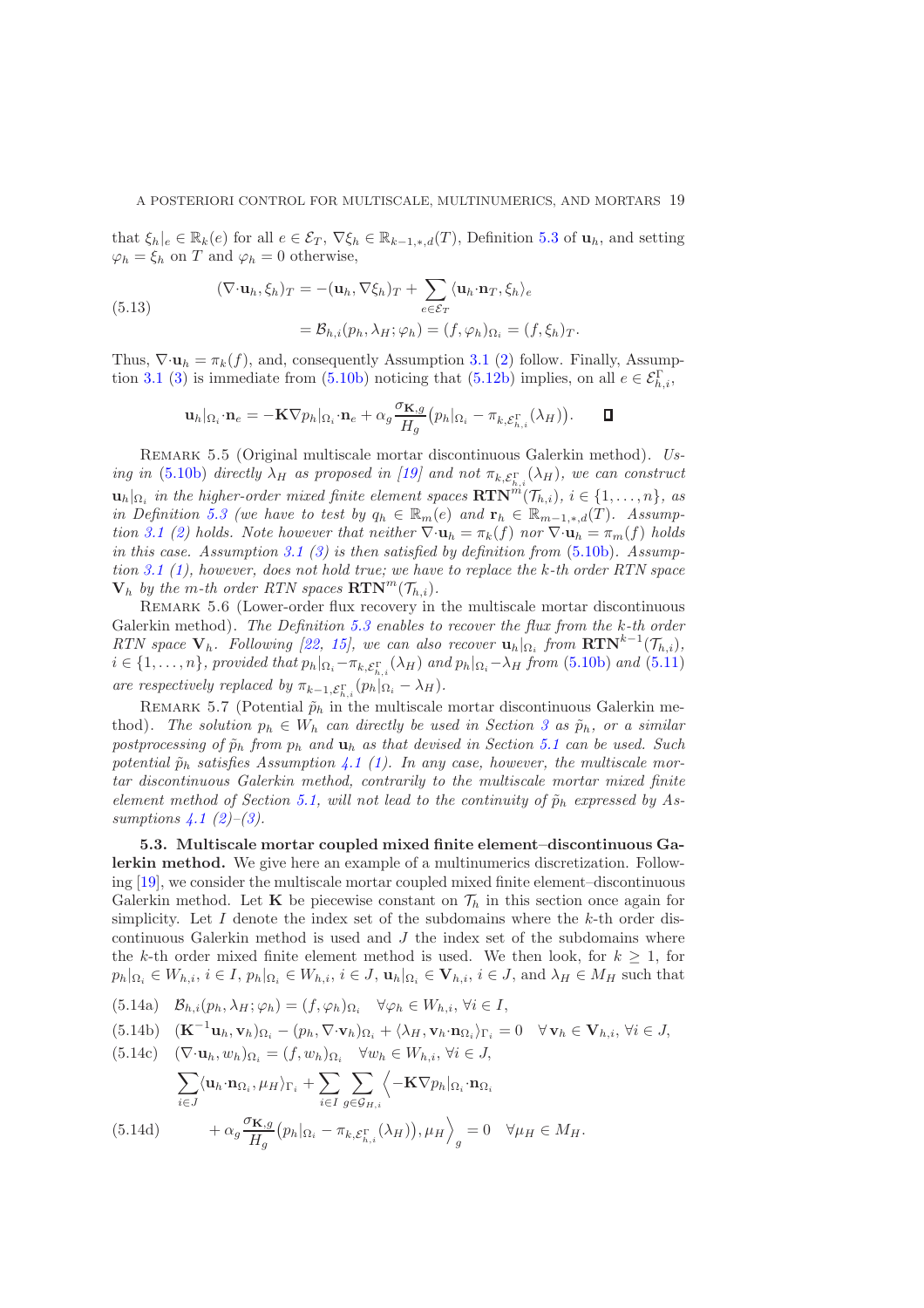The following lemma is a straightforward generalization of the results of the two previous sections:

Lemma 5.8 (Coupled mixed finite element–discontinuous Galerkin flux property). *Let*  $\mathbf{u}_h|_{\Omega_i} \in \mathbf{V}_{h,i}, i \in J$ , be given by  $(5.14a)$ – $(5.14d)$ *. Define*  $\mathbf{u}_h|_{\Omega_i} \in \mathbf{V}_{h,i}, i \in I$ , *using the flux reconstruction of Definition [5.3.](#page-17-1) Then* u<sup>h</sup> *satisfies Assumption [3.1.](#page-6-1)*

5.4. Multiscale mortar finite volume methods. The present approach can be easily extended to finite volume-type multiscale mortar methods and their couplings with other multiscale mortar methods, following the above approach in combination with the results of [\[31,](#page-35-15) [17\]](#page-35-7).

<span id="page-19-0"></span>6. Proof of the a posteriori estimates. We prove here the a posteriori estimates derived in Section [3.](#page-6-0)

6.1. Proofs of the a posteriori estimates for the flux. The following theorem follows readily from [\[33,](#page-35-6) Theorems 3.1 and 6.1]. Note that it gives an abstract upper bound for the error  $||u - u_h||_{*}$  which is optimal, up to the factor 2.

<span id="page-19-2"></span>Theorem 6.1 (A general estimate for the flux and its efficiency). *Let* u *be the exact flux and let*  $\mathbf{u}_h \in \mathbf{L}^2(\Omega)$  *be arbitrary. Then* 

<span id="page-19-1"></span>
$$
\|\mathbf{u} - \mathbf{u}_h\|_{*} \leq \inf_{s \in H_0^1(\Omega)} \|\mathbf{u}_h + \mathbf{K} \nabla s\|_{*} + \sup_{\varphi \in H_0^1(\Omega), \|\|\varphi\|=1} \mathcal{A}(\mathbf{u} - \mathbf{u}_h, -\mathbf{K} \nabla \varphi)
$$
  
\$\leq 2\|\mathbf{u} - \mathbf{u}\_h\|\_{\*}\$.

Using this result, we can now justify Theorem [3.2:](#page-6-2)

*Proof.* [Proof of Theorem [3.2\]](#page-6-2) The first term in  $(6.1)$  clearly leads to the  $\eta_P$ estimate of [\(3.1\)](#page-6-3). Let  $\varphi \in H_0^1(\Omega)$  with  $\|\varphi\| = 1$  be arbitrary. Using the characteri-zation [\(2.5\)](#page-5-4) of the weak solution, we have  $\mathcal{A}(\mathbf{u}, -\mathbf{K}\nabla \varphi) = (f, \varphi)$ , whereas

$$
-\mathcal{A}(\mathbf{u}_h, -\mathbf{K}\nabla\varphi) = (\mathbf{u}_h, \nabla\varphi) = \sum_{i=1}^n \{ -(\nabla \cdot \mathbf{u}_h, \varphi)_{\Omega_i} + \langle \mathbf{u}_h \cdot \mathbf{n}_{\Omega_i}, \varphi \rangle_{\partial \Omega_i} \}
$$
  
= -(\nabla \cdot \mathbf{u}\_h, \varphi) + \sum\_{i=1}^n \langle \mathbf{u}\_h \cdot \mathbf{n}\_{\Omega\_i}, \varphi \rangle\_{\partial \Omega\_i},

using Green's theorem. By Assumption [3.1](#page-6-1) [\(2\)](#page-6-8), we have

<span id="page-19-3"></span>(6.2)  
\n
$$
(f - \nabla \cdot \mathbf{u}_h, \varphi) = \sum_{T \in \mathcal{T}_h} (f - \nabla \cdot \mathbf{u}_h, \varphi - \varphi_T)_T
$$
\n
$$
\leq \sum_{T \in \mathcal{T}_h} ||f - \nabla \cdot \mathbf{u}_h||_T ||\varphi - \varphi_T ||_T \leq \eta_{\text{R},h} ||\varphi||,
$$

using also Cauchy–Schwarz's inequality, Poincaré's inequality  $(2.8)$ , and the defini-tion [\(2.6\)](#page-5-2) of the  $\|\cdot\|$  norm. Introduce now a function  $\varphi_H$ , piecewise constant on  $\mathcal{G}_H$ and given by  $\varphi_g := \langle \varphi, 1 \rangle_g / |g|$  for all  $g \in \mathcal{G}_H$ . Note that  $\varphi_H \in M_H$  by the assumption on the space  $M_H$ . Note also that  $\sum_{i=1}^n \langle \mathbf{u}_h \cdot \mathbf{n}_{\Omega_i}, \varphi_H \rangle_{\Gamma_i} = 0$  by Assumption [3.1](#page-6-1) [\(3\)](#page-6-7). Using that  $\varphi = 0$  on  $\partial \Omega_i \cap \partial \Omega$  for all  $i \in \{1, ..., n\},$ 

$$
\sum_{i=1}^{n} \langle \mathbf{u}_{h} \cdot \mathbf{n}_{\Omega_{i}}, \varphi \rangle_{\partial \Omega_{i}} = \sum_{i=1}^{n} \langle \mathbf{u}_{h} \cdot \mathbf{n}_{\Omega_{i}}, \varphi - \varphi_{H} \rangle_{\Gamma_{i}} = \frac{1}{2} \sum_{i=1}^{n} \sum_{j=1}^{n} \sum_{g \in \mathcal{G}_{H,i,j}} \langle [\![ \mathbf{u}_{h} \cdot \mathbf{n}_{g} ]\!], \varphi - \varphi_{g} \rangle_{g}
$$
  

$$
\leq \frac{1}{2} \sum_{i=1}^{n} \sum_{j=1}^{n} \sum_{g \in \mathcal{G}_{H,i,j}} ||[\![ \mathbf{u}_{h} \cdot \mathbf{n}_{g} ]\!]]_{g} C_{\mathbf{t}, T_{i,g}, g} H_{g}^{\frac{1}{2}} c_{\mathbf{K}, T_{i,g}}^{-\frac{1}{2}} ||\! \varphi \Vert |_{T_{i,g}} \leq \eta_{\mathbf{M}} |||\varphi|||.
$$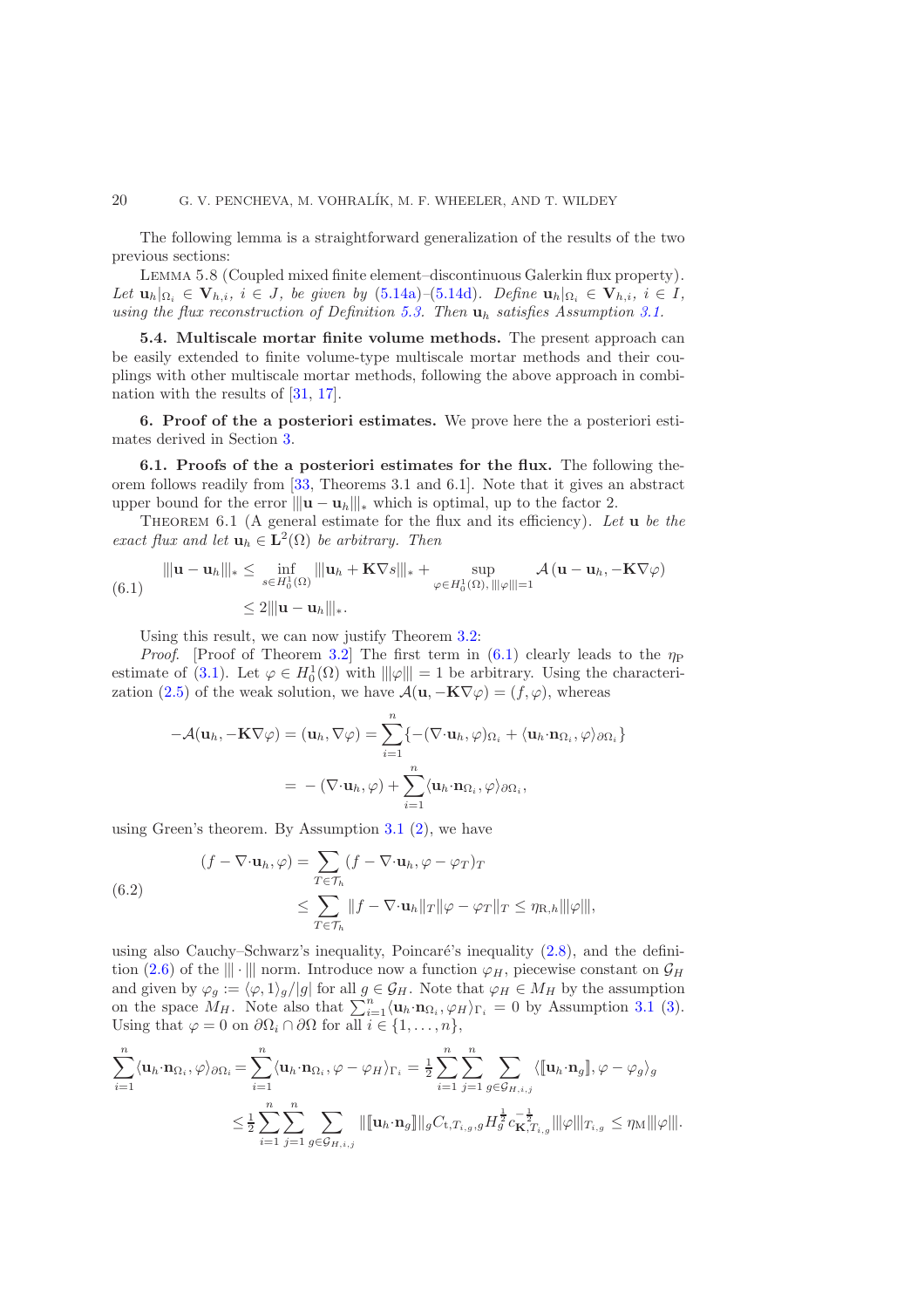Here we have used the trace inequality [\(2.9\)](#page-5-0), the definition [\(2.6\)](#page-5-2) of the  $\|\cdot\|$  norm, and Cauchy–Schwarz's inequality. We have also used the assumption that  $T_{i,q}$ ,  $g \in \mathcal{G}_{H,i}$ ,  $i \in \{1, \ldots, n\}$ , do not overlap. We have expressly carried out the proof with the double sum  $\sum_{i=1}^n \sum_{j=1}^n$ , so that the tensor **K**-dependent constants  $c_{\mathbf{K},T_{i,g}}$  are related to the elements  $T_{i,g}$  and thus to the individual subdomains  $\Omega_i$ . The assertion follows by combining the above results.  $\square$ 

The following modification of Theorem [6.1](#page-19-2) follows easily by adding and subtracting  $t \in H(\text{div}, \Omega)$ , by Green's theorem, and by  $(2.5)$  as in the proof of Theorem [3.2:](#page-6-2)

<span id="page-20-1"></span>Theorem 6.2 (A general estimate for the flux and its efficiency). *Let* u *be the exact flux and let*  $\mathbf{u}_h \in \mathbf{L}^2(\Omega)$  *be arbitrary. Then* 

$$
\|\mathbf{u} - \mathbf{u}_h\|_{*} \leq \inf_{s \in H_0^1(\Omega)} \|\mathbf{u}_h + \mathbf{K} \nabla s\|_{*}
$$
  
+ 
$$
\inf_{\mathbf{t} \in \mathbf{H}(\text{div}, \Omega)} \left\{ \|\mathbf{u}_h - \mathbf{t}\|_{*} + \sup_{\varphi \in H_0^1(\Omega), \|\|\varphi\|\|=1} (f - \nabla \cdot \mathbf{t}, \varphi) \right\}
$$
  

$$
\leq 2 \|\mathbf{u} - \mathbf{u}_h\|_{*}.
$$

By virtue of Theorem [6.2,](#page-20-1) the proof of Theorem [3.3](#page-7-1) is immediate, using a similar technique as in  $(6.2)$  to treat the term with the source function f.

6.2. Proofs of the a posteriori estimates for the potential. A similar abstract error estimate as that of Theorem [6.1](#page-19-2) for the error  $||p - \tilde{p}_h||$  holds (cf. [\[30,](#page-35-5) Lemma 7.1]):

<span id="page-20-2"></span>Theorem 6.3 (A general estimate for the potential and its efficiency). *Let* p *be the exact potential and let*  $\tilde{p}_h \in H^1(\mathcal{T}_h)$  *be arbitrary. Then* 

$$
\|\|\boldsymbol{p}-\tilde{\boldsymbol{p}}_h\|\| \leq \inf_{s\in H_0^1(\Omega)} \|\|\tilde{\boldsymbol{p}}_h - s\|\| + \sup_{\varphi\in H_0^1(\Omega), \|\|\varphi\|=1} \mathcal{A}(\mathbf{K} \nabla (\boldsymbol{p}-\tilde{\boldsymbol{p}}_h), \mathbf{K} \nabla \varphi) \leq 2\|\|\boldsymbol{p}-\tilde{\boldsymbol{p}}_h\|\|.
$$

Using this result, the proof of Theorem [3.4](#page-7-0) follows easily by the same arguments as in the proof of Theorem [3.2,](#page-6-2) noticing that

$$
\mathcal{A}(\mathbf{K}\nabla(p-\tilde{p}_h), \mathbf{K}\nabla\varphi) = \mathcal{A}(\mathbf{u}-\mathbf{u}_h, -\mathbf{K}\nabla\varphi) - \mathcal{A}(\mathbf{u}_h + \mathbf{K}\nabla\tilde{p}_h, \mathbf{K}\nabla\varphi) \leq \mathcal{A}(\mathbf{u}-\mathbf{u}_h, -\mathbf{K}\nabla\varphi) + ||\|\mathbf{u}_h + \mathbf{K}\nabla\tilde{p}_h||\|_*
$$

for  $\varphi \in H_0^1(\Omega)$  such that  $\|\varphi\| = 1$ .

The proof of Theorem [3.5](#page-7-5) follows from the following consequence of Theorem [6.3:](#page-20-2) Theorem 6.4 (A general estimate for the potential and its efficiency). *Let* p *be the exact potential and let*  $\tilde{p}_h \in H^1(\mathcal{T}_h)$  *be arbitrary. Then* 

$$
\|\|p - \tilde{p}_h\|\| \le \inf_{s \in H_0^1(\Omega)} \|\|\tilde{p}_h - s\|\|
$$
  
+ 
$$
\inf_{\mathbf{t} \in \mathbf{H}(\text{div}, \Omega)} \sup_{\varphi \in H_0^1(\Omega), \|\|\varphi\|\|=1} ((f - \nabla \cdot \mathbf{t}, \varphi) - (\mathbf{K} \nabla \tilde{p}_h + \mathbf{t}, \nabla \varphi))
$$
  

$$
\le 2\|p - \tilde{p}_h\|\|.
$$

<span id="page-20-0"></span>7. Proof of the local efficiency. We prove here the local efficiency of our a posteriori estimates announced in Section [4,](#page-12-0) namely Theorems [4.3–](#page-13-1)[4.5.](#page-13-0) The proof of Theorem [4.2](#page-12-7) is immediate using the triangle inequality.

*Proof.* [Proof of Theorem [4.3\]](#page-13-1) Let  $T' \in \mathcal{T}_h$ . Then we proceed as in [\[31,](#page-35-15) [33\]](#page-35-6), using the two following fundamental results: Firstly, it follows from [\[21,](#page-35-14) [12\]](#page-34-9) that, for any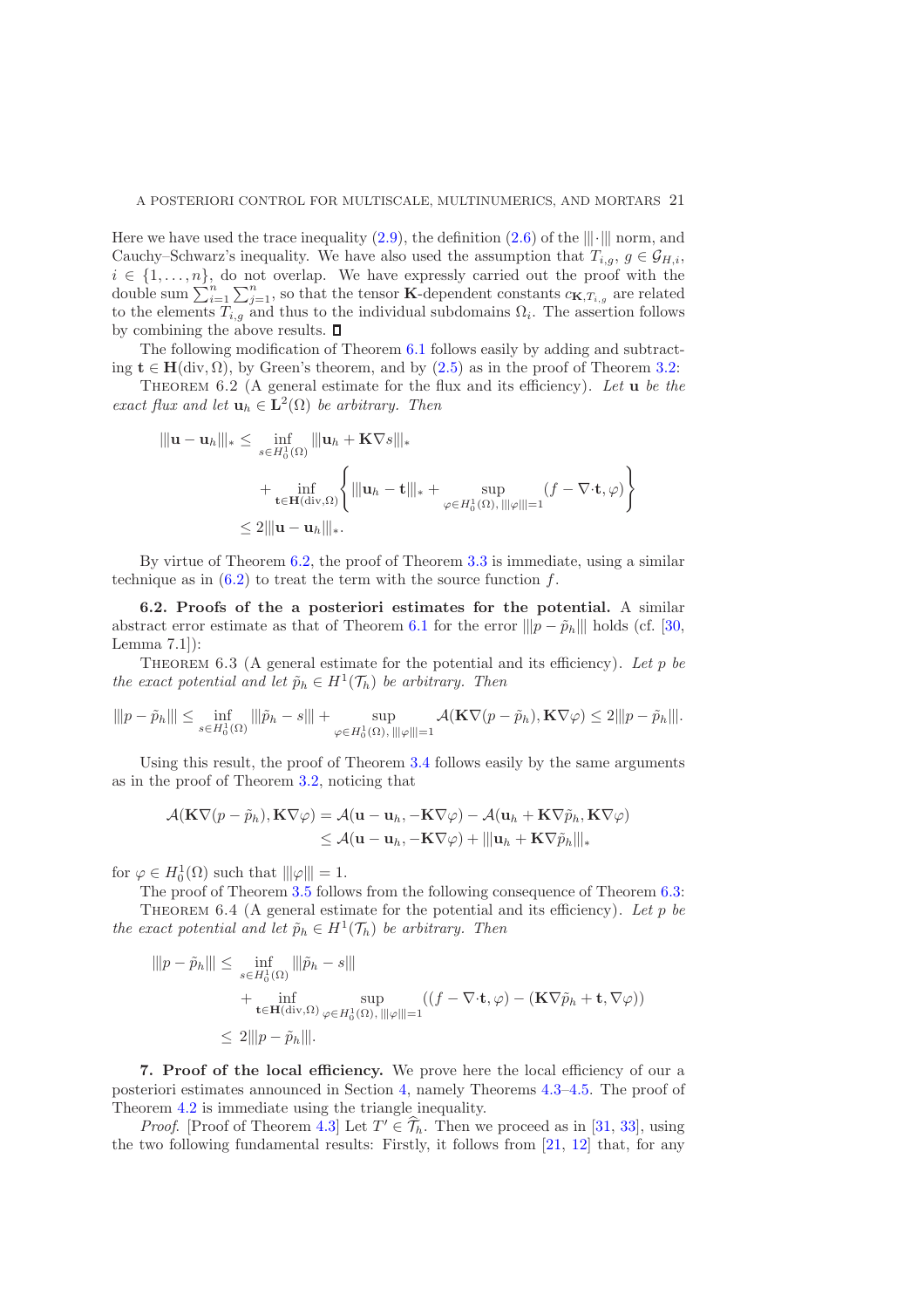$$
\tilde{p}_h \in \mathbb{R}_{r'}(\widehat{\mathcal{T}}_h),
$$

<span id="page-21-0"></span>(7.1) 
$$
\|\nabla(\tilde{p}_h - \mathcal{I}_{av}(\tilde{p}_h))\|_{T'} \leq C \sum_{e' \in \widehat{\mathcal{E}}_h; e' \cap T' \neq \emptyset} h_{e'}^{-\frac{1}{2}} \|\llbracket \tilde{p}_h \rrbracket \|_{e'},
$$

where C depends only on d, r', and  $\kappa_{\widehat{\mathcal{T}}_h}$ . Secondly, it was established in [\[2,](#page-34-10) Theorem 10] that for  $e' \in \widehat{\mathcal{E}}_h$  and  $\widetilde{p}_h \in H^1(\widehat{\mathcal{T}}_h)$  such that  $\langle [\widetilde{p}_h], 1 \rangle_{e'} = 0$ ,

<span id="page-21-1"></span>(7.2) 
$$
h_{e'}^{-\frac{1}{2}} \|\llbracket \tilde{p}_h \rrbracket \|_{e'} \leq C \sum_{T' \in \widehat{T}_h; \, e' \in \mathcal{E}_{T'}} \|\nabla(\tilde{p}_h - \psi)\|_{T'},
$$

where  $\psi \in H_0^1(\Omega)$  is arbitrary and C depends only on d and  $\kappa_{\widehat{\mathcal{T}}_h}$ .

Let  $T \in \mathcal{T}_h$  be such that  $T \cap \Gamma = \emptyset$ . Recall that we have assumed that for  $T \in \mathcal{T}_h$ such that  $T \cap \Gamma = \emptyset$ , there exists an element  $T' \in \widehat{\mathcal{T}}_h$  such that  $T = T'$ . Moreover, every side  $e' \in \widehat{\mathcal{E}}_h$  such that  $e' \cap T' \neq \emptyset$ , again by assumption, either coincides with a side  $e \in \mathcal{E}_h^{\text{int}}$  or belongs to the interior of some  $T'' \in \mathcal{T}_h$ . Recalling the Assumption [4.1](#page-12-1) [\(2\)](#page-12-5), we see that on each such side  $e'$ ,  $\langle [\tilde{p}_h], 1 \rangle_{e'} = 0$  holds. Combining the above results, we arrive at (setting  $\psi = p$ )

$$
\|\nabla(\tilde{p}_h - \mathcal{I}_{\text{av}}(\tilde{p}_h))\|_T \lesssim \|\nabla(\tilde{p}_h - p)\|_{\mathfrak{T}_T},
$$

taking also into account that by assumption,  $\hat{\mathcal{T}}_h$  is a refinement of  $\mathcal{T}_h$ . Thus, [\(4.1a\)](#page-13-3) follows after an appropriate scaling with respect to the tensor K.

Let now  $T \in \mathcal{T}_h$  such that  $T \cap \Gamma \neq \emptyset$  be given. Then

$$
\|\nabla(\tilde{p}_h - \mathcal{I}_{\text{av}}(\tilde{p}_h))\|_T^2 = \sum_{T' \in \widehat{\mathcal{T}}_h; T' \subset T} \|\nabla(\tilde{p}_h - \mathcal{I}_{\text{av}}(\tilde{p}_h))\|_{T'}^2 \le C \sum_{e \in \widehat{\mathcal{E}}_h; e \cap T \neq \emptyset} h_e^{-1} \|\|\tilde{p}_h\|\|_e^2,
$$

using [\(7.1\)](#page-21-0). For all  $e \in \widehat{\mathcal{E}}_h$  such that  $e \cap T \neq \emptyset$  and such that  $e \not\subset \Gamma$ , we have  $\langle [\tilde{p}_h], 1 \rangle_e = 0$  by the same reasoning as above. Thus we can use directly [\(7.2\)](#page-21-1). All the other sides e are included in some  $g \in \mathcal{G}_h^*$ . We now use assumption [\(2.1\)](#page-3-0). In combination with the assumption that  $\widehat{\mathcal{T}}_h$  does not add any nodes on Γ with respect to  $\mathcal{T}_h$ , we arrive at

$$
\sum_{e\in \widehat{\mathcal{E}}_h;\ e\subset g\in \mathcal{G}^*_h,\ g\cap T\neq \emptyset} h_e^{-1}\|[\![\tilde{p}_h]\!]\|_e^2\leq C_{\mathcal{G}^*_h}\sum_{g\in \mathcal{G}^*_h,\ g\cap T\neq \emptyset} h_g^{-1}\|[\![\tilde{p}_h]\!]\|_g^2.
$$

Using now Lemma [A.1](#page-32-0) instead of  $(7.2)$ ,  $(4.1b)$  follows after an appropriate scaling with respect to the tensor **K** and setting  $\psi = p$ .  $\Box$ 

*Proof.* [Proof of Theorem [4.4\]](#page-13-2) The assertion of Theorem [4.4](#page-13-2) follows immediately using [\(7.1\)](#page-21-0) and the fact that  $\widehat{\mathcal{T}}_h$  is a refinement of  $\mathcal{T}_h$ .  $\Box$ 

*Proof.* [Proof of Theorem [4.5\]](#page-13-0) The proof is decomposed into four parts.

1) Firstly, [\(4.3a\)](#page-13-5) follows by using the element bubble function technique, cf. [\[30,](#page-35-5) Lemma 7.6, whereas  $(4.3b)$  is shown as in  $[35, 6]$  $[35, 6]$  in combination with  $(4.3a)$ .

2) We next prove  $(4.4a)$ – $(4.5b)$ , corresponding to the construction of  $t<sub>h</sub>$  from Section [3.3.2.](#page-9-0)

Let  $T \in \mathcal{T}_h \cap \mathcal{T}_H^{\text{int}}$ . Then  $\eta_{R,H,T}$  coincides with  $\eta_{R,h,T}$  and consequently [\(4.4a\)](#page-13-7) coincides with  $(4.3a)$ , whereas  $(4.4b)$  follows by construction. Let  $T \in \mathcal{T}_h$ ,  $T \subset T'$ for some  $T' \in \mathcal{T}_H^{\Gamma}$ . We then use the estimate

$$
\|\mathbf{v}_h\|_{T''}^2 \leq C \Biggl\{\sum_{e''\in\mathcal{E}_{T''}} h_{e''}\|\mathbf{v}_h\cdot\mathbf{n}_{e''}\|_{e''}^2 + \Biggl(\sup_{\mathbf{r}_h\in\mathbb{R}_{l-1,*,d}(T'')} \frac{(\mathbf{v}_h,\mathbf{r}_h)_{T''}}{\|\mathbf{r}_h\|_{T''}}\Biggr)^2\Biggr\},\,
$$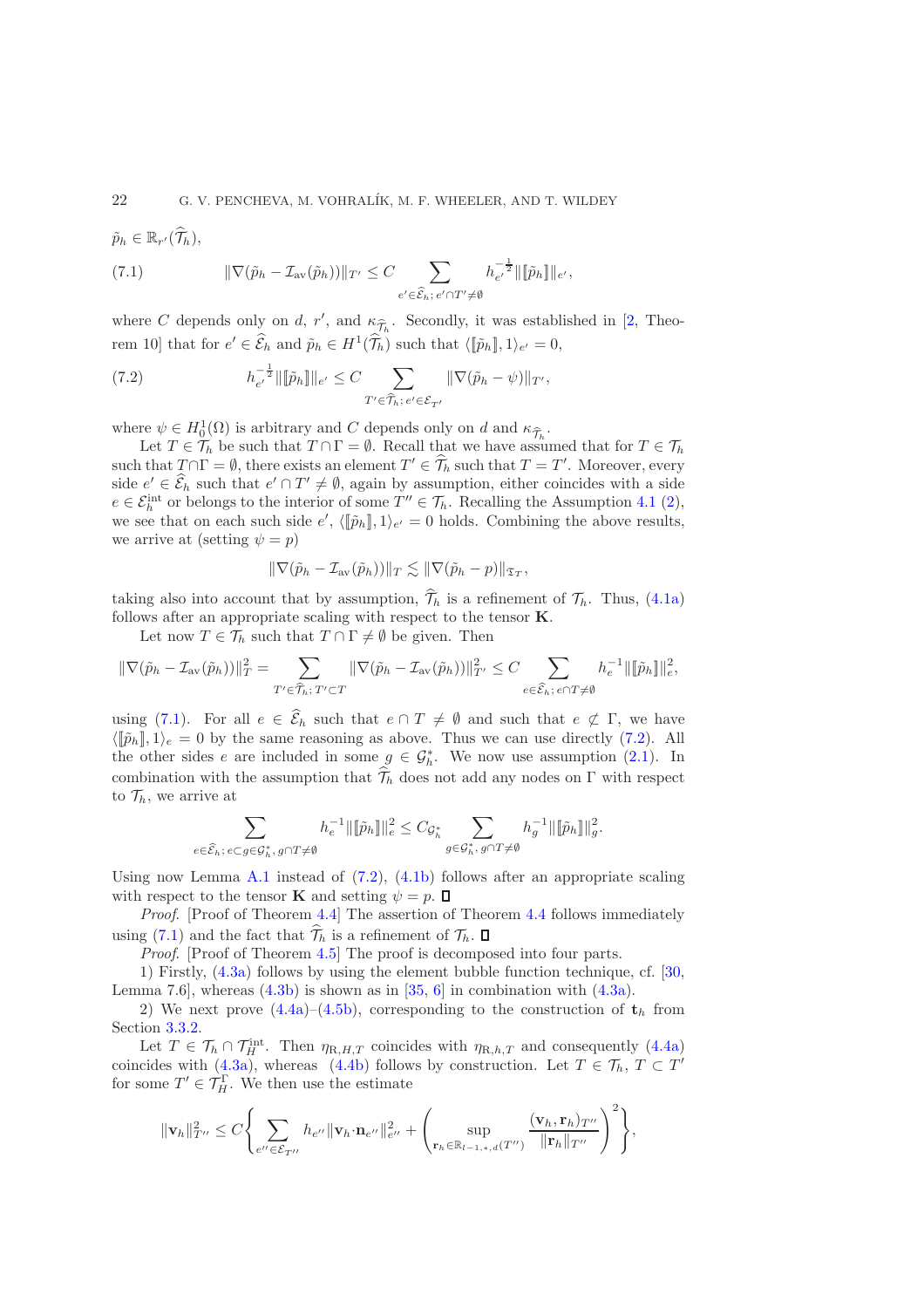valid for any  $T'' \in \hat{\mathcal{T}}_h$  and any  $\mathbf{v}_h \in \mathbf{V}_{\hat{h}}(T'')$ ; here  $l = k$  or k'. We set  $\mathbf{v}_h = \mathbf{u}_h - \mathbf{t}_h$ and use  $(3.20a)$ – $(3.20b)$  to infer

<span id="page-22-0"></span>
$$
(7.3) \quad \|\mathbf{u}_h - \mathbf{t}_h\|_{*,T} = \left\{\sum_{T'' \in \widehat{\mathcal{T}}_h, T'' \subset T} \|\mathbf{u}_h - \mathbf{t}_h\|_{*,T''}^2\right\}^{\frac{1}{2}} \leq C c_{\mathbf{K},T}^{-\frac{1}{2}} \sum_{e \in \mathcal{E}_T} h_e^{\frac{1}{2}} \|\mathbf{u}_h \cdot \mathbf{n}_e\|\|_{e}
$$

$$
\leq C C_{\mathbf{K},\mathfrak{T}_T}^{\frac{1}{2}} c_{\mathbf{K},\mathfrak{T}_T}^{-\frac{1}{2}} \|\mathbf{u} - \mathbf{u}_h\|_{*,\mathfrak{T}_T},
$$

where for the last estimate, we proceed as in the proof of [\(4.3b\)](#page-13-6) (note that there is  $h_e$  and not  $H_g$  in [\(7.3\)](#page-22-0)). Thus [\(4.5b\)](#page-14-1) is proved. We are left with bounding  $\eta_{\text{R},H,T}$ . We have

$$
\eta_{\text{R},H,T}=C_{\text{P},T'}H_{T'}c_{\textbf{K},T'}^{-\frac{1}{2}}\|f-\nabla\cdot\mathbf{t}_h\|_T\leq CC_{\textbf{K},T}^{\frac{1}{2}}c_{\textbf{K},T'}^{-\frac{1}{2}}H_{T'}h_T^{-1}\|\mathbf{u}-\mathbf{t}_h\|_{*,T},
$$

proceeding as in the proof of [\(4.3a\)](#page-13-5). Combining this with the triangle inequality and  $(7.3)$ ,  $(4.5a)$  follows.

3) We now turn to the proof of  $(4.6)$ – $(4.8)$ , corresponding to the construction of  $t_h$  from Section [3.3.3.](#page-10-5)

Using the same techniques as before, [\(4.6\)](#page-14-3) is obvious. Next, the fact that  $\tilde{\eta}_{M,T} = 0$ for  $T \in \mathcal{T}_h \cap \mathcal{T}_H^{\text{int}}$  is immediate from [\(3.21\)](#page-10-4). It thus remains to prove [\(4.8\)](#page-14-4). For  $T' \in \mathcal{T}_H^{\Gamma}$ , consider  $(\mathbf{t}'_h, q_h)$  given by the mixed finite element approximation of  $(3.23a)$ [\(3.23c\)](#page-11-2) on  $\widehat{\mathcal{T}}_h|_{T'}$ . We will denote by T a generic element of  $\widehat{\mathcal{T}}_h|_{T'}$ . Considering the postprocessing as in Section [5.1,](#page-15-5) we obtain  $\tilde{q}_h \in \tilde{W}_{\hat{h}}(T')$  such that  $P_{\tilde{\mathbf{V}}_{\hat{h}}}(-\mathbf{K}\nabla \tilde{q}_h) = \mathbf{t}'_h$ and  $P_{W_{\hat{h}}}(\tilde{q}_h) = q_h$ . Here  $P_{\tilde{\mathbf{V}}_{\hat{h}}}$  is the equivalent of  $P_{\tilde{\mathbf{V}}_h}$  from Section [5.1](#page-15-5) on the mesh  $\mathcal{T}_h$  and  $P_{W_{\widehat{h}}}$  is given in Section [2.2.](#page-4-0) Thus

$$
\begin{split} \|\mathbf{t}'_h\|^2_{*,T'} &= (\mathbf{K}^{-1}\mathbf{t}'_h, \mathbf{t}'_h)_{T'} = -(\nabla \tilde{q}_h, \mathbf{t}'_h)_{T'} = \sum_{T \subset T'} \{(\tilde{q}_h, \nabla \cdot \mathbf{t}'_h)_{T} - \langle \tilde{q}_h, \mathbf{t}'_h \cdot \mathbf{n}_T \rangle_{\partial T}\} \\ &= \langle \tilde{q}_h, \frac{1}{2} [\![\mathbf{u}_h \cdot \mathbf{n}_g]\!] \rangle_{\partial T' \cap \Gamma} = \langle \tilde{q}_h - (\tilde{q}_h)_{T'}, \frac{1}{2} [\![\mathbf{u}_h \cdot \mathbf{n}_g]\!] \rangle_{\partial T' \cap \Gamma} \\ &\leq C \sum_{g \in \mathcal{G}_H, g \subset \partial T'} \| [\![\mathbf{u}_h \cdot \mathbf{n}_g]\!] \|_g H_{T'}^{\frac{1}{2}} c_{\mathbf{K}, T'}^{-\frac{1}{2}} \| [\![\tilde{q}_h]\!] \|_{T'} \\ &\leq C [\![\!|\!|\mathbf{t}'_h|\!|\!|_{*,T'} \sum_{g \in \mathcal{G}_H, g \subset \partial T'} \| [\![\mathbf{u}_h \cdot \mathbf{n}_g]\!] \|_g H_{T'}^{\frac{1}{2}} c_{\mathbf{K}, T'}^{-\frac{1}{2}}, \end{split}
$$

using Green's theorem, the fact that  $\nabla \cdot \mathbf{t}'_h = P_{W_{\hat{h}}} (f - \nabla \cdot \mathbf{u}_h) = 0$  using the assumption  $f - \nabla \cdot \mathbf{u}_h = 0$  made in this case, the fact that  $\tilde{q}_h \in \tilde{W}_{\hat{h}}(T')$  and hence  $\langle [\![\tilde{q}_h]\!], \mathbf{t}'_h \cdot \mathbf{n}_e \rangle_e = 0$ for any interior side e of  $\hat{\mathcal{T}}_h|_{T'}$ , the fact that  $\mathbf{t}'_h \cdot \mathbf{n}_{T'} = 0$  on  $\partial T' \setminus \Gamma$  and  $\mathbf{t}'_h \cdot \mathbf{n}_{T'} = 1$  $\frac{1}{2}[\![\mathbf{u}_h \cdot \mathbf{n}_g]\!]$  on all  $g \subset \partial T' \cap \Gamma$ , the fact that  $(\tilde{q}_h, 1)_{T'} = 0$  which follows from the assumption  $(q_h, 1)_{T'} = 0$  and from  $P_{W_{\hat{h}}}(\tilde{q}_h) = q_h$ , a discrete trace inequality

$$
\|\tilde{q}_h - (\tilde{q}_h)_{T'}\|_g \leq C H_{T'}^{\frac{1}{2}} \|\nabla \tilde{q}_h\|_{T'}
$$

which can be obtained as discrete Poincaré's and Friedrichs' inequalities in  $[29,$  Theo-rems 5.4 and 8.1], and finally the inequality (cf. [\[33,](#page-35-6) Lemma 5.4])  $\|\|\tilde{q}_h\|\|_{T'} \leq C \|\mathbf{t}'_h\|\_{*,T'}.$ The proof is finished recalling that  $\mathbf{t}'_h = \mathbf{t}_h - \mathbf{u}_h$  and using [\(4.3b\)](#page-13-6).

4) We finally prove  $(4.9a)-(4.9b)$  $(4.9a)-(4.9b)$ , corresponding to the construction of  $t<sub>h</sub>$  from Section [3.3.4.](#page-11-0)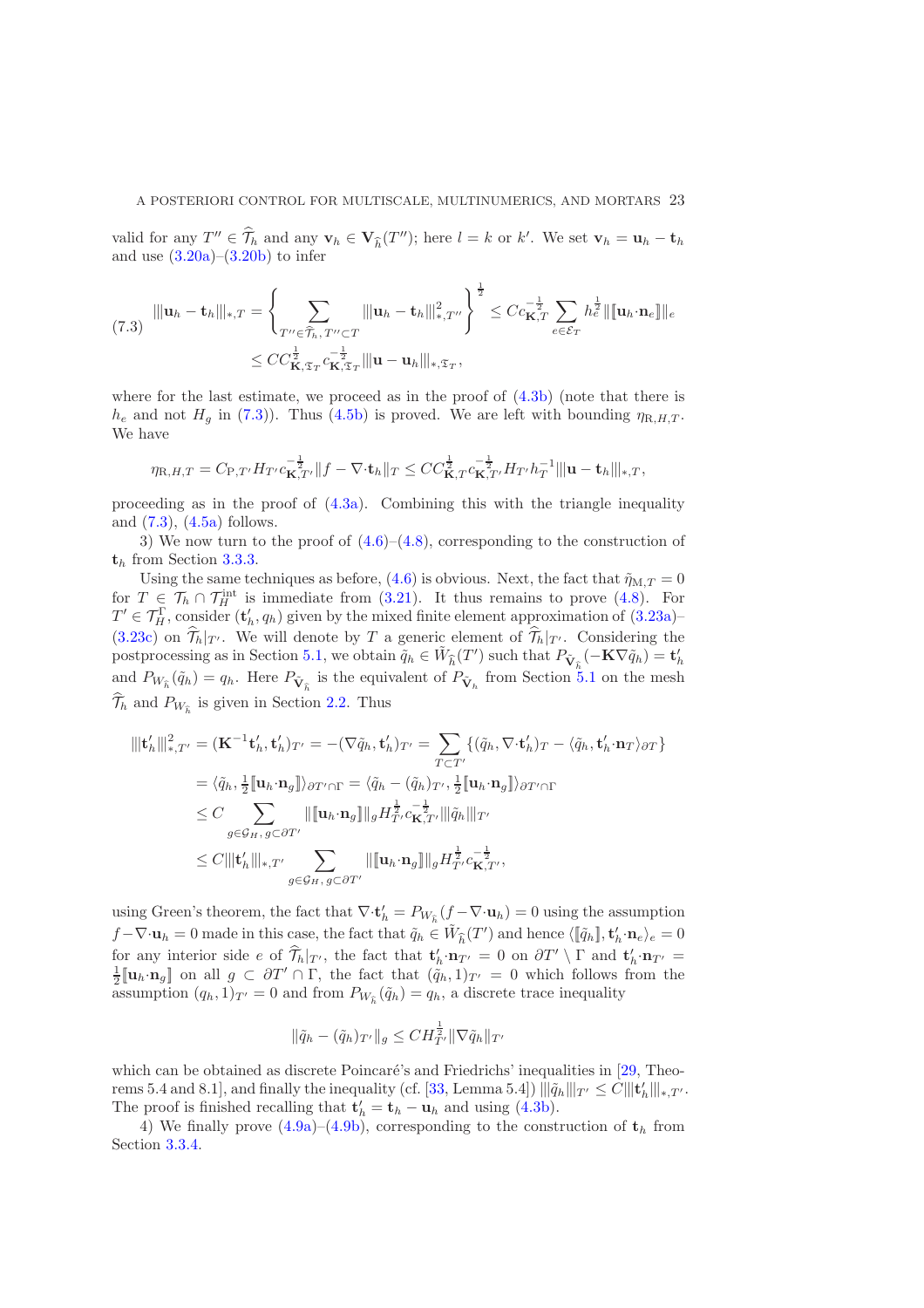#### 24 G. V. PENCHEVA, M. VOHRALÍK, M. F. WHEELER, AND T. WILDEY

Firstly, we show [\(4.9a\)](#page-14-5). Let  $T' \in \mathcal{T}_H$  be given. Then, using the element bubble function technique as in the step 1) and the triangle inequality,

$$
C_{P,T'}H_{T'}c_{\mathbf{K},T'}^{-\frac{1}{2}}\|f-\nabla\cdot\mathbf{t}_h\|_{T'}\leq CC_{\mathbf{K},T'}^{1-\frac{1}{2}}c_{\mathbf{K},T'}^{-\frac{1}{2}}(\|\mathbf{u}_h-\mathbf{t}_h\|_{*,T'}+\|\mathbf{u}-\mathbf{u}_h\|_{*,T'}).
$$

Secondly, for a fixed  $i \in \{1, ..., n\}$ , consider the following subdomain problem:

(7.4a) 
$$
-\nabla \cdot (\mathbf{K} \nabla q) = f \qquad \text{in } \Omega_i,
$$

(7.4b) 
$$
-\mathbf{K}\nabla q \cdot \mathbf{n}_{\Omega_i} = F(\mathbf{n}_{\Omega_i} \cdot \mathbf{n}_{\Gamma}) \text{ on } \partial \Omega_i,
$$

$$
(7.4c)\qquad \qquad (q,1)_{\Omega,i} = (p,1)_{\Omega,i}.
$$

Denote by  $(\mathbf{t}_{H}^{\#}, q_{H}^{\#})$  its mixed finite element approximation in  $\mathbf{V}_{H,F,\Omega_i} \times W_H(\Omega_i)$ (recall that this space was defined in Section [3.3.4\)](#page-11-0). This approximation is not to be computed, it is only introduced for the analysis. We then have

$$
\|\|\mathbf{u}_h - \mathbf{t}_h\|_{*,\Omega_i} \le \|\|\mathbf{u}_h - \mathbf{t}_H^{\#}\|_{*,\Omega_i} \le \|\|\mathbf{t}_H^{\#} + \mathbf{K}\nabla q\|_{*,\Omega_i} + \|\|\mathbf{u}_h + \mathbf{K}\nabla q\|_{*,\Omega_i},
$$

using  $(3.25)$  and the triangle inequality. Supposing that q is smooth enough, we have

(7.5) 
$$
\|\mathbf{t}_H^{\#} + \mathbf{K} \nabla q\|_{*,\Omega_i} \leq C H^{m+1}.
$$

Using  $[33,$  Theorem 3.1, we have

<span id="page-23-1"></span>
$$
\|\mathbf{u}_h + \mathbf{K} \nabla q\|_{*,\Omega_i} \le \|\mathbf{u}_h + \mathbf{K} \nabla p\|_{*,\Omega_i} + \left| \left( \mathbf{u}_h + \mathbf{K} \nabla q, \frac{\nabla (p-q)}{\|p-q\|_{\Omega_i}} \right)_{\Omega_i} \right|
$$

.

Set  $\varphi := (p - q)/||p - q|||_{\Omega_i}$  and note that  $\varphi \in H^1(\Omega_i)$ ,  $\varphi_{\Omega_i} = 0$ . Thus

$$
\|\mathbf{u}_{h} + \mathbf{K}\nabla q\|_{*,\Omega_{i}}\leq \|\mathbf{u}_{h} - \mathbf{u}\|_{*,\Omega_{i}} + |(\mathbf{u}_{h} + \mathbf{K}\nabla q, \nabla\varphi)_{\Omega_{i}}|
$$
\n
$$
= \|\mathbf{u}_{h} - \mathbf{u}\|_{*,\Omega_{i}} + |(f - \nabla \cdot \mathbf{u}_{h}, \varphi)_{\Omega_{i}} + \langle (\mathbf{u}_{h} + \mathbf{K}\nabla q) \cdot \mathbf{n}_{\Omega_{i}}, \varphi \rangle_{\partial\Omega_{i}}|
$$
\n
$$
= \|\mathbf{u}_{h} - \mathbf{u}\|_{*,\Omega_{i}} + |(f - \nabla \cdot \mathbf{u}_{h}, \varphi)_{\Omega_{i}} + \langle \mathbf{u}_{h} \cdot \mathbf{n}_{\Omega_{i}} - F(\mathbf{n}_{\Omega_{i}} \cdot \mathbf{n}_{\Gamma}), \varphi - P_{M_{H}}(\varphi) \rangle_{\partial\Omega_{i}}|
$$
\n
$$
\leq \|\mathbf{u}_{h} - \mathbf{u}\|_{*,\Omega_{i}} + \eta_{\mathbf{R},h,\Omega_{i}} + \|\mathbf{u}_{h} \cdot \mathbf{n}_{\Omega_{i}} - F(\mathbf{n}_{\Omega_{i}} \cdot \mathbf{n}_{\Gamma})\|_{\partial\Omega_{i}} \|\varphi - P_{M_{H}}(\varphi)\|_{\partial\Omega_{i}}.
$$

The first term in the above expression is directly the actual error, the second one is of higher order/can be bounded by [\(4.3a\)](#page-13-5), and if both p and q (and consequently  $\varphi$ ) are smooth enough,  $[6,$  estimate  $(3.5)$ ] gives

<span id="page-23-2"></span>(7.6) 
$$
\|\varphi - P_{M_H}(\varphi)\|_{\partial \Omega_i} \leq C H^{m+1}.
$$

Both estimates  $(7.5)$  and  $(7.6)$  are, of course, imperfect as C is unknown and depends on the smoothness of p and q; moreover, there is the additional quantity  $\|\mathbf{u}_h\cdot\mathbf{n}_{\Omega_i} F(\mathbf{n}_{\Omega_i} \cdot \mathbf{n}_{\Gamma})||_{\partial \Omega_i}$ , which is, however, expected to be bounded in view of [\(3.18\)](#page-9-4).

<span id="page-23-0"></span>8. Numerical experiments. We present here several numerical experiments illustrating the a posteriori error estimates for different numerical methods.

The  $H_0^1(\Omega)$ -conforming potential reconstruction  $s_h$  will always be constructed following Section [3.3.1.](#page-9-6) The different a posteriori error estimators corresponding to the four cases of Theorem [4.5](#page-13-0) will be given the following shorthand notations:

• Method 1: The a posteriori error estimates are given by Theorems [3.2](#page-6-2) and [3.4.](#page-7-0) In particular, the notion of the H(div,  $\Omega$ )-conforming flux reconstruction  $t_h$ is not needed here.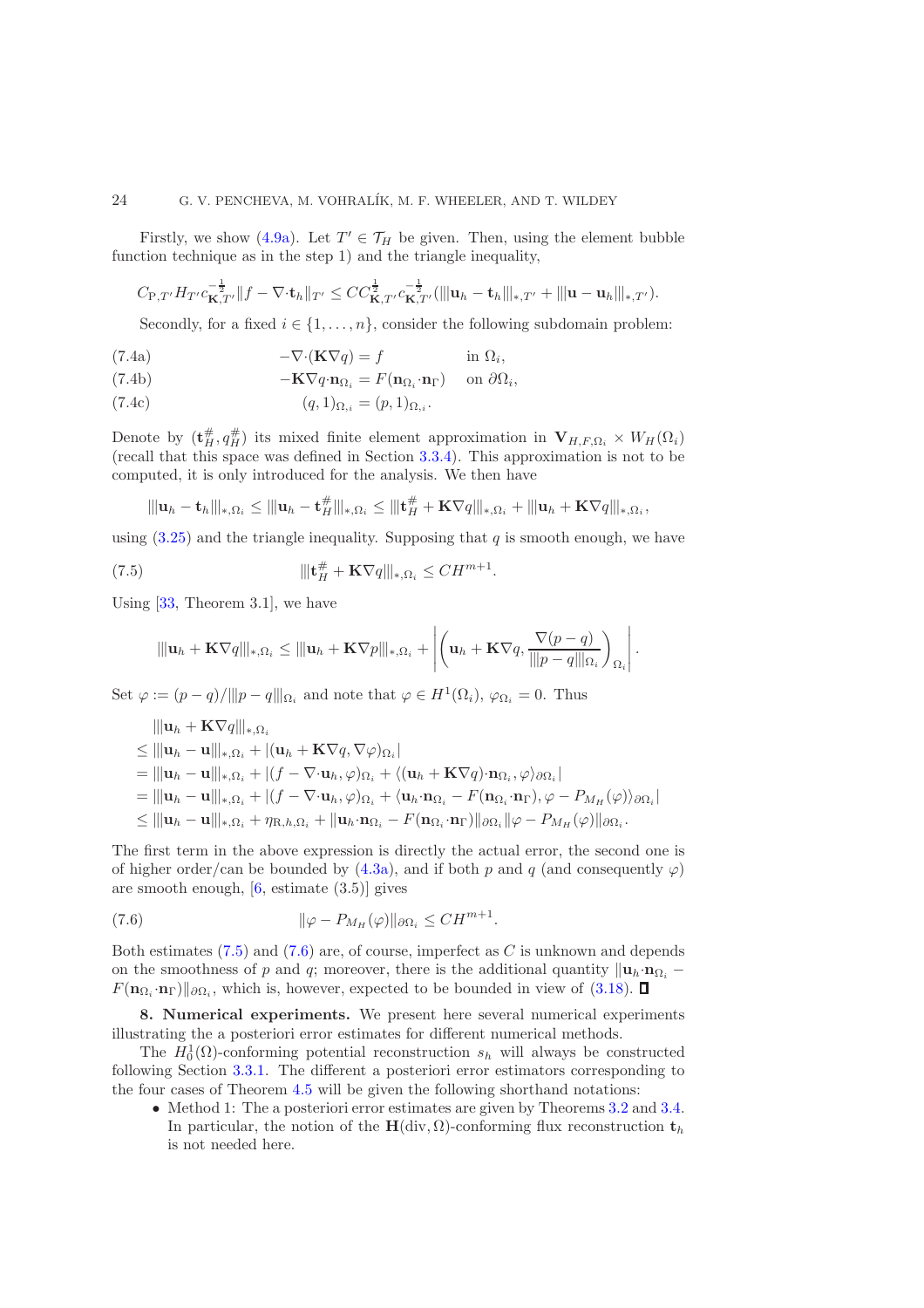A POSTERIORI CONTROL FOR MULTISCALE, MULTINUMERICS, AND MORTARS 25



FIG. [8.1](#page-24-1). Initial subdomains grid  $\mathcal{T}_h$  and interface grid  $\mathcal{G}_H$ , Section 8.1 (left) and Section [8.2](#page-26-0) (right)

- <span id="page-24-0"></span>• Method 2: The a posteriori error estimates are given by Theorems [3.3](#page-7-1) and [3.5.](#page-7-5) The  $H(\text{div}, \Omega)$ -conforming flux reconstruction  $t_h$  is constructed by direct prescription of Section [3.3.2.](#page-9-0)
- Method 3: The a posteriori error estimates are given by Theorems [3.3](#page-7-1) and [3.5.](#page-7-5) The  $H(\text{div}, \Omega)$ -conforming flux reconstruction  $t_h$  is constructed by solving hgrid-size k-th order local Neumann problems of Section [3.3.3.](#page-10-5)
- Method 4: The a posteriori error estimates are given by Theorems [3.3](#page-7-1) and [3.5.](#page-7-5) The H(div,  $\Omega$ )-conforming flux reconstruction  $t_h$  is constructed by solving Hgrid-size m-th order local Neumann problems of Section [3.3.4.](#page-11-0)

The paper focuses on three major issues: mortars, multiscale, and multinumerics; so we consider three test examples, each emphasizing one of the issues. We always reduce the problem to a coarse scale interface operator and use the multiscale mortar basis method developed in [\[18,](#page-35-2) [34\]](#page-35-3) to solve the coarse scale interface equation.

<span id="page-24-1"></span>8.1. Mortar coupling. This first example focuses on the mortar coupling. We solve on  $\Omega := (0, 1) \times (0, 1)$  the problem  $(1.1a)$ – $(1.1b)$  with a diagonal highly oscillating tensor coefficient K,

$$
\mathbf{K} := \begin{cases} 15 - 10\sin(10\pi x)\sin(10\pi y), & x, y \in (0, 1/2) \text{ or } x, y \in (1/2, 1), \\ 15 - \sin(2\pi x)\sin(2\pi y), & \text{otherwise.} \end{cases}
$$

We impose the source term  $f$  according to the analytic solution

$$
p(x, y) = x(1 - x)y(1 - y).
$$

We use the multiscale mortar mixed finite element method  $(5.1a)$ – $(5.1c)$ . The domain  $\Omega$  is divided into four subdomains  $\Omega_i$  with the interface  $\Gamma$  along the lines  $x =$  $1/2$  and  $y = 1/2$ . In each subdomain  $\Omega_i$ , we use the lowest-order Raviart–Thomas– Nédélec mixed finite element method on a square mesh  $\mathcal{T}_{h,i}$ ,  $\mathbf{V}_{h,i} := \mathbf{RTN}^0(\mathcal{T}_{h,i}),$  $W_{h,i} := \mathbb{R}_0(\mathcal{T}_{h,i}).$  Thus  $k = 0$ . The mortar space  $M_H$  is the space of discontinuous first-order polynomials on the interface mesh  $\mathcal{G}_H$ . Thus  $m = 1$ . The meshes  $\mathcal{T}_{h,i}$  do not match along the interface Γ. For initial meshes  $\mathcal{T}_{h,i}$ , we use  $8 \times 8$  and  $10 \times 10$ square grids alternated in a checkerboard fashion (so, initially,  $h = \sqrt{2}/16$ ). The initial mortar grid  $\mathcal{G}_H$  has one element on all  $\mathcal{G}_{H,i,j}$ , so that  $H = 1/2$  for the coarsest mesh. We refer to Figure [8.1](#page-24-0) (left) for the visualization of this setting. We run several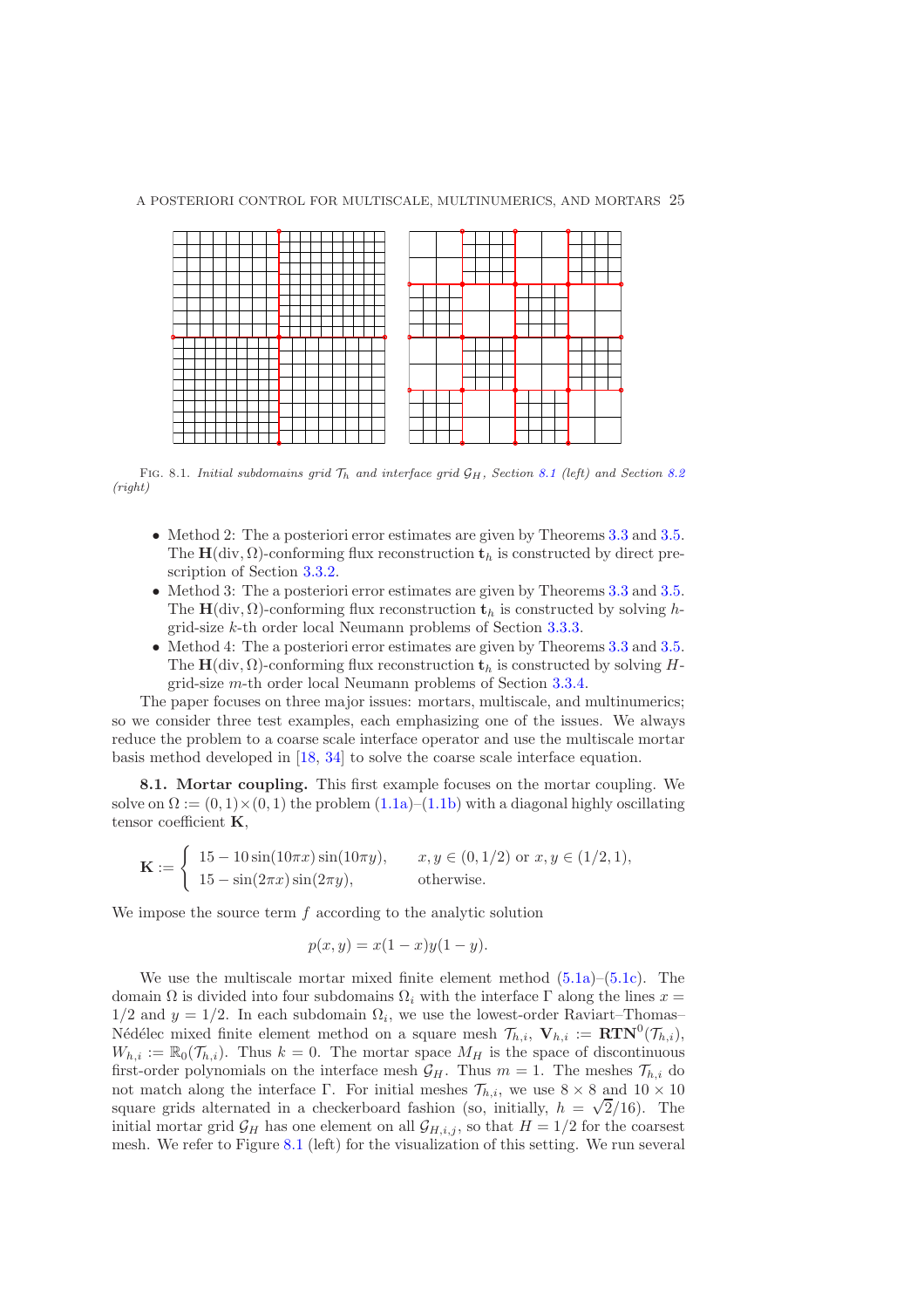

<span id="page-25-0"></span>FIG. 8.2. Estimated and actual flux error (left) and effectivity indices (right) on uniformly refined meshes using methods 1, 2, and 3 for Section [8.1](#page-24-1)



<span id="page-25-1"></span>Fig. 8.3. Mortar estimators using methods 1, 2, and 3 (left) and different estimators using method 3 (right) on uniformly refined meshes for Section [8.1](#page-24-1)

levels of uniform grid refinement where we always halve both subdomain and mortar element diameters, so that  $H = 4\sqrt{2}h$  on each level. Note that this setting is rather extreme, with coarse mortar grid and fine subdomain grids and relatively increased  $C_{\mathcal{G}_h^*} = 5$ . We have chosen it purposely so that the mortar error is significant.

Figure [8.2](#page-25-0) (left) compares the actual and estimated flux errors  $||\mathbf{u}-\mathbf{u}_h|||_*$  against the total number of degrees of freedom for the methods 1, 2, and 3. Firstly, we see that in all of the cases, the estimates give an upper bound on the error, as predicted by the theory. The corresponding effectivity indices, given as the ratios of the estimate over the error, are plotted in Figure [8.2](#page-25-0) (right). We give some more details in Figure [8.3](#page-25-1) (left), where we plot the mortar estimator  $\eta_M$  for method 1 and the mortar estimators  $\tilde{\eta}_{\rm M}$  for methods 2 and 3. As predicted by the theory, see the discussion following Theorem [3.2,](#page-6-2) the mortar error is overestimated in method 1. Its convergence rate is roughly the same as for the estimators  $\tilde{\eta}_M$ , but the actual value of the estimate is increased. Methods 2 and 3 show better results for the mortar error only. In method 2, however, a part of the actual mortar error is also estimated by the residual estimator  $\eta_{R,H}$  of [\(3.6\)](#page-7-4) which does not correspond to data oscillation (and is not as efficient as the other estimators, see [\(4.5a\)](#page-14-2)). In method 3, on the contrary,  $\eta_{R,H}$  of [\(3.6\)](#page-7-4) takes the superconvergent form of  $\eta_{\text{R},\widehat{h}}$  given by [\(3.13\)](#page-8-2), see Remark [3.6.](#page-8-5) Thus, finally, method 3 gives the best results, followed by methods 1 and 2, as Figure [8.2](#page-25-0) demonstrates.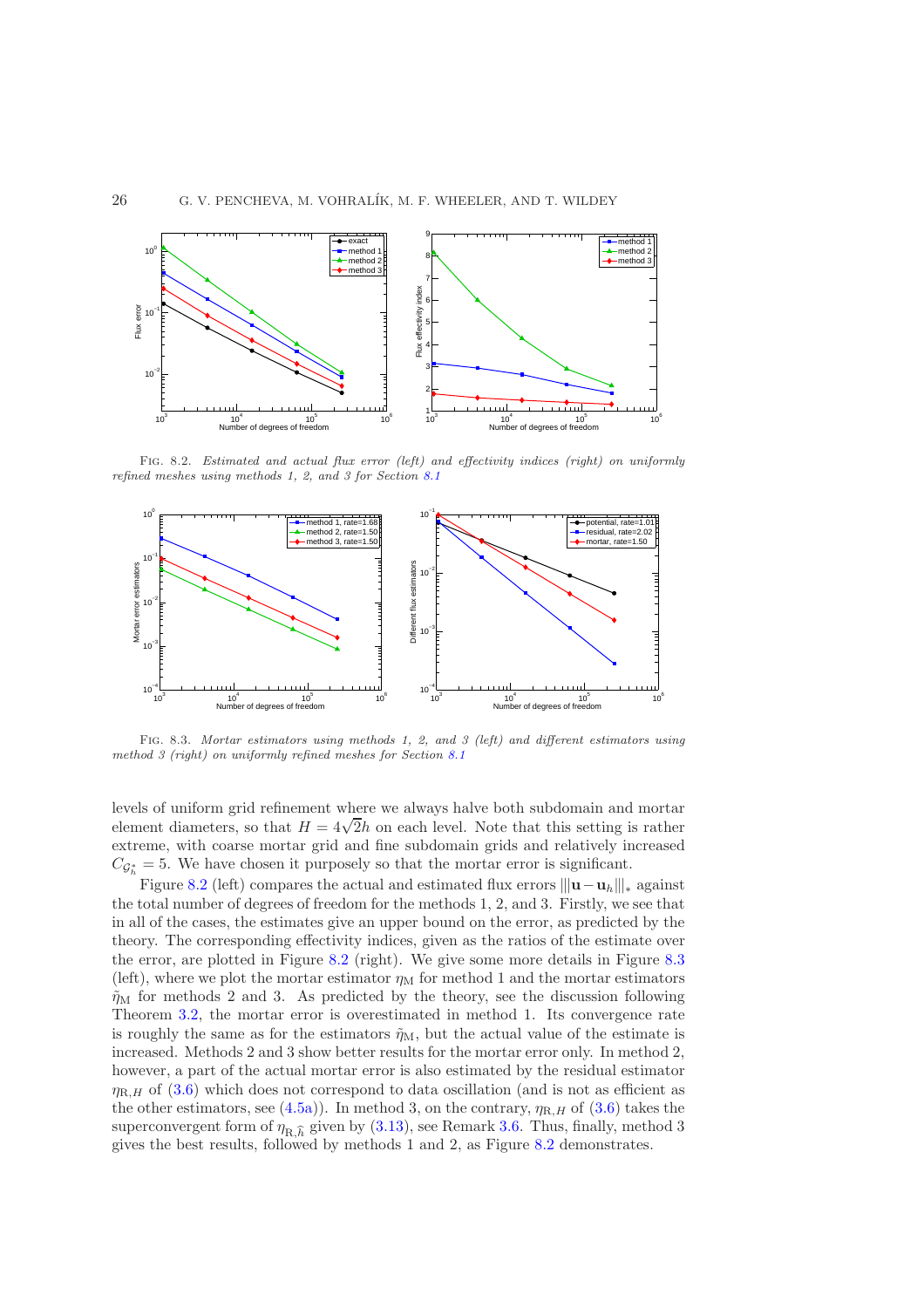#### A POSTERIORI CONTROL FOR MULTISCALE, MULTINUMERICS, AND MORTARS 27



<span id="page-26-1"></span>Fig. 8.4. Estimated (left) and actual (right) flux error distribution on a uniformly refined mesh using method 3 for Section [8.1](#page-24-1)

Figure [8.3](#page-25-1) (right) compares the flux estimators  $\eta_P$ ,  $\eta_{R,H} = \eta_{R,\hat{h}}$ , and  $\tilde{\eta}_M$  for method 3. The estimator  $\eta_P$ , the same as the flux error  $||u - u_h||_*$ , converges as  $\mathcal{O}(h)$ . Since f is smooth,  $\eta_{\text{R},H} = \eta_{\text{R},\widehat{h}}$  converges as  $\mathcal{O}(h^2)$ . It is interesting to notice that  $\tilde{\eta}_M$  converges here faster than  $\mathcal{O}(h)$  and eventually gets negligible. For the same reason, all methods 1, 2, and 3 approach mutually in the overall precision with increasing refinement level, cf. Figure [8.2.](#page-25-0)

We next show in Figure [8.4](#page-26-1) the estimated and actual spatial distribution of the flux errors  $\|\mathbf{u} - \mathbf{u}_h\|_{\ast}$  of method 3 on the third level refinement. We can see that the error estimator can detect the actual error distribution (and not only its size, like indicated by the effectivity indices given in Figure [8.2](#page-25-0) (right)) very well. In particular, both the error inside each subdomain and the mortar error along the interface Γ are well predicted. The distribution of the predicted mortar error  $\tilde{\eta}_{\rm M}$  of method 3 itself corresponds to the increased values along the lines  $x = 1/2$  and  $y = 1/2$  in Figure [8.4.](#page-26-1) Note that  $\tilde{\eta}_{\text{M}}$  in method 3 is a volumetric quantity and can be nonzero in a band of width H around the interface  $\Gamma$ , see Section [3.3.3.](#page-10-5) Once again, we have purposely used quite coarse mortar mesh, so as to obtain rather increased mortar error.

<span id="page-26-0"></span>8.2. Multiscale. The second example focuses on the multiscale setting and compares methods 1, 3, and 4. We solve on  $\Omega := (0,1) \times (0,1)$  the problem  $(1.1a)$ – $(1.1b)$ with a full tensor coefficient  $K$ ,

$$
\mathbf{K}:=\left(\begin{array}{cc} 3 & 2 \\ 2 & 3 \end{array}\right),
$$

and we impose the source term  $f$  according to the analytic solution

$$
p(x, y) = \sin(2\pi x)\sin(2\pi y).
$$

Note that such a solution belongs to  $C^{\infty}(\Omega)$  and hence is smooth enough for the proof of Theorem [4.5,](#page-13-0) part 4).

As in the previous example, we use the multiscale mortar mixed finite element method [\(5.1a\)](#page-15-1)–[\(5.1c\)](#page-15-2). The subdomains  $\Omega_i$ , the initial subdomain meshes  $\mathcal{T}_{h,i}$ , and the mortar mesh  $\mathcal{G}_H$  are illustrated in Figure [8.1](#page-24-0) (right). We keep  $\mathbf{V}_{h,i} := \mathbf{R} \mathbf{TN}^0(\mathcal{T}_{h,i}),$  $W_{h,i} := \mathbb{R}_0(\mathcal{T}_{h,i}),$  i.e.,  $k = 0$ . We, however, increase the polynomial order approximation on the interface mesh  $\mathcal{G}_H$ . More precisely, we consider two cases, where  $M_H$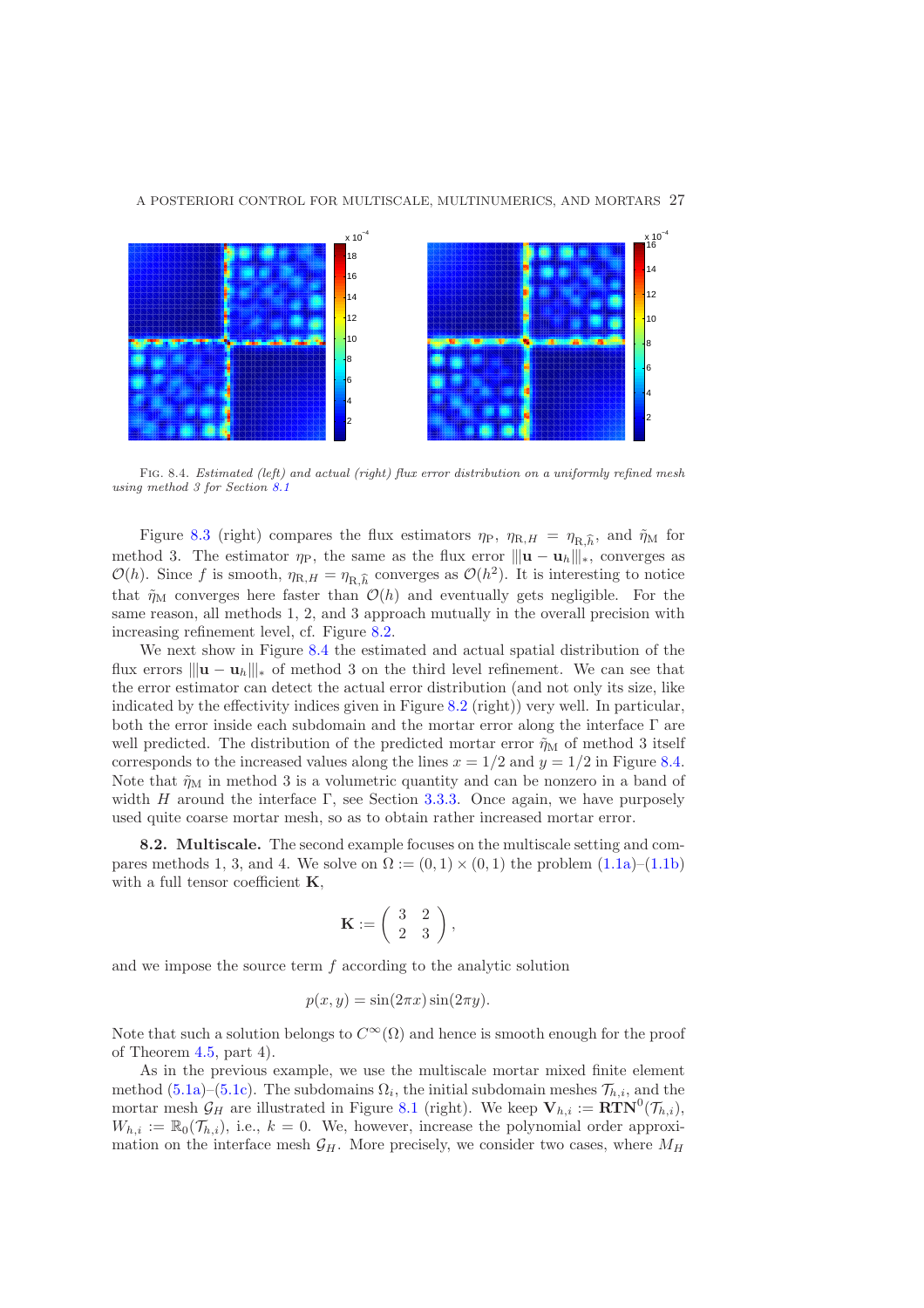

<span id="page-27-0"></span>Fig. 8.5. Estimated and actual potential error (left) and effectivity indices (right) on uniformly refined meshes using methods 1, 3, and  $\frac{1}{4}$  for Section [8.2,](#page-26-0) case (a)



<span id="page-27-1"></span>Fig. 8.6. Diffusive flux–mortar estimators using methods 1, 3, and 4 (left) and different potential estimators using methods 3 and 4 (right) on uniformly refined meshes for Section [8.2,](#page-26-0) case (a)

consists of discontinuous piecewise quadratic polynomials, i.e.,  $m = 2$ , in case (a), and of discontinuous piecewise linear polynomials, i.e.,  $m = 1$ , in case (b). For both cases, we run several levels of uniform grid refinement where we halve mortar element diameters and reduce four times the subdomain element diameters, so  $H = 2^{-\frac{3}{4}}\sqrt{h}$ on each level.

Case (a) corresponds to the a priori analysis of  $[6]$ . The present experiments indicate that case (b) is also computationally possible. This case is much more computationally efficient (recall that [\(5.1a\)](#page-15-1)–[\(5.1c\)](#page-15-2) can be reduced to an interface problem on  $M_H$ , which is given in case (b) by piecewise first-order polynomials on  $\mathcal{G}_H$  only) and it appears here that it has the same accuracy (the overall error still decreases as  $\mathcal{O}(h)$ . The present a posteriori estimates can be used to monitor and verify this asymptotic accuracy. Note also that in case (b), the mortar error is expected to be rather significant and presents a challenging test case for the robustness of the mortar estimators.

Figures [8.5](#page-27-0) and [8.6](#page-27-1) show the results for case (a) and Figures [8.7](#page-28-0) and [8.8](#page-28-1) for case (b). As predicted by Theorem [4.5,](#page-13-0) the estimator  $\eta_M$  of method 1 and  $\tilde{\eta}_M$  of method 3 are not robust with respect to the ratio  $H/h$  (see Figure [8.8,](#page-28-1) where these estimators clearly decay with a slope inferior to  $\mathcal{O}(h)$  of  $\eta_{P,T}$  and of  $\|\mathbf{u}-\mathbf{u}_h\|_*$ ). Consequently, the effectivity index for method 1 (see Figure [8.7](#page-28-0) (right)), although quite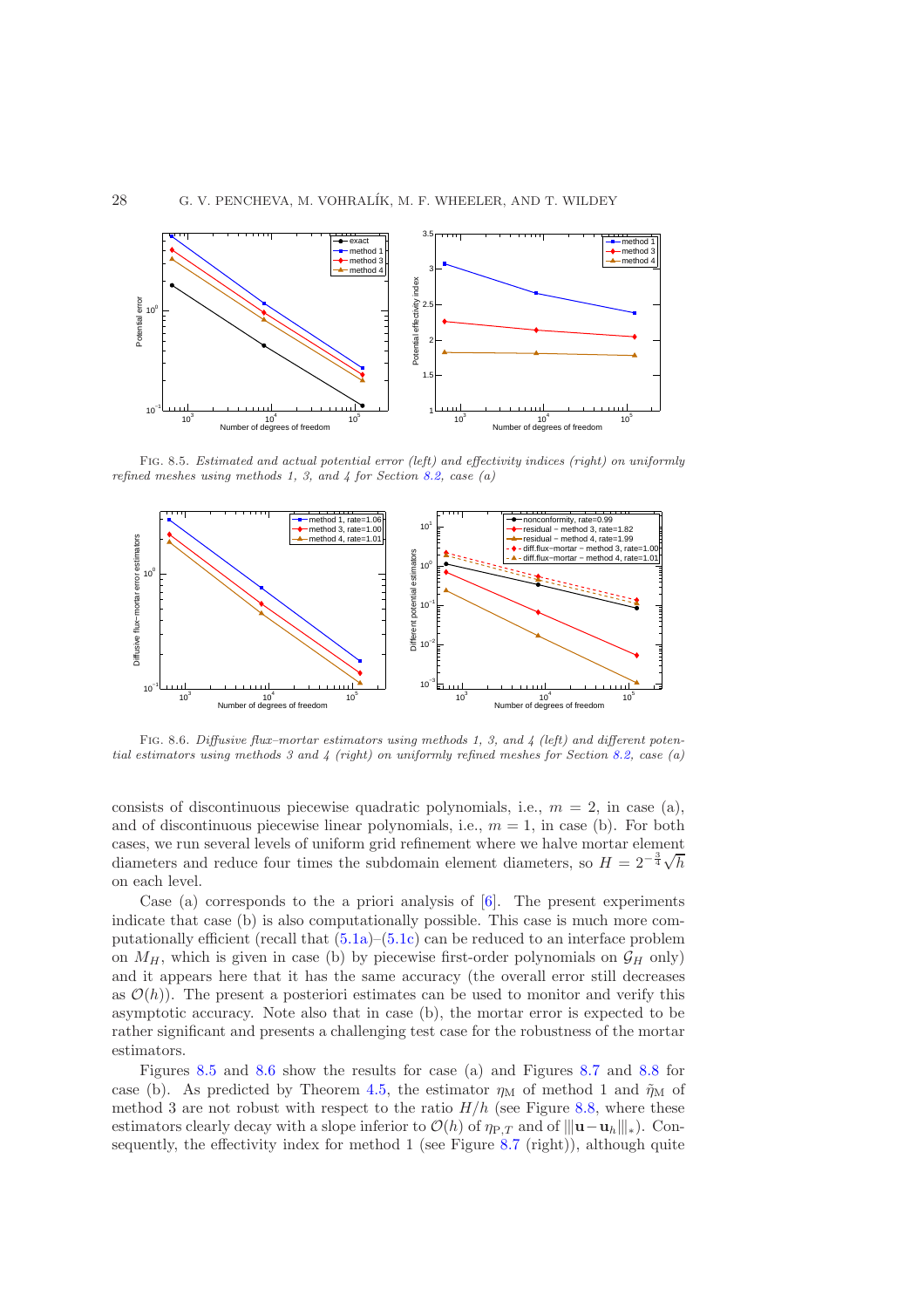

### A POSTERIORI CONTROL FOR MULTISCALE, MULTINUMERICS, AND MORTARS 29

<span id="page-28-0"></span>FIG. 8.7. Estimated and actual flux error (left) and effectivity indices (right) on uniformly refined meshes using methods 1, 3, and  $\frac{1}{4}$  for Section [8.2,](#page-26-0) case (b)



<span id="page-28-1"></span>Fig. 8.8. Mortar estimators using methods 1, 3, and 4 (left) and different flux estimators using methods 3 and 4 (right) on uniformly refined meshes for Section [8.2,](#page-26-0) case (b)

close to the optimal value of one on coarse meshes, grows with the refinement level. On the other hand, as predicted by Theorem [4.5](#page-13-0) in conjunction with Remark [4.9,](#page-14-6) the estimator  $\tilde{\eta}_{\mathrm{M}}$  of method 4 is fully robust with respect to the ratio  $H/h$  (see Figure [8.6,](#page-27-1) where  $\tilde{\eta}_M$  for method 4 decays with the slope  $\mathcal{O}(h)$  of  $\eta_{P,T}$  and of  $|||u - u_h||_*$ ). Consequently, for method 4, the effectivity index is not increasing but rather decreasing with the refinement level. The rate in Figure [8.8](#page-28-1) is no longer optimal (0.85 instead of 1), but still much better than 0.64 of method 3. Recall that case (b) is not covered by the theory of [\[6\]](#page-34-0), so that the robustness conclusions of Theorem [4.5](#page-13-0) and Remark [4.9](#page-14-6) do not apply to it. The estimated and the actual spatial distribution of the flux errors  $\|\mathbf{u} - \mathbf{u}_h\|_{\ast}$  in case (a) for method 4 on the third level of refinement are shown in Figure [8.9.](#page-29-0) Once again, they match very well. Recall that the mortar estimator  $\tilde{\eta}_{\rm M}$  is by construction nonzero in the entire domain, as we, by the problems  $(3.24a)$ – $(3.24b)$ , redistribute the mortar mass balance interface error over the entire subdomains  $\Omega_i$ .

<span id="page-28-2"></span>8.3. Multinumerics and adaptivity. The third example focuses on the multinumerics and local adaptivity of both the subdomain and mortar grids. We solve on  $\Omega := (-1,1) \times (-1,1)$  the problem  $(1.1a)$ – $(1.1b)$  with a piecewise constant **K**,

$$
\mathbf{K} := \begin{cases} 5 & (x, y) \in (-1, 0) \times (-1, 0) \text{ or } (x, y) \in (0, 1) \times (0, 1), \\ 1 & \text{otherwise.} \end{cases}
$$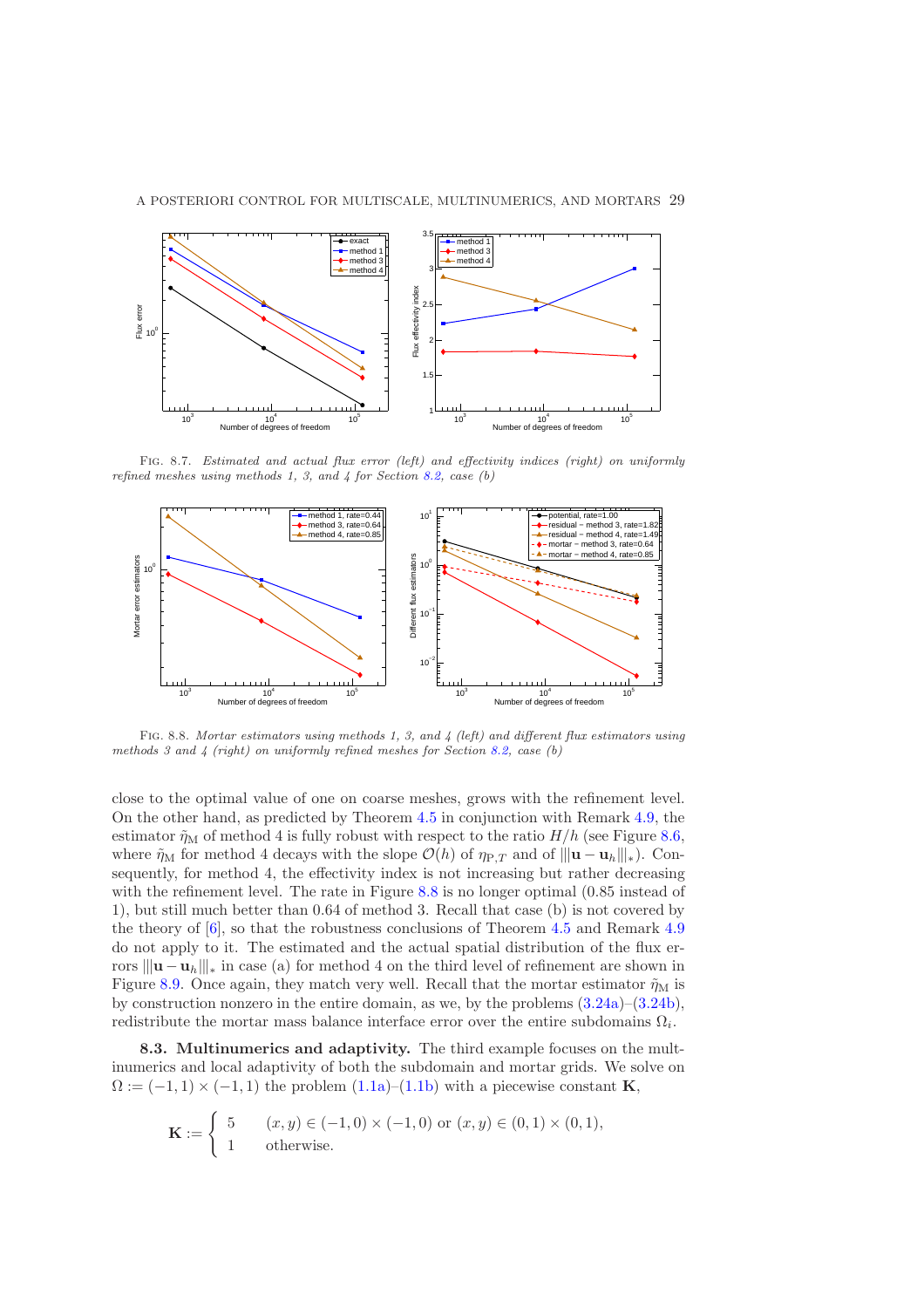

<span id="page-29-0"></span>Fig. 8.9. Estimated (left) and actual (right) flux error distribution on a uniformly refined mesh using method  $4$  for Section [8.2,](#page-26-0) case (a)



<span id="page-29-1"></span>Fig. 8.10. Estimated and actual potential error (left) and effectivity indices (right) on uniformly refined meshes using methods 1 and 3 for Section [8.3](#page-28-2)

We impose the source term  $f$  and Dirichlet boundary conditions according to the analytic solution, which is given by (in polar coordinates)

$$
p(r, \theta)|_i = r^{\alpha} (a_i \sin(\alpha \theta) + b_i \cos(\alpha \theta)),
$$

where  $i \in \{1, \ldots, 4\}$  corresponds to the axis quadrants and where  $\alpha = 0.53544$ ,  $a_1 = 0.44721, b_1 = 1, a_2 = -0.74536, b_2 = 2.33333, a_3 = -0.94412, b_3 = 0.55556,$  $a_4 = -2.4017$ , and  $b_4 = -0.48148$ . Inhomogeneous Dirichlet boundary conditions are set according the solution; the error stemming from their discrete approximation is neglected. This solution has been studied previously in [\[27,](#page-35-21) [30,](#page-35-5) [31\]](#page-35-15) and provides an excellent test for a posteriori error estimation and adaptive mesh refinement due to the singularity at the point (0, 0).

The domain  $\Omega$  is divided into sixteen subdomains  $\Omega_i$  with the interface  $\Gamma$  along the lines  $x = -1/2, 0, 1/2$  and  $y = -1/2, 0, 1/2$ . On the inner subdomains, i.e., those which intersect the point  $(0, 0)$  where the singularity resides, we use piecewise linear NIP discontinuous Galerkin finite element method on triangular meshes. In the remaining subdomains we use the lowest-order Raviart–Thomas–Nédélec mixed finite element method on a square mesh. The coupling is achieved via [\(5.14a\)](#page-18-2)–[\(5.14d\)](#page-18-3).

The mortar space  $M_H$  is the space of discontinuous second-order polynomials on the interface mesh  $\mathcal{G}_H$  (m = 2). For initial meshes we use  $4 \times 4$  rectangular meshes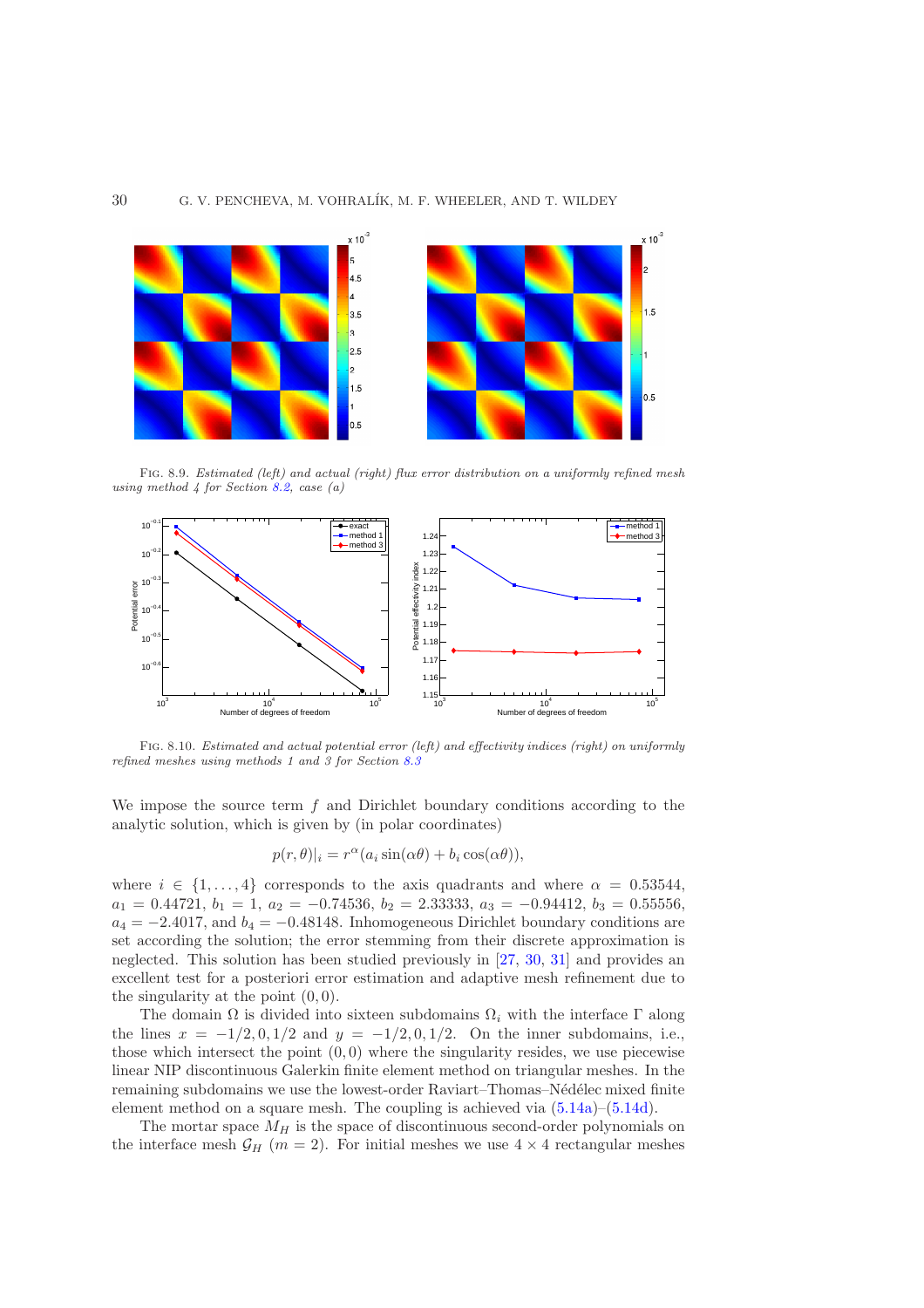

<span id="page-30-0"></span>Fig. 8.11. Adaptive subdomain mesh (left) and mortar mesh (right) after 12 steps of adaptive refinement for Section [8.3](#page-28-2)

in the mixed subdomains and the same  $4 \times 4$  meshes divided into triangles in the discontinuous Galerkin subdomains. The initial mortar grid  $\mathcal{G}_H$  has one element on all  $\mathcal{G}_{H,i,j}$ , so that  $H = 1/4$  for the coarsest mesh. We note that the initial subdomain grids match along the interface, but as we have seen in the previous examples, this is not required and in the adaptive algorithm the subdomains may each be refined independently.

Figure [8.10](#page-29-1) (left) compares the actual and estimated potential errors for the methods 1 and 3 on uniformly refined meshes. The estimates give an upper bound on the error, as predicted by the theory. The corresponding effectivity indices are plotted in Figure [8.10](#page-29-1) (right). We see that they remain relatively constant as the grids are refined.

Next, we use the a posteriori error estimate for adaptive mesh refinement. For our refinement criteria, we compute the maximum of the subdomain and mortar error indicators and mark a subdomain or mortar mesh for refinement if its error indicator is larger that 0.8 times this maximum. Within the mixed subdomains the grids are refined uniformly, while within the discontinuous Galerkin subdomains and the mortars the elements are refined independently. The numerical simulator we use requires conforming meshes within each subdomain, so we remove any hanging nodes by refining neighboring elements, although in general this is not necessary for discontinuous Galerkin.

Figure [8.11](#page-30-0) shows the adapted subdomain mesh (left) and the adapted mortar mesh (right) after twelve levels of refinement using method 3. We see that the adaptivity is concentrated around the singularity as one might expect. Figure [8.12](#page-31-1) (left) compares the actual and estimated flux errors  $\|\mathbf{u} - \mathbf{u}_h\|_{*}$  and potential errors  $||p-\tilde{p}_h|||_*$  using method 3 on adaptively refined meshes. The corresponding effectivity indices are plotted in Figure [8.12](#page-31-1) (right). We see that method 3 accurately predicts the decay in both errors as the mesh is refined.

Finally, in Figure [8.13](#page-31-2) we compare the estimated and actual flux errors (left) and potential errors (right) on uniform and adaptive meshes. Clearly, the adaptively refined meshes are able to provide an accurate solution with far fewer degrees of freedom. The convergence order is approximately  $\mathcal{O}(h^{0.55})$  for uniform refinement and  $\mathcal{O}(h^{1.03})$  for the adaptive algorithm which indicates that the refinement resolves the singularity.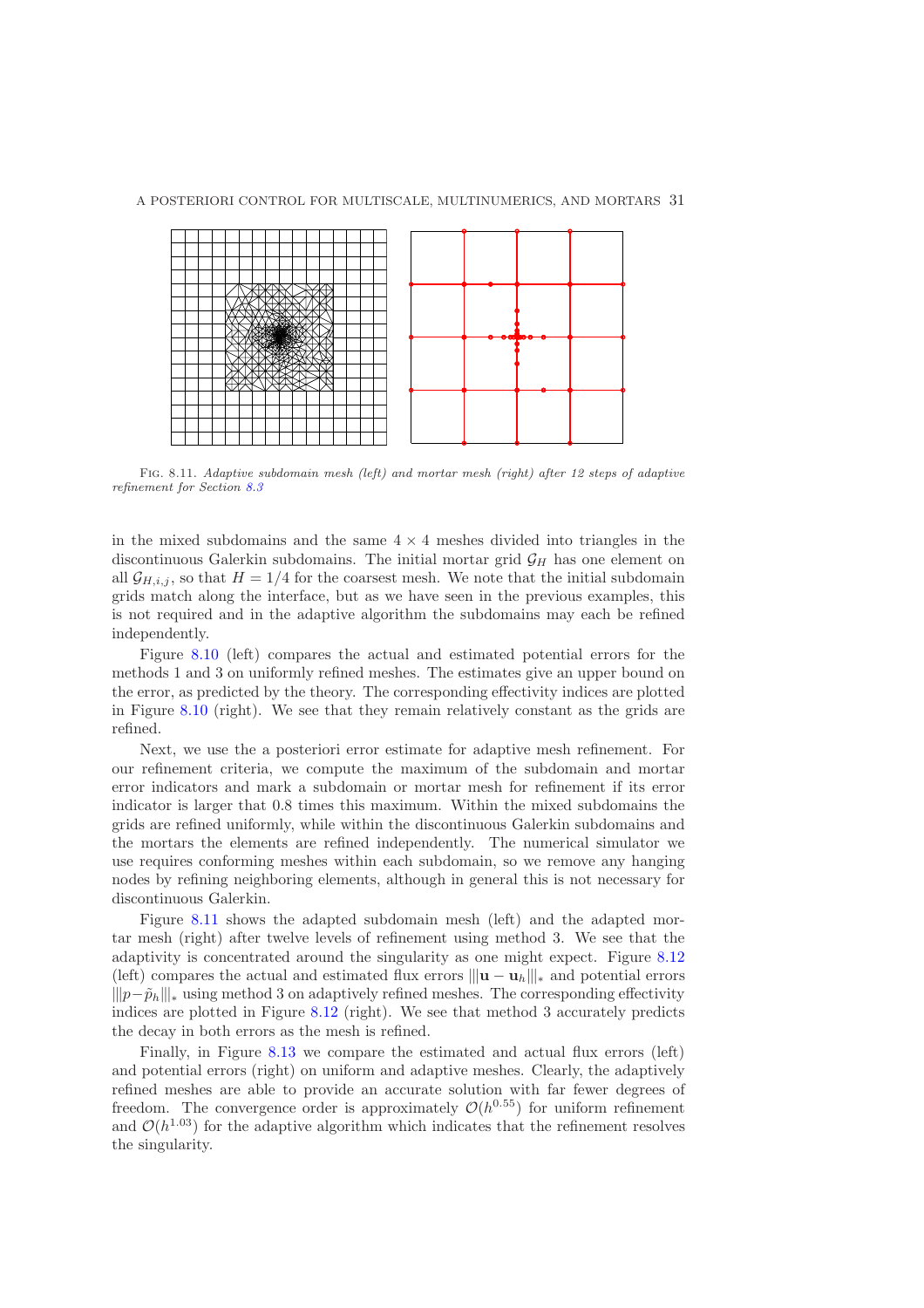

<span id="page-31-1"></span>Fig. 8.12. Estimated and actual flux error and potential error (left) and effectivity indices (right) on adaptively refined meshes using method 3 for Section [8.3](#page-28-2)



<span id="page-31-2"></span>Fig. 8.13. Estimated and actual flux error (left) and potential error (right) on uniformly and adaptively refined meshes using method 3 for Section [8.3](#page-28-2)

9. Concluding remarks. We have introduced here a general framework for guaranteed a posteriori error estimates for multiscale, multinumerics, and mortar coupling. In Sections [4](#page-12-0) and [8,](#page-23-0) we have classified the various estimators of Section [3](#page-6-0) into four methods. Method 1, where the estimates are given by Theorems [3.2](#page-6-2) and [3.4](#page-7-0) and where no notion of the H(div,  $\Omega$ )-conforming flux reconstruction  $t_h$  appears, is the easiest to implement and the cheapest to evaluate. It gives quite good results. Method 3, where the estimates are given by Theorems [3.3](#page-7-1) and [3.5](#page-7-5) and the  $\mathbf{H}(\text{div}, \Omega)$ conforming flux reconstruction  $t<sub>h</sub>$  following Section [3.3.3,](#page-10-5) is slightly more involved to implement and requires the solution of local Neumann problems. It, however, gives the best results for almost all the test cases. Method 2, with  $t_h$  constructed following Section [3.3.2,](#page-9-0) is cheaper than method 3 but gives worse results and should be avoided. Method 4, with  $t_h$  constructed following Section [3.3.4,](#page-11-0) is the most expensive but the only one robust in the multiscale setting of the multiscale mortar mixed finite element method, under sufficient regularity assumptions.

<span id="page-31-0"></span>Appendix A. A technical result. We give here a technical result which was necessary in the proof of Theorem [4.3](#page-13-1) in Section [7.](#page-20-0)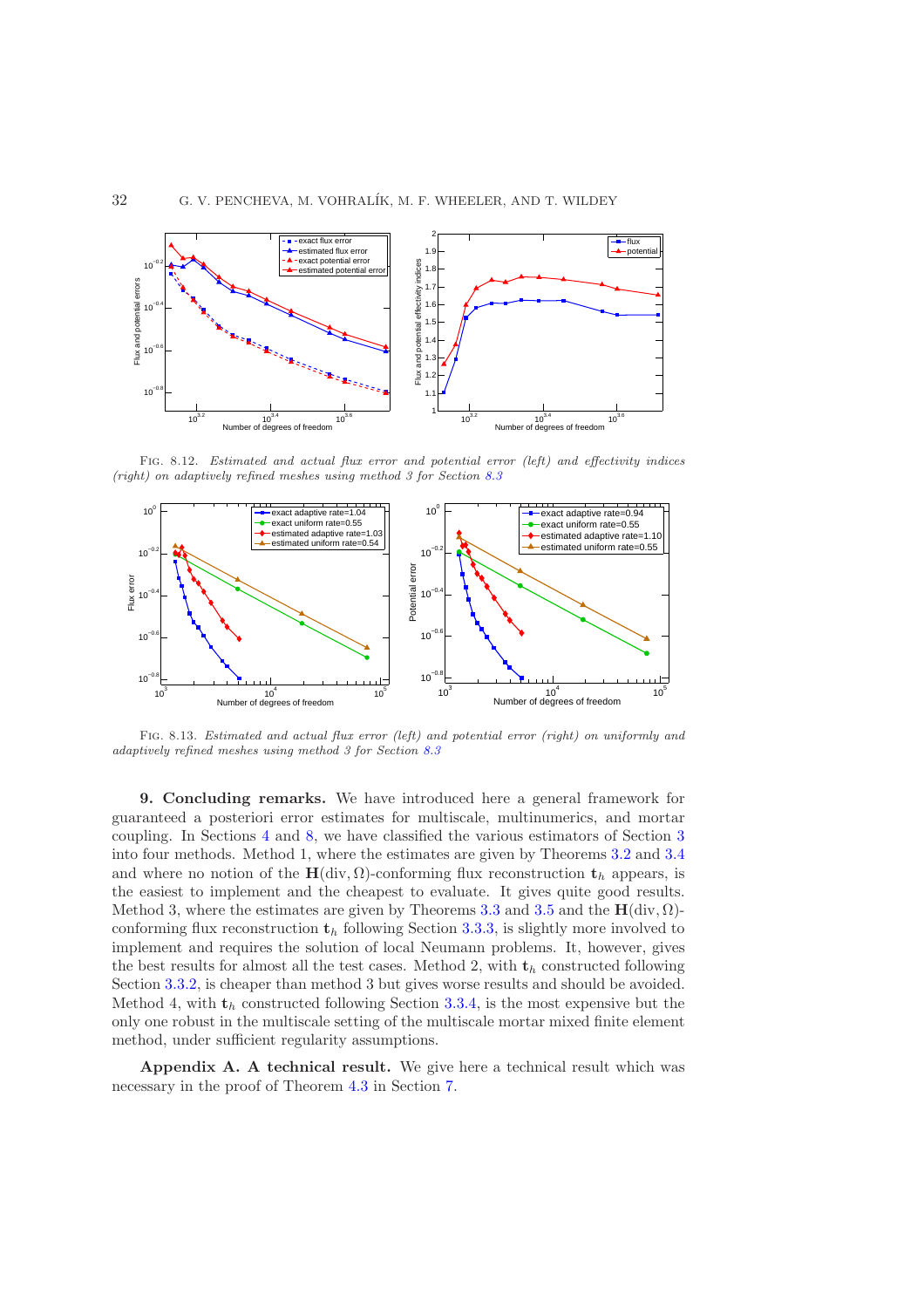<span id="page-32-0"></span>LEMMA A.1. *Let*  $\tilde{p}_h \in H^1(\mathcal{T}_h)$  *satisfying Assumptions [4.1](#page-12-1) [\(2\)](#page-12-5)–[\(3\)](#page-12-6) be given. Then* 

$$
h_g^{-\frac{1}{2}} \|\llbracket \tilde{p}_h \rrbracket \|_g \le C \sum_{T \in \mathcal{T}_h; \, |g \cap \partial T| \neq 0} \|\nabla (\tilde{p}_h - \psi)\|_T
$$

*for all*  $g \in \mathcal{G}_h^*$ , where  $\psi \in H^1(\Omega)$  *is arbitrary and* C *depends on* d,  $\kappa_{\mathcal{T}_h}$ , and  $C_{\mathcal{G}_h^*}$ .

*Proof.* The proof is a generalization of [\[2,](#page-34-10) Theorem 10] to the case where  $g \in \mathcal{G}_h^*$ is, from each side of the interface, a union of sides from  $\mathcal{E}_h^{\Gamma}$ , not necessarily matching, such that only  $\langle [\tilde{p}_h], 1 \rangle_q = 0$  holds. If not specified otherwise, C denotes a generic constant depending on d,  $\kappa_{\mathcal{T}_h}$ , and  $C_{\mathcal{G}_h^*}$ , not necessarily the same at each occurrence.

Consider  $g \in \mathcal{G}_h^*$  and all the elements  $T'_i$  and  $T''_j$  of  $\mathcal{T}_h$  from the two subdomains  $\Omega_i$  and  $\Omega_j$  such that  $|g \cap \partial T'_i| \neq 0$  and  $|g \cap \partial T''_j| \neq 0$ , cf. Figure [2.1.](#page-24-0) Denote  $\cup T'_i$  by  $T'$ and  $\cup T''_j$  by  $T''$ . Note that  $T'$  and  $T''$  are not elements of  $\mathcal{T}_h$  but unions of elements of  $\mathcal{T}_h$ . We will herein use the letter T to denote an element of  $\mathcal{T}_h$ . In each of T' and  $T'', T^* = T', T'',$  consider the following Neumann problem:

<span id="page-32-1"></span>(A.1a)  $-\Delta \varphi = 0$  in  $T^*$ ,

(A.1b) 
$$
\nabla \varphi \cdot \mathbf{n}_g = [\tilde{p}_h] \quad \text{on } \partial T^* \cap g,
$$

(A.1c) 
$$
\nabla \varphi \cdot \mathbf{n}_{T^*} = 0 \quad \text{on } \partial T^* \setminus g,
$$

<span id="page-32-2"></span>(A.1d)  $(\varphi, 1)_{T^*} = 0.$ 

Note that these problems are well-posed, using Assumption [4.1](#page-12-1) [\(3\)](#page-12-6). Let now  $\psi \in$  $H^1(T' \cup T'')$  be arbitrary. Set  $\tilde{\psi}|_{T'} := \psi|_{T'} + c_{T'}$  and  $\tilde{\psi}|_{T''} := \psi|_{T''} + c_{T''}$ , where  $c_{T'} := (\tilde{p}_h - \psi)_{T'}$  and  $c_{T''} := (\tilde{p}_h - \psi)_{T''}$ . The function  $\psi$  is on  $T'$ ,  $T''$  shifted by the constants  $c_{T'}$  and  $c_{T''}$  so that  $\tilde{\psi}$  has a the same mean value as  $\tilde{p}_h$  on both  $T', T'',$ 

<span id="page-32-4"></span>(A.2a) 
$$
(\tilde{\psi}, 1)_{T'} = (\tilde{p}_h, 1)_{T'},
$$

<span id="page-32-5"></span>(A.2b) 
$$
(\tilde{\psi}, 1)_{T''} = (\tilde{p}_h, 1)_{T''}.
$$

Now develop

$$
(\nabla \varphi, \nabla (\tilde{\psi} - \tilde{p}_h))_{T' \cup T''} = \sum_{T \subset T' \cup T''} (\nabla \varphi, \nabla (\tilde{\psi} - \tilde{p}_h))_T = \sum_{T \subset T' \cup T''} \langle \nabla \varphi \cdot \mathbf{n}_T, \tilde{\psi} - \tilde{p}_h \rangle_{\partial T}
$$
  

$$
= - \|\llbracket \tilde{p}_h \rrbracket \|_g^2 + \langle \llbracket \tilde{p}_h \rrbracket, \llbracket \tilde{\psi} \rrbracket \rangle_g + \sum_{T \subset T' \cup T''} \langle \nabla \varphi \cdot \mathbf{n}_T, \tilde{\psi} - \tilde{p}_h \rangle_{\partial T}
$$
  

$$
- \sum_{T \subset T' \cup T''} \mathbf{n}_T \cdot \mathbf{n}_g \langle \llbracket \tilde{p}_h \rrbracket, \tilde{\psi} - \tilde{p}_h \rangle_{\partial T \cap g},
$$

using Green's theorem (note that  $\tilde{p}_h$  is by assumption only regular on the elements T of  $\mathcal{T}_h$ ) and [\(A.1a\)](#page-32-1). This leads to

<span id="page-32-3"></span>(A.3)  
\n
$$
\|\llbracket \tilde{p}_h \rrbracket \|_g^2 \leq \|\nabla \varphi\|_{T' \cup T''} \|\nabla (\tilde{\psi} - \tilde{p}_h)\|_{T' \cup T''} + \sum_{T \subset T' \cup T''} \|\nabla \varphi \cdot \mathbf{n}_T\|_{-\frac{1}{2}, \partial T} \|\tilde{\psi} - \tilde{p}_h\|_{\frac{1}{2}, \partial T} \n+ \sum_{T \subset T' \cup T''} \|\llbracket \tilde{p}_h \rrbracket \|_{\partial T \cap g} \|\tilde{\psi} - \tilde{p}_h\|_{\partial T \cap g} + |\langle \llbracket \tilde{p}_h \rrbracket, \llbracket \tilde{\psi} \rrbracket \rangle_g|.
$$

(Here we use the definitions  $\|\cdot\|_{-\frac{1}{2},\partial T}$  and  $\|\cdot\|_{\frac{1}{2},\partial T}$  as in [\[24\]](#page-35-22).) We now estimate each of the above right-hand-side terms separately.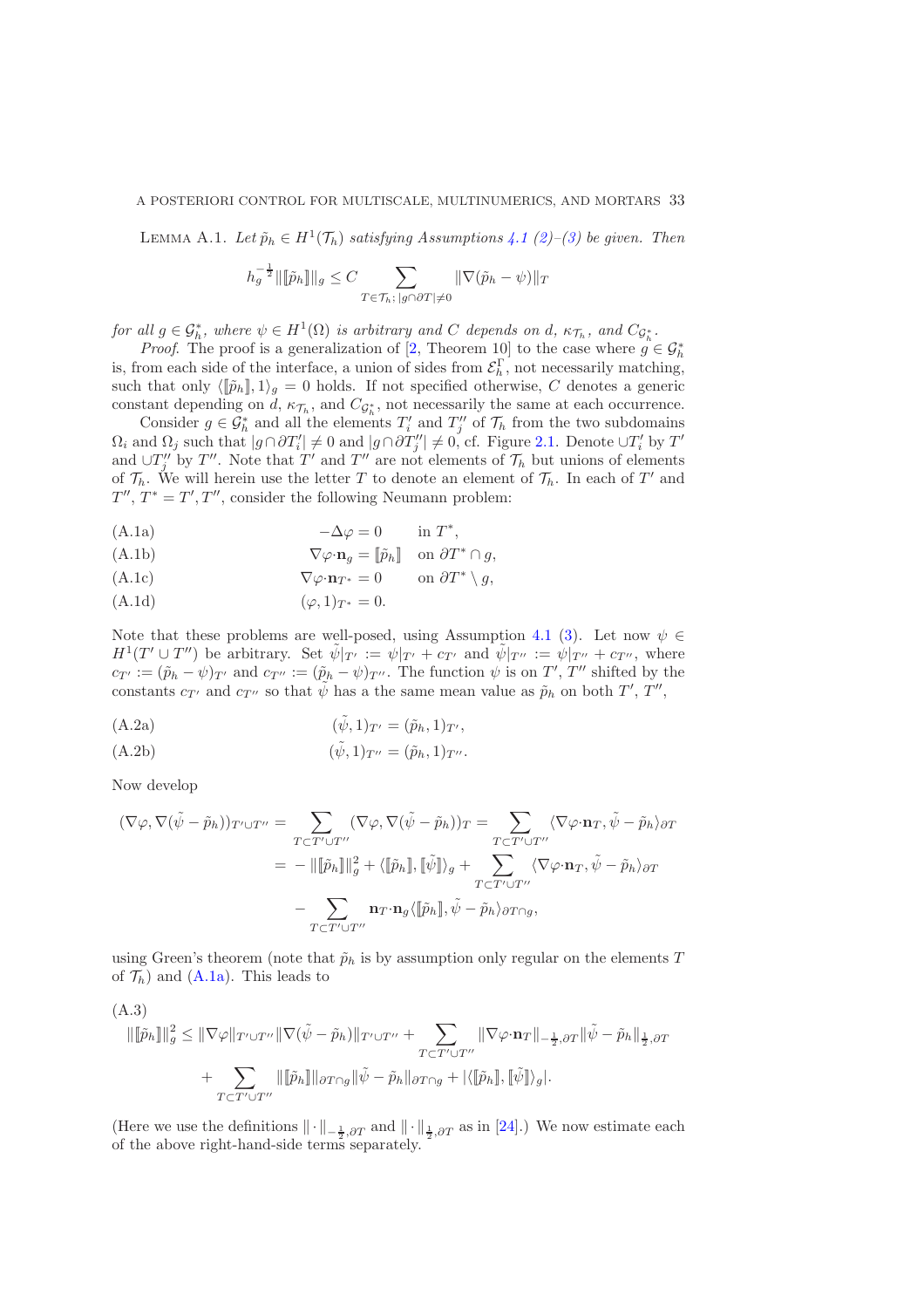1) First of all,

$$
\|\nabla \varphi\|_{T'}^2 = \langle \nabla \varphi \cdot \mathbf{n}_{T'}, \varphi \rangle_{\partial T'} = \mathbf{n}_{T'} \cdot \mathbf{n}_g \langle [\![\tilde{p}_h]\!], \varphi \rangle_g \leq C \|\,[\![\tilde{p}_h]\!]\|_g h_g^{\frac{1}{2}} \|\nabla \varphi\|_{T'},
$$

where  $C$  is the constant from the trace inequality

$$
\|\varphi\|_g \leq Ch_g^{\frac{1}{2}} \|\nabla \varphi\|_{T'}
$$

(recall that  $(A.1d)$  holds). As a similar estimate on  $T''$  can be established likewise, it follows that the first term of  $(A.3)$  can be bounded by

<span id="page-33-0"></span>(A.4) 
$$
C\|[\![\tilde{p}_h]\!] \|_g h_g^{\frac{1}{2}} \|\nabla(\tilde{\psi}-\tilde{p}_h)\|_{T'\cup T''} = C\|[\![\tilde{p}_h]\!] \|_g h_g^{\frac{1}{2}} \|\nabla(\psi-\tilde{p}_h)\|_{T'\cup T''}.
$$

Here we have also used the fact that  $\nabla \tilde{\psi} = \nabla \psi$  (recall that we use  $\nabla$  as the sign for the piecewise gradient).

2) Next, recall that

$$
\begin{aligned} \|\nabla \varphi \cdot \mathbf{n}_T\|_{-\frac{1}{2}, \partial T}^2 &\leq C (\|\nabla \varphi\|_T^2 + h_T^2 \|\Delta \varphi\|_T^2) = C \|\nabla \varphi\|_T^2, \\ \|\tilde{\psi} - \tilde{p}_h\|_{\frac{1}{2}, \partial T}^2 &\leq \|\nabla (\tilde{\psi} - \tilde{p}_h)\|_T^2 + h_T^{-2} \|\tilde{\psi} - \tilde{p}_h\|_T^2 \end{aligned}
$$

for all  $T \subset T' \cup T''$ , see [\[24\]](#page-35-22). Thus the second term of  $(A.3)$  can be bounded by

$$
\left\{\sum_{T\subset T'\cup T''}\|\nabla\varphi\cdot\mathbf{n}_T\|_{-\frac{1}{2},\partial T}^2\right\}^{\frac{1}{2}}\left\{\sum_{T\subset T'\cup T''}\|\tilde{\psi}-\tilde{p}_h\|_{\frac{1}{2},\partial T}^2\right\}^{\frac{1}{2}}\right\}
$$
  
\n
$$
\leq C\|\nabla\varphi\|_{T'\cup T''}\left(\|\nabla(\tilde{\psi}-\tilde{p}_h)\|_{T'\cup T''}^2+h_g^{-2}\|\tilde{\psi}-\tilde{p}_h\|_{T'}^2+h_g^{-2}\|\tilde{\psi}-\tilde{p}_h\|_{T''}^2\right)^{\frac{1}{2}}
$$
  
\n
$$
\leq C\|\nabla\varphi\|_{T'\cup T''}\|\nabla(\tilde{\psi}-\tilde{p}_h)\|_{T'\cup T''},
$$

where we have employed Cauchy–Schwarz's inequality, the fact that  $h_T$  for all  $T \subset$  $T' \cup T''$  and  $h_g$  are comparable (their ratio is bounded as a function of  $\kappa_{\mathcal{T}_h}$  and  $C_{\mathcal{G}_h^*}$ ), and the discrete Poincaré inequality

(A.5) 
$$
\|\tilde{\psi} - \tilde{p}_h\|_{T^*} \leq Ch_g \|\nabla(\tilde{\psi} - \tilde{p}_h)\|_{T^*},
$$

 $T^* = T', T'',$  whose use is justified by the fact that Assumption [4.1](#page-12-1) [\(2\)](#page-12-5) holds (thus  $\psi - \tilde{p}_h$  is continuous in mean on interior sides of  $\mathcal{T}_h|_{T^*}$  and by  $(A.2a)$ – $(A.2b)$  (thus  $\tilde{\psi} - \tilde{p}_h$  is of zero mean value in  $T^*$ ), see [\[29,](#page-35-20) Theorem 8.1]. Thus the second term of  $(A.3)$  is bounded by  $(A.4)$  as the first one is.

3) Let  $T \in \mathcal{T}_h$  and  $e \in \mathcal{E}_T$ . Similarly to [\(2.9\)](#page-5-0), we also have the trace inequality

<span id="page-33-1"></span>
$$
\|\varphi - \varphi_T\|_e \leq Ch_T^{\frac{1}{2}} \|\nabla \varphi\|_T.
$$

Thus, for a given  $T \subset T' \cup T''$ ,

$$
\|\tilde{\psi} - \tilde{p}_h\|_{\partial T \cap g}^2 \le C(h_T \|\nabla(\tilde{\psi} - \tilde{p}_h)\|_T^2 + h_T^{-1} \|\tilde{\psi} - \tilde{p}_h\|_T^2).
$$

Consequently, the third term of [\(A.3\)](#page-32-3) is bounded by

$$
\left\{\sum_{T\subset T'\cup T''}\|\llbracket \tilde{p}_h\rrbracket\|^2_{\partial T\cap g}\right\}^{\frac{1}{2}}\left\{\sum_{T\subset T'\cup T''}\|\tilde{\psi}-\tilde{p}_h\|^2_{\partial T\cap g}\right\}^{\frac{1}{2}}\leq C\|\llbracket \tilde{p}_h\rrbracket\|_g\big(h_g\|\nabla(\tilde{\psi}-\tilde{p}_h)\|^2_{T'\cup T''}+h_g^{-1}\|\tilde{\psi}-\tilde{p}_h\|^2_{T'}+h_g^{-1}\|\tilde{\psi}-\tilde{p}_h\|^2_{T''}\big)^{\frac{1}{2}}\leq C\|\llbracket \tilde{p}_h\rrbracket\|_g h_g^{\frac{1}{2}}\|\nabla(\tilde{\psi}-\tilde{p}_h)\|_{T'\cup T''}=C\|\llbracket \tilde{p}_h\rrbracket\|_g h_g^{\frac{1}{2}}\|\nabla(\psi-\tilde{p}_h)\|_{T'\cup T''},
$$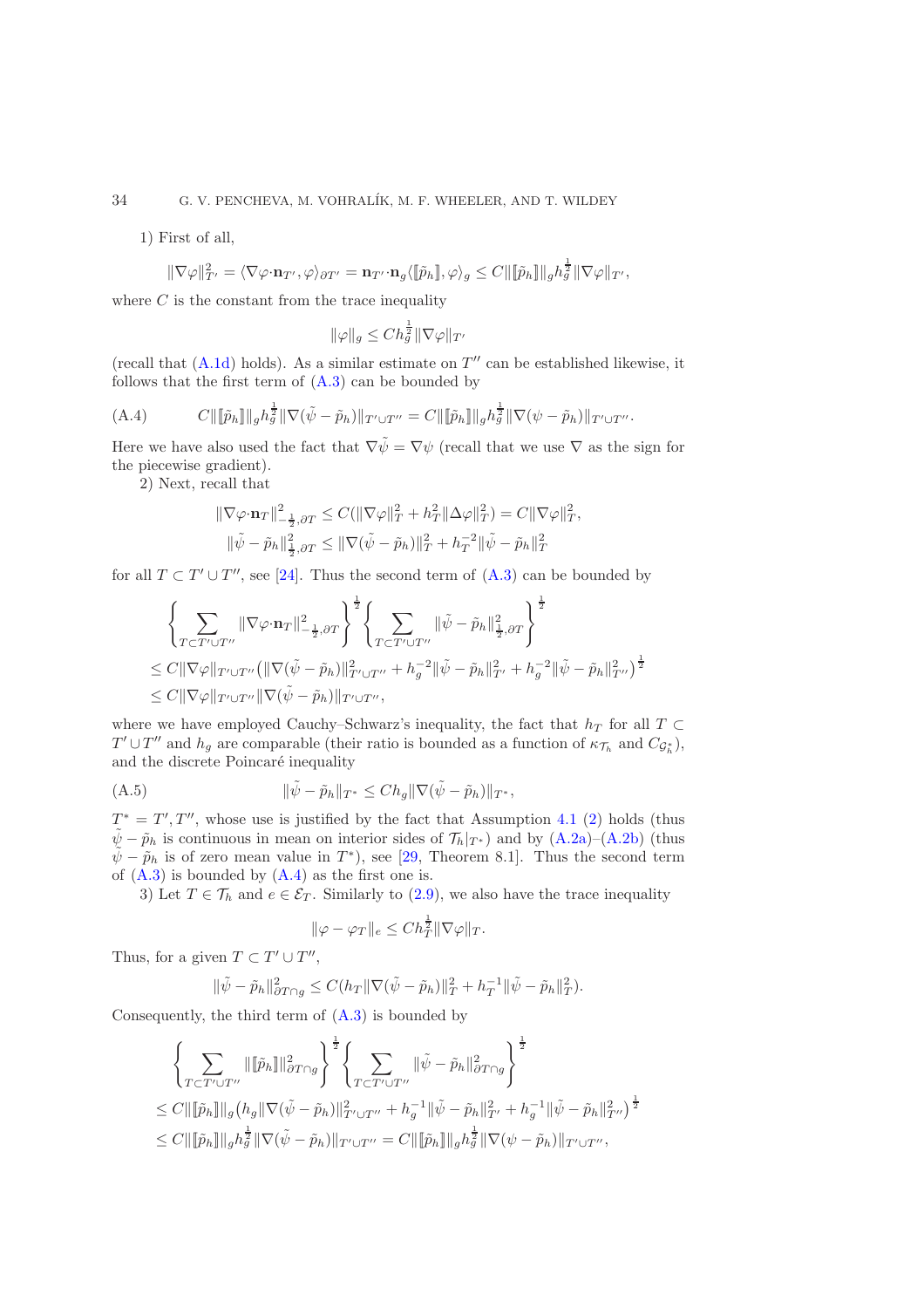where we have employed Cauchy–Schwarz's inequality, the fact that  $h_T$  for all  $T \subset$  $T' \cup T''$  and  $h_g$  are comparable, and the discrete Poincaré inequality [\(A.5\)](#page-33-1).

4) Let us finally turn to the last term of  $(A.3)$ . We have, using Cauchy–Schwarz's inequality, the fact that  $\|\tilde{\psi}\| = |c_{T'} - c_{T''}|$ , adding and subtracting  $(\tilde{p}_h - \psi)_q$ , and employing the triangle inequality,

$$
|\langle [\![\tilde{p}_h]\!], [\![\tilde{\psi}]\!] \rangle_g| \leq ||[\![\tilde{p}_h]\!]||_g||c_{T'} - c_{T''}||_g \leq ||[\![\tilde{p}_h]\!]||_g(||(\tilde{p}_h - \psi)_{T'} - (\tilde{p}_h - \psi)_g||_g + ||(\tilde{p}_h - \psi)_{T''} - (\tilde{p}_h - \psi)_g||_g).
$$

Now, using the same technique as in [\[31,](#page-35-15) Lemma 7.2] and employing discrete Friedrichs' inequality [\[29,](#page-35-20) Theorem 5.4 and Remark 5.9]

$$
\|\chi\|_{T^*} \le Ch_g \|\nabla \chi\|_{T^*},
$$

 $T^* = T', T'',$  with  $\chi := (\tilde{p}_h - \psi) - (\tilde{p}_h - \psi)_g$ , (it is once again crucial that Assumption  $4.1$  [\(2\)](#page-12-5) holds), we come to

$$
|\langle [\![\tilde{p}_h]\!], [\![\tilde{\psi}]\!] \rangle_g|\leq C\|[\![\tilde{p}_h]\!]\|_g h_g^\frac{1}{2}\|\nabla(\psi-\tilde{p}_h)\|_{T'\cup T''}.
$$

Combining the above estimates on the individual terms of  $(A.3)$ , we come to

$$
\|\llbracket \tilde{p}_h \rrbracket \|_g \leq C h_g^{\frac{1}{2}} \|\nabla(\psi - \tilde{p}_h)\|_{T' \cup T''},
$$

whence the assertion of the lemma follows.  $\square$ 

#### **REFERENCES**

- <span id="page-34-1"></span>[1] Aarnes, J. E., and Efendiev, Y. An adaptive multiscale method for simulation of fluid flow in heterogeneous porous media. Multiscale Model. Simul. 5, 3 (2006), 918–939.
- <span id="page-34-10"></span>[2] Achdou, Y., Bernardi, C., and Coquel, F. A priori and a posteriori analysis of finite volume discretizations of Darcy's equations. Numer. Math. 96, 1 (2003), 17–42.
- <span id="page-34-11"></span>[3] Ainsworth, M. Robust a posteriori error estimation for nonconforming finite element approximation. SIAM J. Numer. Anal. 42, 6 (2005), 2320–2341.
- <span id="page-34-8"></span>[4] Ainsworth, M., and Rankin, R. Fully computable error bounds for discontinuous Galerkin finite element approximations on meshes with an arbitrary number of levels of hanging nodes. SIAM J. Numer. Anal. 47, 6 (2010), 4112–4141.
- <span id="page-34-12"></span>[5] Arbogast, T., and Chen, Z. On the implementation of mixed methods as nonconforming methods for second-order elliptic problems. Math. Comp. 64, 211 (1995), 943–972.
- <span id="page-34-0"></span>[6] Arbogast, T., Pencheva, G., Wheeler, M. F., and Yotov, I. A multiscale mortar mixed finite element method. Multiscale Model. Simul. 6, 1 (2007), 319–346.
- <span id="page-34-3"></span>[7] Belhachmi, Z. A posteriori error estimates for the 3D stabilized mortar finite element method applied to the Laplace equation.  $M2AN Math. Model. Numer. Anal. 37, 6 (2003), 991-$ 1011.
- <span id="page-34-2"></span>[8] BERNARDI, C., AND HECHT, F. Error indicators for the mortar finite element discretization of the Laplace equation. Math. Comp. 71, 240 (2002), 1371–1403.
- <span id="page-34-5"></span>[9] BERNARDI, C., HECHT, F., AND MGHAZLI, Z. Mortar finite element discretization for the flow in a nonhomogeneous porous medium. Comput. Methods Appl. Mech. Engrg. 196, 8 (2007), 1554–1573.
- <span id="page-34-6"></span>[10] Bernardi, C., Rebollo, T. C., Hecht, F., and Mghazli, Z. Mortar finite element discretization of a model coupling Darcy and Stokes equations. M2AN Math. Model. Numer. Anal. 42, 3 (2008), 375–410.
- <span id="page-34-7"></span>[11] Brezzi, F., and Fortin, M. Mixed and hybrid finite element methods, vol. 15 of Springer Series in Computational Mathematics. Springer-Verlag, New York, 1991.
- <span id="page-34-9"></span>[12] Burman, E., and Ern, A. Continuous interior penalty hp-finite element methods for advection and advection-diffusion equations. Math. Comp. 76, 259 (2007), 1119–1140.
- <span id="page-34-4"></span>[13] Carstensen, C., and Hu, J. A unifying theory of a posteriori error control for nonconforming finite element methods. Numer. Math. 107, 3 (2007), 473–502.